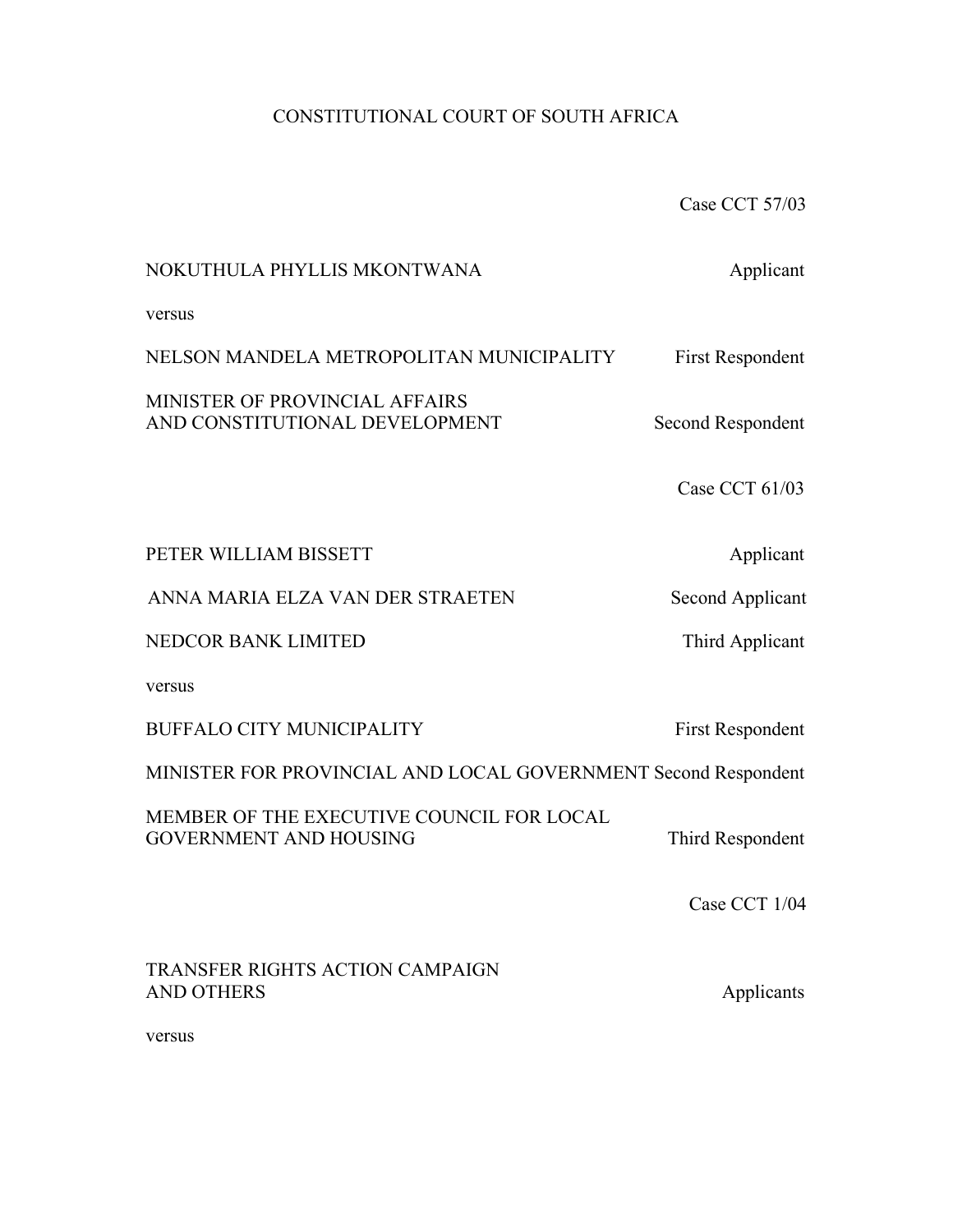## MEMBER OF THE EXECUTIVE COUNCIL FOR LOCAL GOVERNMENT AND HOUSING IN THE PROVINCE OF GAUTENG AND OTHERS Respondents

Together with

KWAZULU-NATAL LAW SOCIETY First Amicus Curiae

MSUNDUZI MUNICIPALITY Second Amicus Curiae

Heard on : 10-11 March 2004

Decided on : 6 October 2004

## JUDGMENT

YACOOB J:

## *Introduction*

[1] One of the five objects of local government in our Constitution is to ensure the provision of services to communities in a sustainable way.<sup>1</sup> Municipalities supply water and electricity to consumers in their area subject to the payment of a consumption charge. In practice consumers of water and electricity are occupiers of property. Some own property they occupy and others do not. These three cases concern the constitutional validity of laws that in effect burden owners in relation to consumption charges for water and electricity supplied to other people who occupy their immovable property.

<sup>&</sup>lt;sup>1</sup> Section 152(1)(b).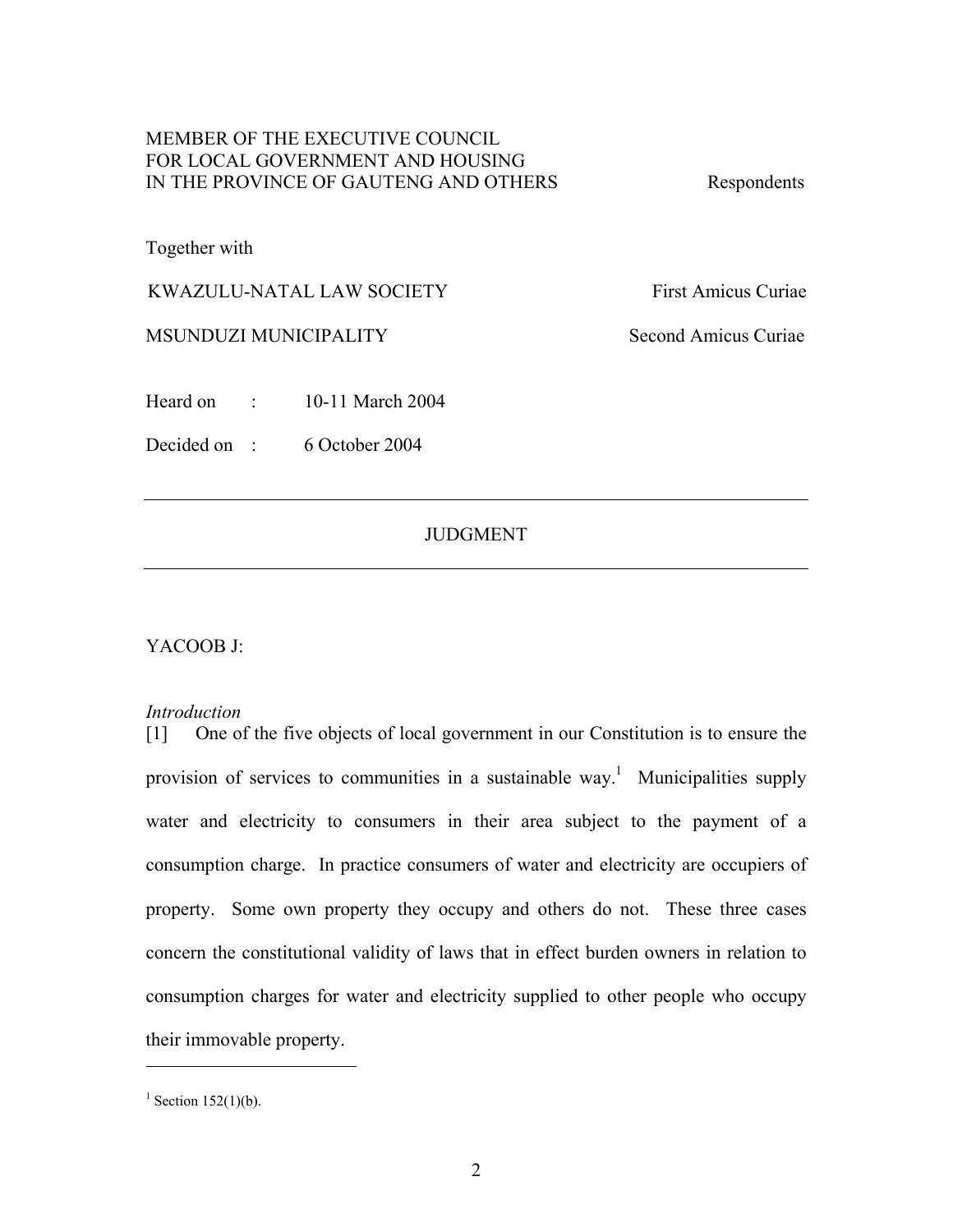YACOOB J

[2] Section 118(1) (section 118(1)) of the Local Government: Municipal Systems Act<sup>2</sup> (the Act) is one of these provisions.<sup>3</sup> It places limits on the owner's power to transfer immovable property. The registrar of deeds may not effect transfer of any property without a certificate issued by the municipality to the effect that the consumption charges due during a period of two years before the date of issue of the certificate have been paid.<sup>4</sup> The section is being challenged principally on the basis that it gives rise to arbitrary deprivation of property contrary to section 25(1) of the Constitution.

[3] In September last year section 118(1) was declared to be constitutionally invalid by the South Eastern Cape Local Division of the High Court (the High Court) in two cases before it.<sup>5</sup> The High Court held that the section permitted arbitrary deprivation of property in conflict with section 25(1) of the Constitution and referred the declaration of invalidity for confirmation to this Court in terms of section 172(2) of the Constitution. The applicants in both these cases<sup>6</sup> have applied for confirmation

 $2$  Act 32 of 2000.

 $3$  The section is set out in full in para 27(a) of the judgment. Insertions indicate applicants' preferred interpretation.

<sup>&</sup>lt;sup>4</sup> Subsection (1A) provides that the certificate is valid for 120 days.

<sup>5</sup> *Nokuthula Phyllis Mkontwana v Nelson Mandela Municipality and Others* (SECLD) Case No 1238/02 and *Peter William Bissett and Others v Buffalo City Municipality and Others* (SECLD) Case No 903/2002, 13 September 2003, as yet unreported.

<sup>6</sup> Id, Nokuthula Phyllis Mkontwana in the *Mkontwana* case, and Peter William Bissett, Anna Marie Elza van der Straeten and NEDCOR Bank Ltd in the *Bissett* case.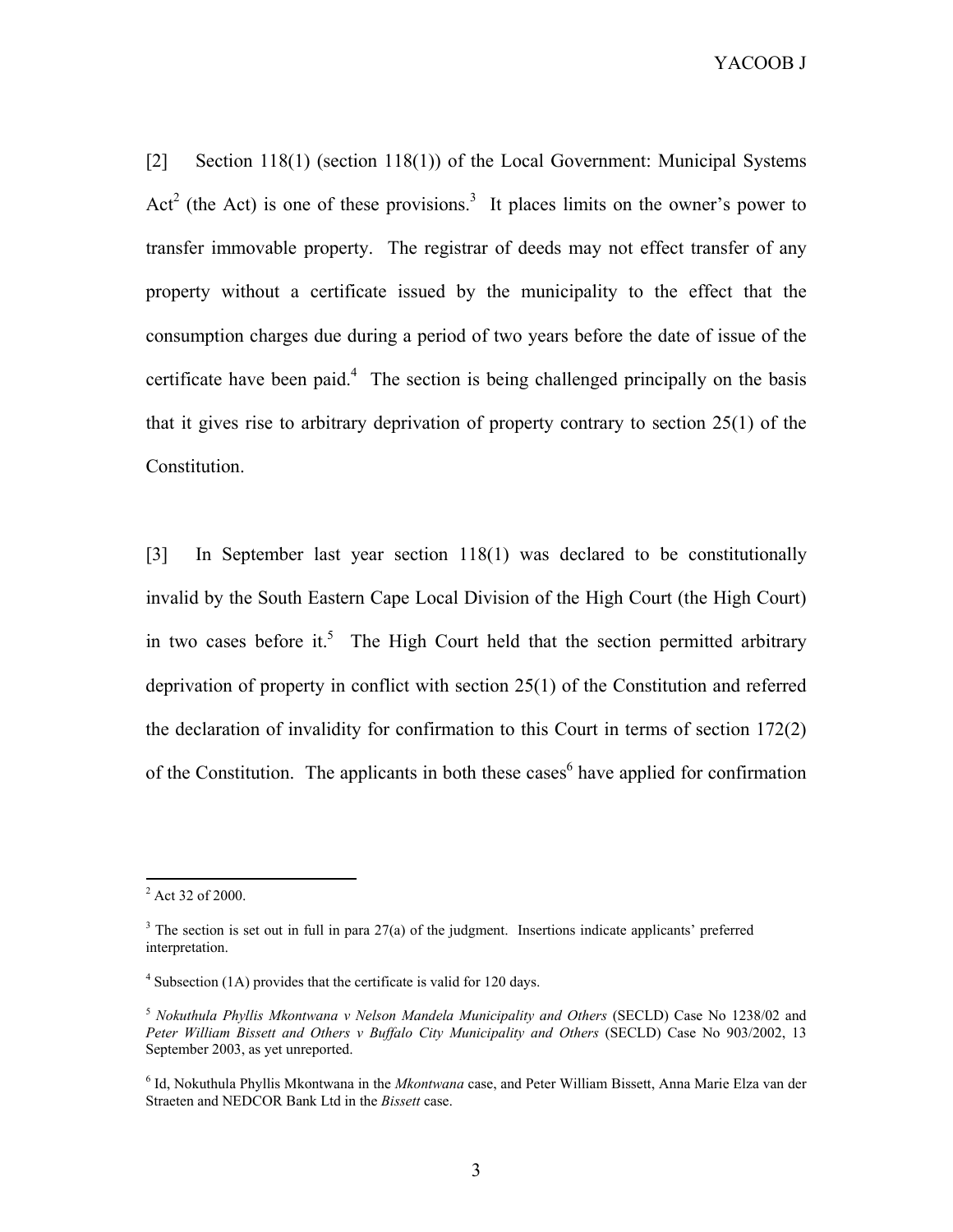of this order. The municipalities cited in each of the two cases<sup>7</sup> as well as the Minister responsible for Local Government opposed confirmation and appealed against the High Court order.<sup>8</sup>

[4] There is also before this Court an application for direct access which came to be made in the following circumstances. In December 2002 an application was launched in the Witwatersrand Local Division of the High Court (the WLD application). That application required a consideration of the meaning and constitutionality of national, provincial and local government legislation including section 118(1) that burdened owners in relation to payment for water and electricity supplied to consumers who occupied the property. Certain consequential relief was also sought in the application. The applicants included an association of persons and are jointly referred to as the WLD applicants. $9$  Responsible government entities<sup>10</sup> as well as utility companies responsible for the delivery of water<sup>11</sup> and electricity<sup>12</sup> were joined as respondents in these proceedings.

<sup>7</sup> Nelson Mandela Metropolitan Municipality in the *Mkontwana* case and Buffalo City Municipality in the *Bissett* case.

<sup>8</sup> All this happened during October 2003.

<sup>&</sup>lt;sup>9</sup> Transfer Rights Action Campaign, TREKNET Properties CC, Marion Cameron NO and Dianna Jennifer Parnell.

<sup>&</sup>lt;sup>10</sup> City of Johannesburg Metropolitan Municipality, Ekurhuleni Metropolitan Municipality, Member of the Executive Council for Local Government and Housing in the Province of Gauteng, Minister for Provincial and Local Government, Minister of Justice and Constitutional Development, The South African Local Government Association and The Registrar of Deeds, Johannesburg.

<sup>&</sup>lt;sup>11</sup> Johannesburg Water (Pty) Ltd.

 $12$  City Power (Pty) Ltd.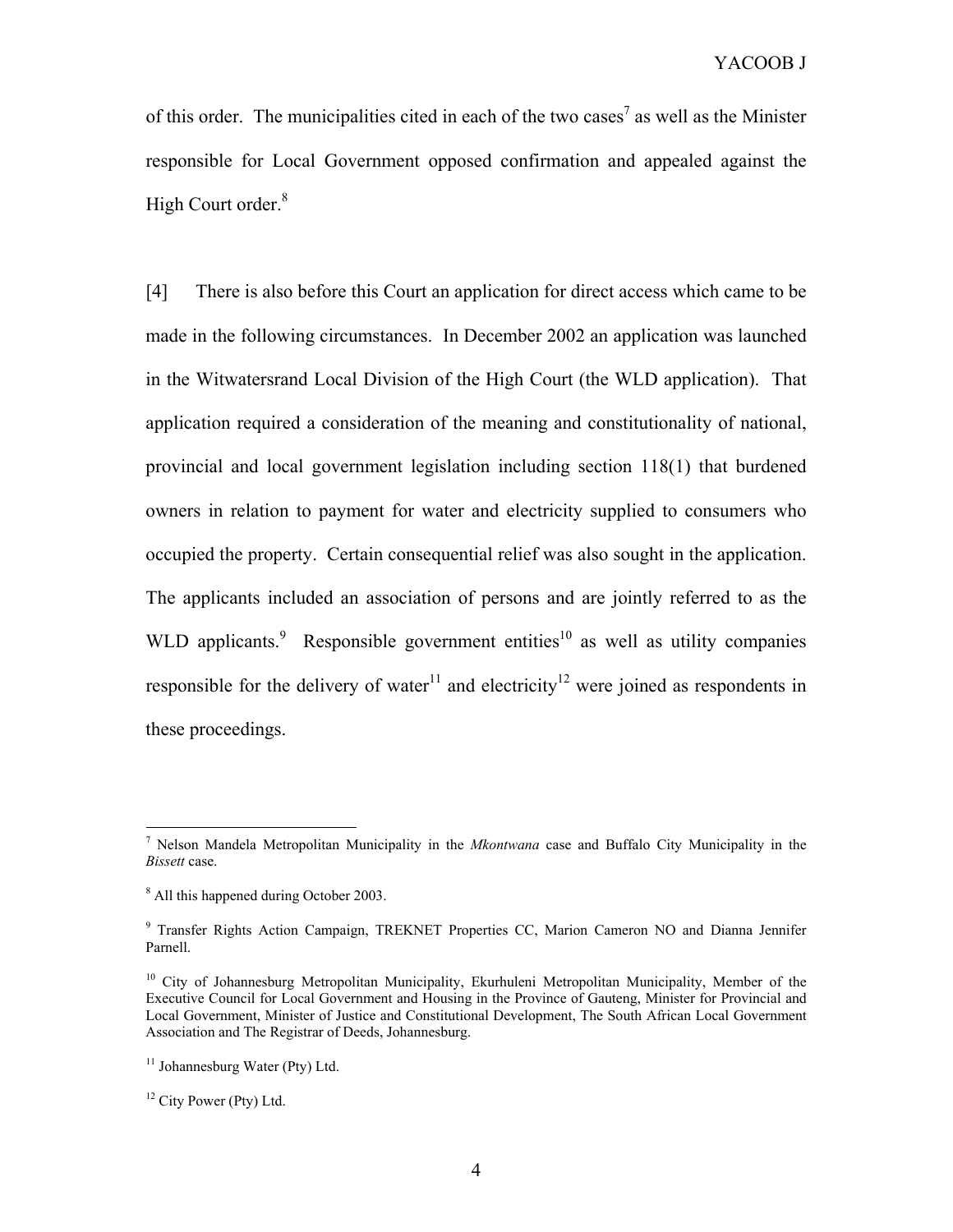[5] Legislation additional to section 118(1) in issue in the WLD application may be briefly summarised. Section 118(3) of the Act is to the effect that any consumption charge owing is a "charge upon the property in connection with which the amount is owing and enjoys preference over any mortgage bond registered against the property". Sections 49 and  $50(1)(a)$  of a Gauteng Local Government Ordinance (the Ordinance)<sup>13</sup> were also challenged. Section  $49<sup>14</sup>$  in effect renders the owner and occupier of premises jointly and severally liable to a municipality for the consumption charges for water and electricity supplied to that property. The section empowers the municipality to sue the owner and occupier jointly and severally after written notice to one of them. It also confers on the owner and occupier the right to recover from the other the latter's share of the liability discharged by the former. Section  $50(1)(a)^{15}$  of the Ordinance has the same effect as section 118(1) of the Act except that the

<sup>&</sup>lt;sup>13</sup> No 17 of 1939, which is also applicable in the provinces of Mpumulanga, Limpopo and North West.

<sup>&</sup>lt;sup>14</sup> Section 49(1) and (2) provide:

<sup>&</sup>quot;(1) All moneys due for sanitary services, all moneys due as basic charges for water made in terms of section 81(1), all other moneys due for water where any water closet system on such premises has been installed, and all moneys due as basic charges for electricity made in terms of section 83(1), shall be recoverable from the owner and occupier jointly and severally of the premises in respect of which the services were rendered; provided that the owner shall in the absence of any agreement to the contrary, be entitled to recover from the occupier of the said premises for the time being any such charges paid by him in respect of the occupation of such occupier.

<sup>(2)</sup> If any charges due in respect of any premises for sanitary services, or if basic charges due for water made in terms of section 81(1), or if other charges due in respect of any premises for water where any water closet system on such premises has been installed, or if basic charges due for electricity made in terms of section 83(1), shall remain unpaid for a period of six weeks after the date on which written notice shall have been given by the council to the owner or occupier of his indebtedness, the council may proceed jointly and severally against the owner and occupier for the time being of such premises for the amount of such charges or any part thereof, and may recover the same from such owner or occupier; provided that every such occupier shall be entitled to deduct from any rent or other amount payable by him to the owner of the premises any portion of such charges paid by or recovered from him under this sub-section which the owner could not lawfully have required him to pay and the production of the receipts for such portion of such charges so paid or recovered from such occupier shall be a good and sufficient discharge for the amount so paid or recovered as payment of rent or

other amount." 15 Quoted in full in para 27(b). Insertions indicate applicants' preferred interpretation.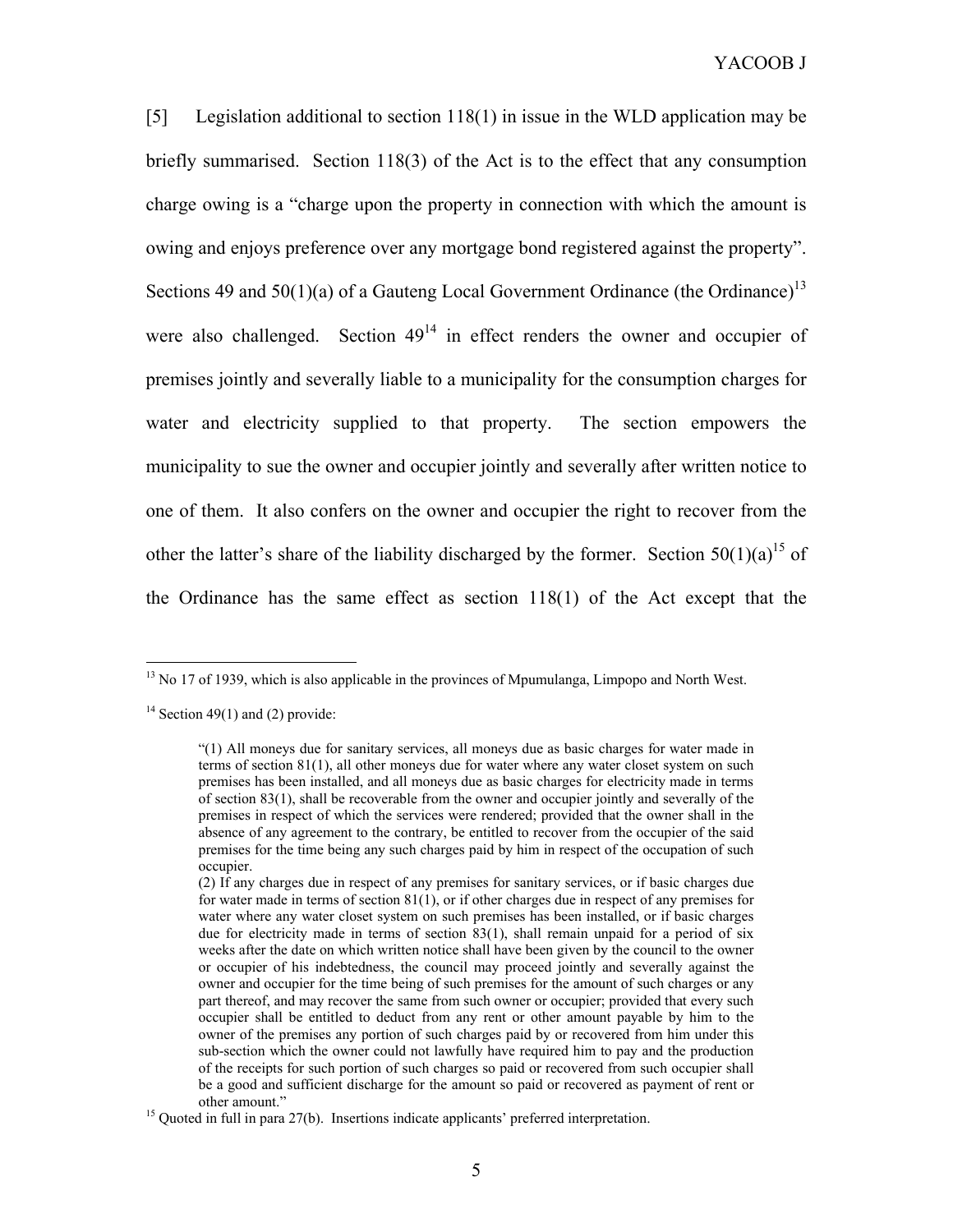certificate required by the Ordinance must cover debts due for three years before the date of the certificate.

[6] The by-laws in issue in the WLD application are those of the City of Johannesburg Metropolitan Municipality. They are by-law  $4(2)$  of the water by-laws<sup>16</sup> and by-law 36 of the electricity by-laws.<sup>17</sup> The former makes owners and consumers jointly and severally liable in respect of water charges<sup>18</sup> while the latter does the same for electricity charges.<sup>19</sup>

[7] In January this year almost all the parties in the WLD application<sup>20</sup> applied for direct access to this Court. The aim was to have all the issues in the WLD application heard together with the application for confirmation and the appeal.<sup>21</sup> The issues to be decided in this appeal can be ascertained only after the fate of the application for direct access is decided. That application is considered first.

<sup>&</sup>lt;sup>16</sup> Standard Water Supply By-laws published in Administrator's Notice 21 of 5 January 1977.

<sup>&</sup>lt;sup>17</sup> Greater Johannesburg Metropolitan Council's Electricity By-laws published in the Provincial Gazette No 16 of 17 March 1999.

<sup>&</sup>lt;sup>18</sup> Section 4(2) of the water by-laws provides: "The owner and consumer shall be jointly and severally liable for compliance with every financial obligation and other requirement imposed upon either of them in terms of these by-laws."

 $<sup>19</sup>$  Section 36 of the electricity by-laws provides that: "The owner and the consumer shall be jointly and</sup> severally liable for compliance with any financial obligation or other requirement imposed upon them by these by-laws."

<sup>&</sup>lt;sup>20</sup> Except for the MEC for Local Government and Housing in the Province of Gauteng, The Minister for Provincial and Local Government, Minister of Justice and Constitutional Development, The South African Local Government Association and the Registrar of Deeds, Johannesburg.

 $21$  The application for confirmation and appeal had by this stage been set down for hearing.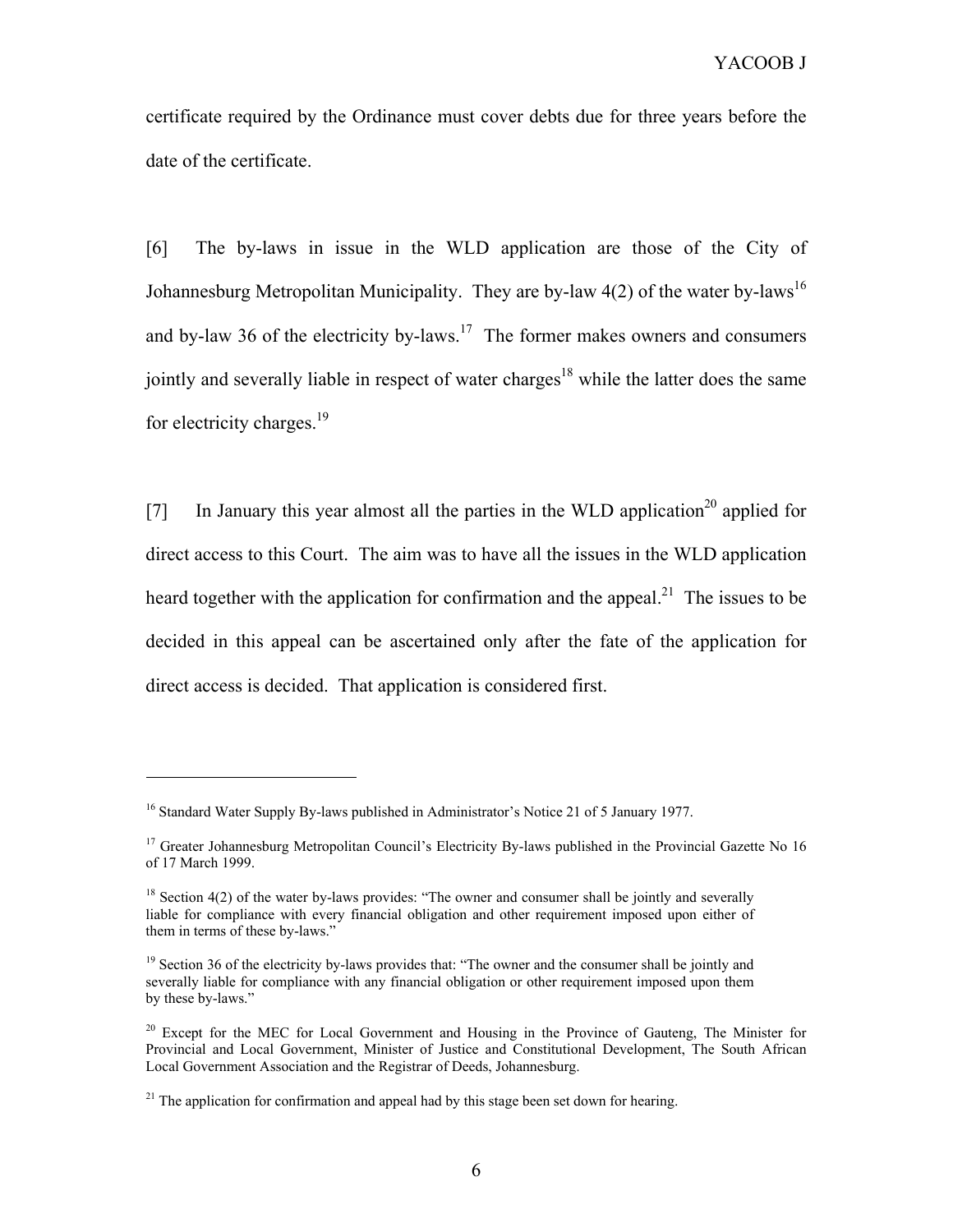[8] Before this is done however it is convenient to mention that an attack on the constitutionality of sections 118(1) and 118(3) of the Act was considered by the KwaZulu-Natal High Court in the case of *Geyser*<sup>22</sup> (the *Geyser* case) and dismissed some six months before the delivery of the judgment of the High Court. It was held there that both subsections were not inconsistent with section 25(1) of the Constitution because the deprivation to which they gave rise was not arbitrary. There were therefore two conflicting judgments in relation to the constitutionality of section 118(1) by the time the direct access application was heard by this Court.

## *Direct Access*

[9] Applications for direct access are now governed by rule 18 of the rules of this Court. In substance, the rule allows for direct access to be granted if it is in the interests of justice to do so.<sup>23</sup> The interests of justice is a broad concept and requires a consideration of many factors.<sup>24</sup>

[10] All the parties in the WLD application were agreed during argument before this Court that direct access should be granted. They submitted that it would be in the interests of justice for this Court to hear the case before it had been entertained by any other court. They relied on the saving of time and costs, the importance of the matter,

<sup>22</sup> *Geyser and Another v Msunduzi Municipality and Others* 2003 (5) SA 18 (N); 2003 (3) BCLR 235 (N).

 $23$  Rule 18(2)(a).

<sup>24</sup>*Bruce and Another v Fleecytex Johannesburg CC and Others* 1998 (2) SA 1143 (CC); 1998 (4) BCLR 415 (CC) para 8; *S v Dlamini; S v Dladla and Others; S v Joubert; S v Schietekat* 1999 (4) SA 623 (CC); 1999 (7) BCLR 771 (CC) para 35; *Moseneke and Others v The Master and Another* 2001 (2) SA 18 (CC); 2001 (2) BCLR 103 (CC) para 19.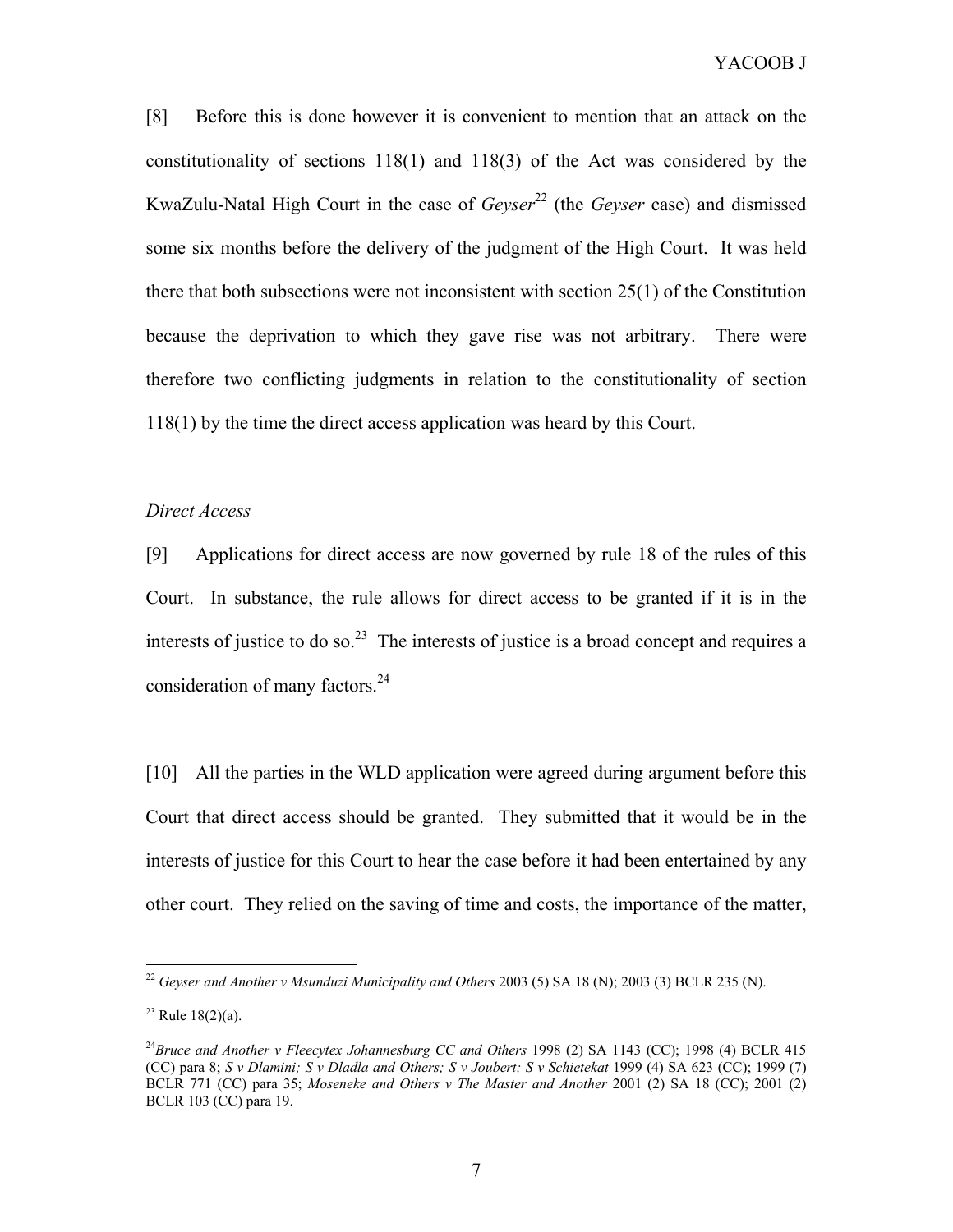and on a need to resolve the uncertainty created by competing judgments in the High Court. The application for confirmation and the appeal are concerned only with section 118(1) of the Act. We were accordingly urged not to decide the fate of this section in isolation, but to grant direct access and decide all the other legal issues in the light of the more comprehensive factual matrix presented in the WLD application.

[11] A useful point at which to start in considering an application for direct access is to recognise the importance of the principle that it is ordinarily not in the interests of justice for this Court to be a court of first and last instance.<sup>25</sup> The Constitution and the rules of this Court do, however, provide for this Court to be the court of first and final instance, but only in exceptional circumstances.<sup>26</sup> The saving of time and costs, the importance of the issue or the existence of conflicting judgments on an issue in a case do not, without more, constitute exceptional circumstances and justify this Court being a court of first and last instance. Indeed the importance and complexity of the issues raised would weigh heavily against this Court being a court of first and final instance. As a general rule, the more important and complex the issues in a case, the more compelling the need for this Court to be assisted by the views of another court.

<sup>25</sup> *Brink v Kitshoff NO* 1996 (4) SA 197 (CC); 1996 (6) BCLR 752 (CC) para 14; *Transvaal Agricultural Union v Minister of Land Affairs and Another* 1997 (2) SA 621 (CC); 1996 (12) BCLR 1573 (CC) para 18; *Bruce and Another v Fleecytex* above n 24; *Member of the Executive Council for Development Planning and Local Government, Gauteng v Democratic Party and Others* 1998 (4) SA 1157 (CC); 1998 (7) BCLR (CC) 855 para 32; *Christian Education South Africa v The Minister of Education* 1999 (2) SA 83 (CC); 1998 (12) BCLR 1449 (CC) para 12; *Van Der Spuy v General Council of the Bar of South Africa (Minister of Justice and Constitutional Development, Advocates for Transformation and Law Society of South Africa Intervening)* 2002 (5) SA 392 (CC) para 19; 2002 (10) BCLR 1092 (CC) para 18; *National Gambling Board v Premier, KwaZulu-Natal, and Others* 2002 (2) SA 715 (CC); 2002 (2) BCLR 156 (CC) paras 29 and 38; *Satchwell v President of the Republic of South Africa and Another* 2003 (4) SA 266 (CC); 2004 (1) BCLR 1 (CC) para 6.

<sup>26</sup> *S v Makwanyane and Another* 1995 (3) SA 391 (CC); 1995 (6) BCLR 665 (CC) paras 4 and 6; *Dlamini* above n 24; *Moseneke* above n 24; *Minister of Home Affairs v National Institute for Crime Prevention and the Reintegration of Offenders (NICRO) and Others* 2004 (5) BCLR 445 (CC) paras 7-8.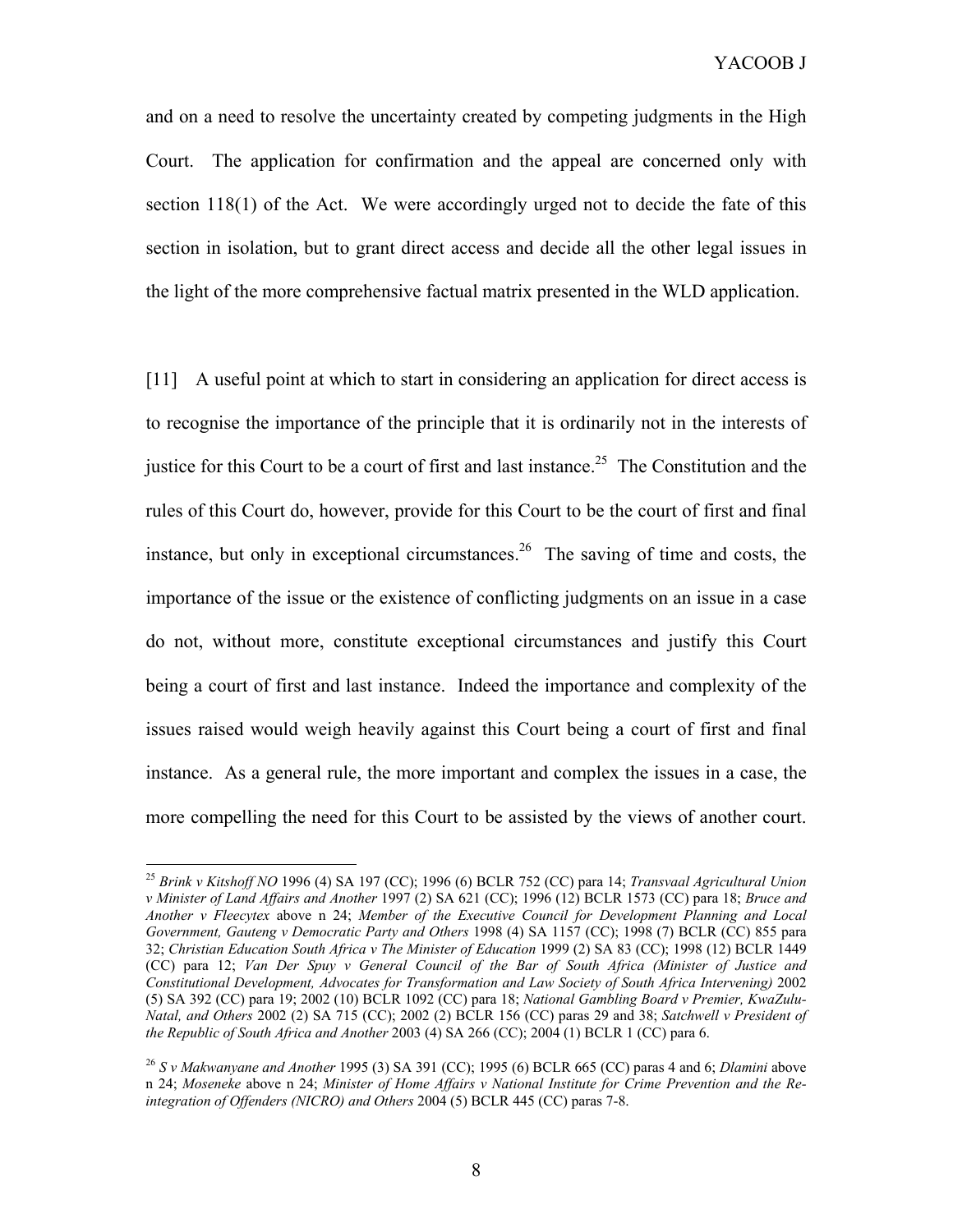Each of the issues in respect of which direct access is sought must be considered separately.

[12] It is significant that section 118(1) is already before this Court in the application for confirmation and leave to appeal. There are conflicting judgments in relation to the constitutional validity of section 118(1). It is also true that the WLD application canvasses the factual background on a broader basis than has been done in the *Mkontwana* and *Bissett* cases. The determination of the application for confirmation and that for leave to appeal by this Court will result in a final decision as to the constitutionality of section 118(1). No delay is occasioned by hearing the applicants on section 118(1) in the light of the new evidence they present. It is therefore in the interests of justice to grant direct access to the WLD applicants, to consider the evidence placed before the High Court in the WLD application, and to decide the constitutional validity of section 118(1) by reference to all the arguments advanced. In the circumstances, direct access should be granted in relation to all the issues raised concerning the interpretation and constitutionality of section 118(1).

[13] The position in relation to section 118(3) is different. It has been submitted that this Court will not be the court of first and last instance when it comes to the determination of the constitutionality of section 118(3). It is said that this is because the High Court has already considered and dismissed challenges to the constitutional validity of section 118(3) in the *Geyser* judgment. However very little is said in the *Geyser* judgment about the meaning and effect of section 118(3). Nor in that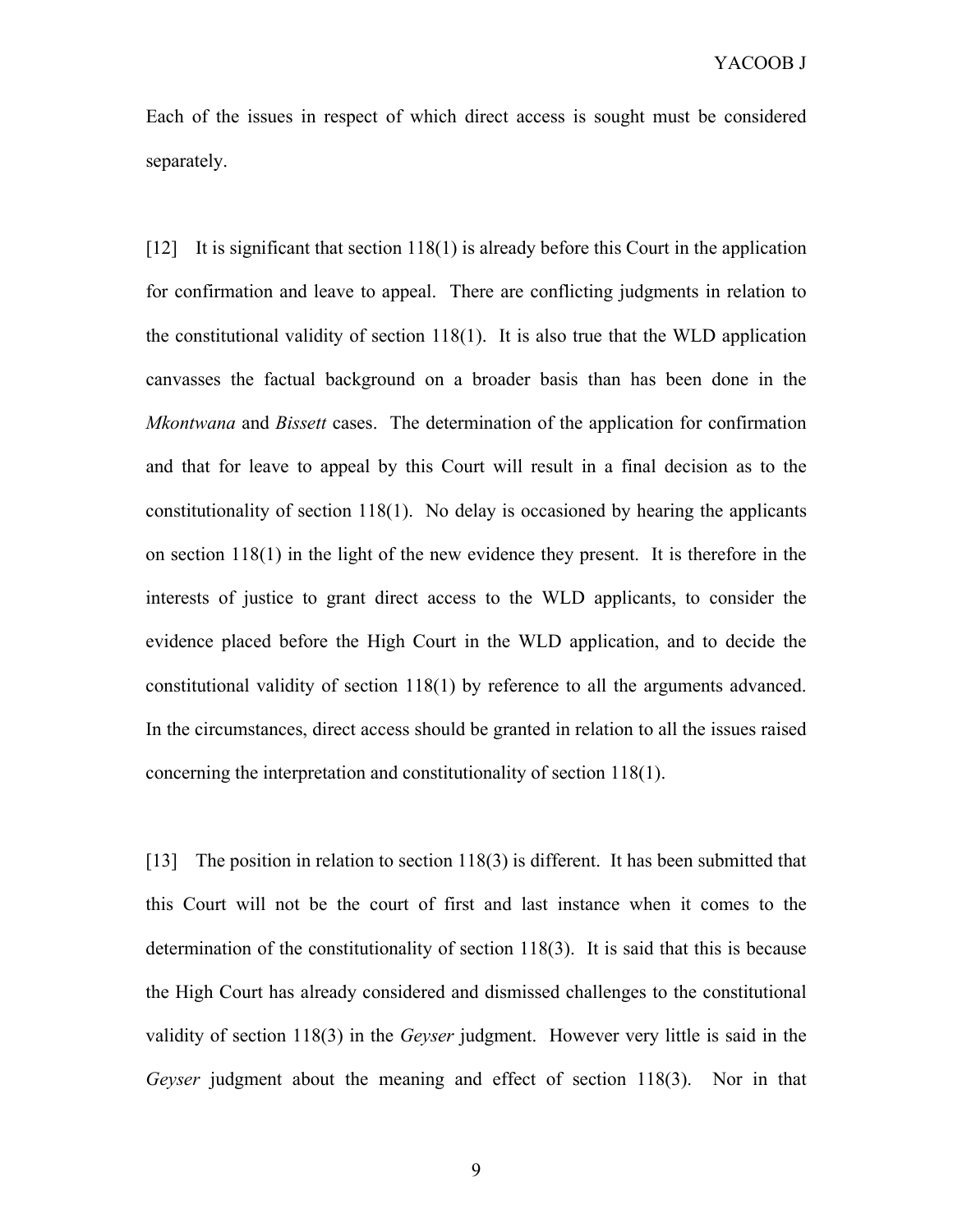judgment is the constitutionality of section 118(3) considered separately from the constitutionality of section 118(1). This is not surprising because section 118(3) was not really a matter of "live controversy" in that case. The municipality had not relied upon section 118(3) and therefore this section was not really in issue. The challenge to section 118(3) in the *Geyser* case can rightly be said to be one bordering on the abstract. Section 118(3) has not been used by the municipality in relation to any of the applicants in the WLD case either. The construction of section 118(3) is far from straight forward and the reasoned judgment of another court on how the section is to be interpreted is likely to be helpful. In the circumstances, it is not in the interests of justice for this Court to consider the constitutional validity of section 118(3) at this stage.

[14] Section 49 of the Ordinance as well as the by-laws of the City of Johannesburg in issue in the direct access application can be dealt with together. They are important provisions that raise complex questions concerning the appropriateness of rendering owners jointly and severally liable for payment of water and electricity not consumed by them but by others on their property. It is not in the interests of justice for this Court to be the court of first and last instance on these issues. Although the provincial legislation and by-laws are inter-related with section 118(1), there are sufficient differences between these provisions to render it advisable that another court should decide the issue of the constitutionality of these provisions before we consider it.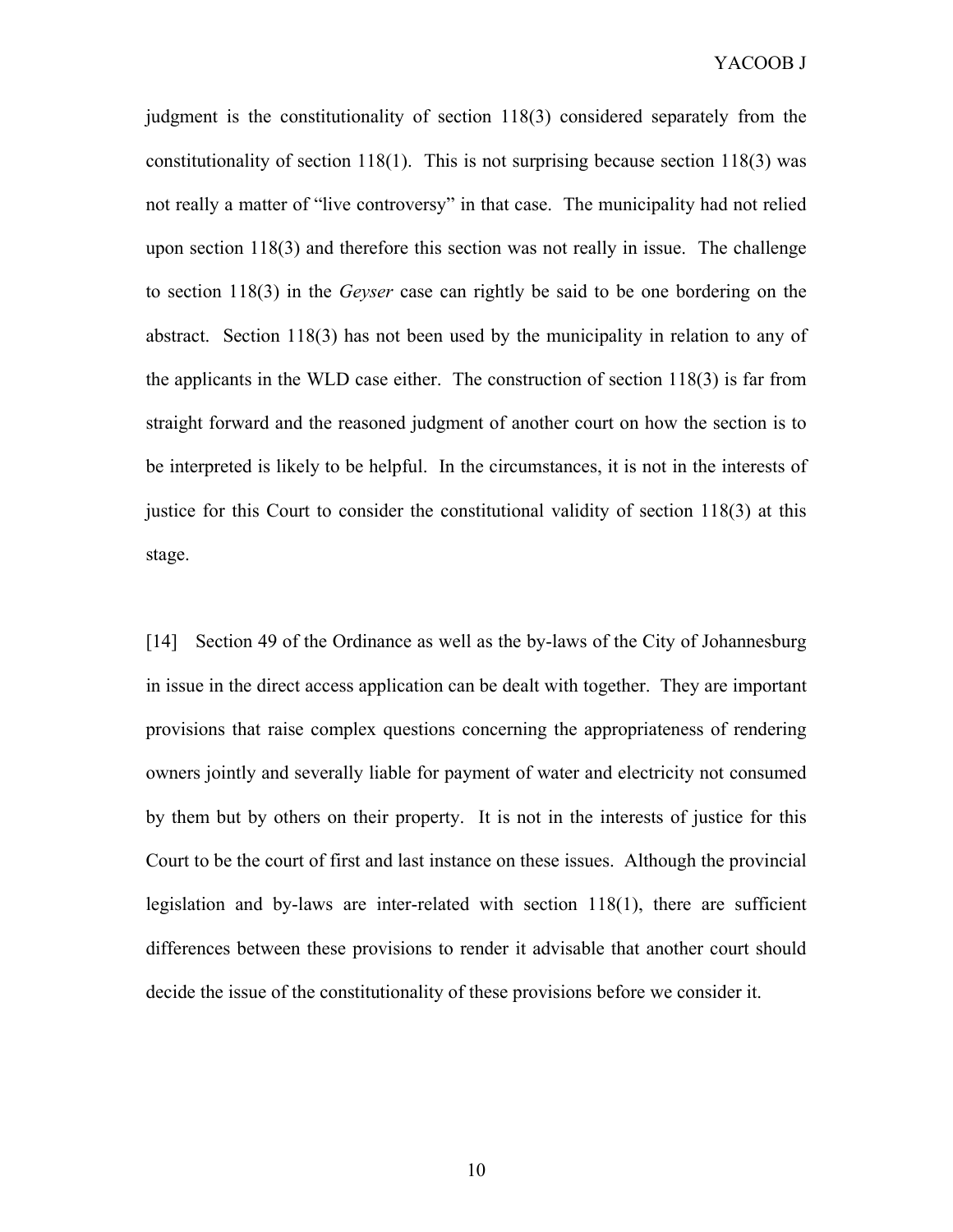[15] It has already been pointed out that section  $50(1)(a)$  of the Ordinance is similar to section 118(1), except that an owner wishing to sell the property would be able to pass transfer only after all amounts owing in respect of the property for a period of three years before the date of the certificate have been paid. Arguments advanced by the parties about the interpretation and constitutionality of section  $50(1)(a)$  are virtually the same as those directed at section 118(1). There is so little difference between the two provisions that a decision on the constitutional validity of section 118(1) by this Court would directly impact on the constitutionality of section  $50(1)(a)$ . Indeed, a decision that the former is unconstitutional might lead to the conclusion that the latter is unconstitutional too. It is therefore in the interests of justice for the application for direct access to be granted in relation to section  $50(1)(a)$ .

[16] The application for direct access concerning the interpretation and constitutionality of sections  $118(1)$  and  $50(1)(a)$  must therefore be granted. The application must be refused in all other respects.

#### *Parties before the Court*

[17] The applicants and the respondents in the WLD application are therefore before the Court in addition to the applicants and respondents in the confirmation proceedings.<sup>27</sup> This Court also admitted two parties as amici curiae on their application. Both were parties in the *Geyser* case. The first amicus,  $28$  contests the

 $27$  The respondents in the confirmation application also appeal against the order.

<sup>&</sup>lt;sup>28</sup> The KwaZulu-Natal Law Society.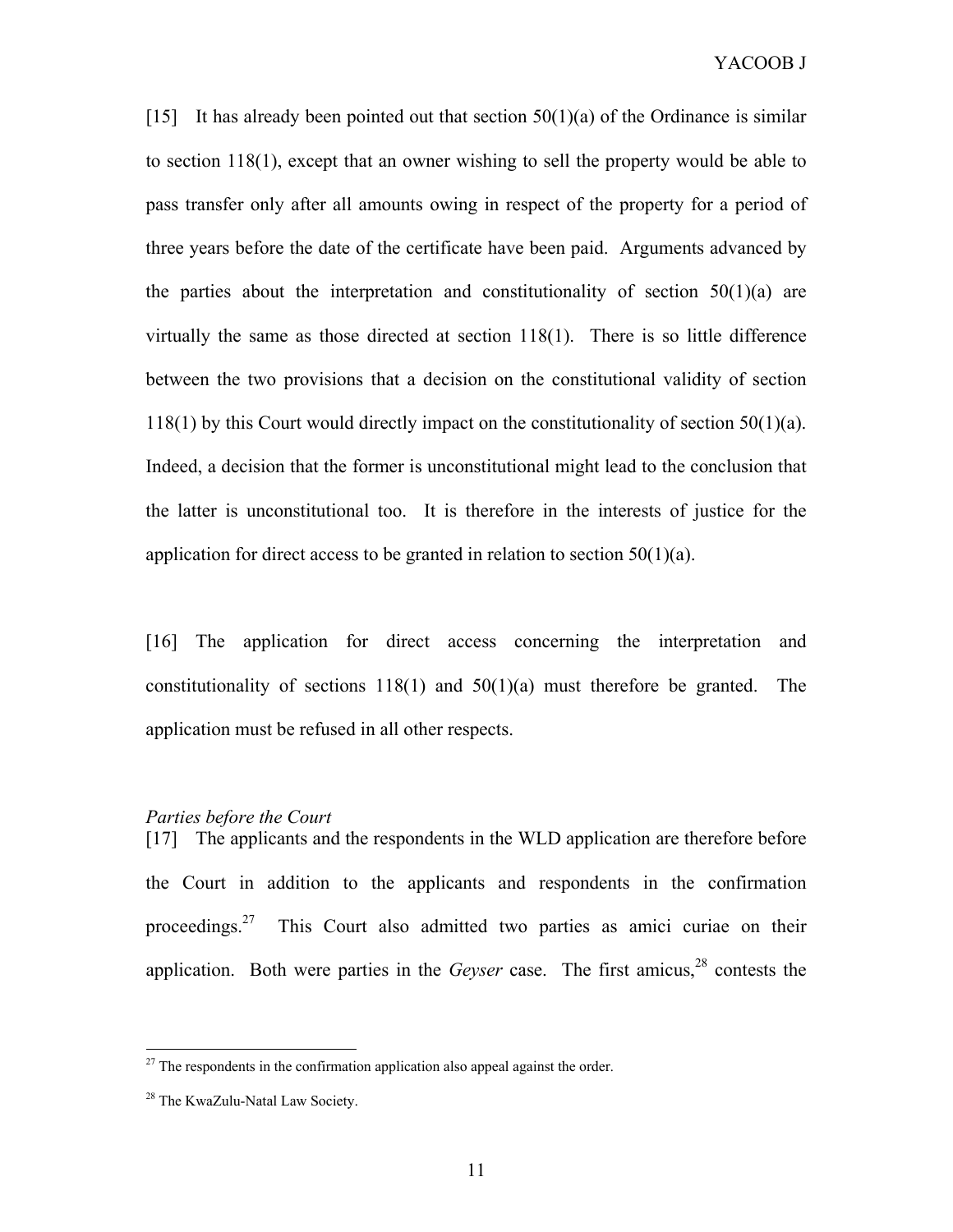constitutionality of section 118(1) of the Act and the second amicus<sup>29</sup> contends for its validity. There are therefore broadly two sets of parties. The applicants in the confirmation proceedings, the applicants in the WLD application and the first amicus all of whom regard the burden placed on owners of property by section 118(1) as constitutionally objectionable. Then there are municipalities supported by a provincial MEC, national minister responsible for local government and the second amicus who urge that the section is good. I will refer to the former simply as the applicants and to the latter as respondents.

## *The factual background*

[18] All the applicants tell us of an escalation of amounts owing in respect of electricity and water charges without their knowledge. In many cases, there are disputes between the applicant and the municipality about whether the municipality acted negligently and whether the owner ought to have taken more steps to ensure that amounts were in fact paid. In most cases large amounts of money have become due. There are allegations of illegal reconnection of water and electricity in some of the factual situations in the WLD application.

## *(a) The High Court cases*

[19] In the *Mkontwana* case, Ms Mkontwana bought a house in Port Elizabeth for R<sub>24</sub> 560.00 by an agreement that provided for her to pay the outstanding consumption charges necessary to obtain the section 118(1) certificate. She is not well off and was

<sup>&</sup>lt;sup>29</sup> The Msunduzi Municipality.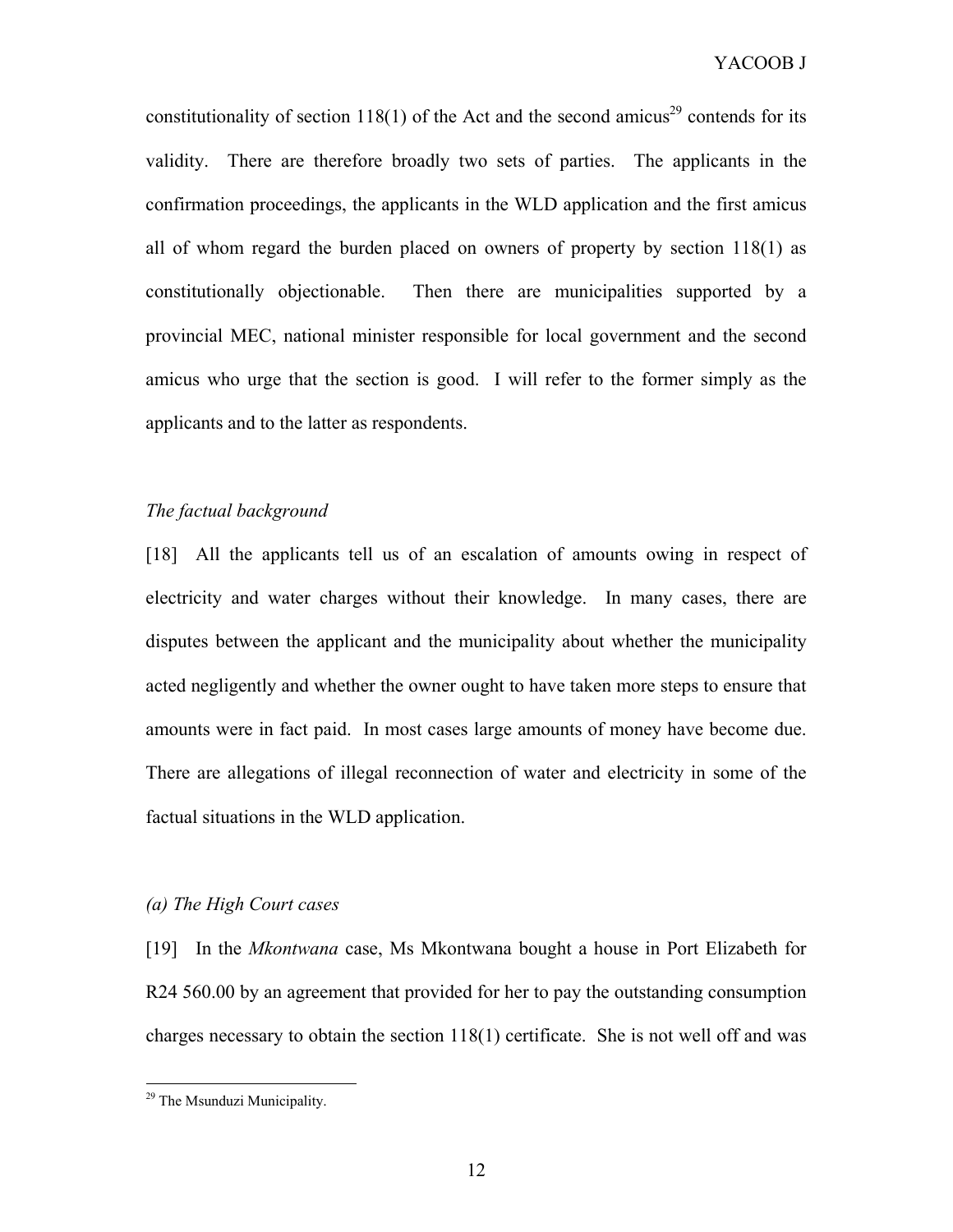only able to buy the house with the help of a state housing subsidy of R16 000.00. When she first applied to the municipality for a certificate in October 2001, she was informed that consumption charges in excess of R10 000.00 had been incurred by previous occupiers and had to be paid before the certificate could be issued. Somewhat curiously, the municipality sought payments of amounts that had become due more than two years and up to five years before the date of the statement. The same municipality later issued a document saying that the amount required to be paid was more than R20 000.00. There followed four statements of account, each varying in amount, and all of them unclear, confusing, contradictory and irreconcilable. Ultimately in September 2002, after the intervention of attorneys and considerable negotiation, the amount was settled at less than R2500.00.

[20] In the *Bissett* case, applicants, co-owners of property in Buffalo City sold it for R110 000.00 in July 2001. The municipality issued a document in August 2001 requiring payment of less than R2500.00 before the certificate could be issued. When this amount was paid a month later, the sellers were presented with another statement of account according to which more than R14 000.00 remained owing for consumption charges during the relevant two year period. This document, to the extent that it is intelligible, lacks the necessary detail and is contradictory. An undated statement of account later produced by the same municipality shows that the amount owing was less than R8000.00.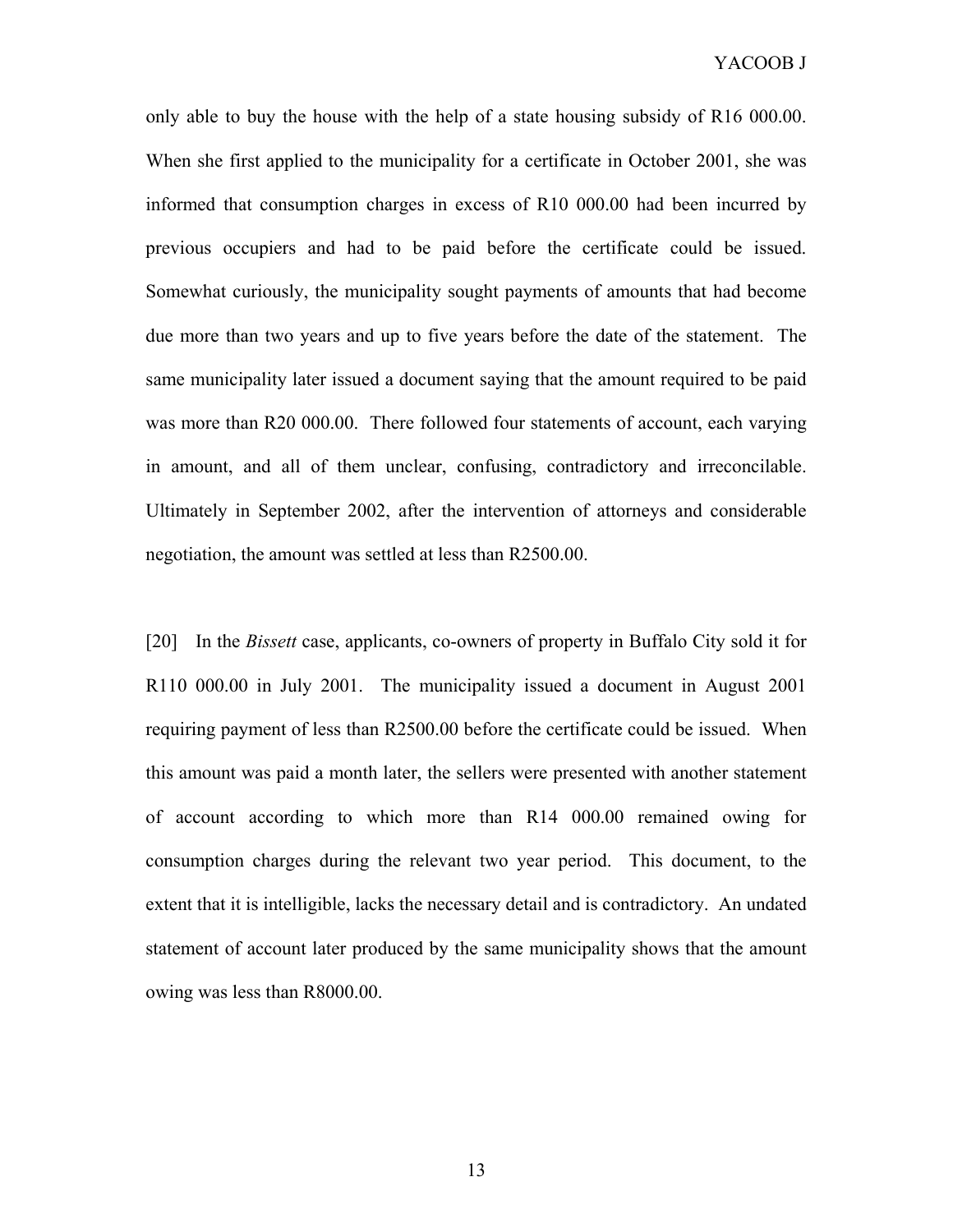[21] The same pattern is evident in the dealings between the second of the applicants who also owned property in the Buffalo City municipal area which was sold for R60 000.00. I need say no more than that R9219.93 was paid by this applicant to obtain a section 118(1) certificate after some negotiation and under protest. This applicant discovered some months later that the actual sum owing was around R2000.00 less than the sum that had actually been paid.

## *(b) The WLD application*

[22] Four of the five applicants in the WLD application are owners of property. The fifth is an administrator of a deceased estate which owns the property in question. In relation to the cases of the four applicants who own property, the factual background, to the extent that it needs to be recited for the purposes of this case is very similar. Owners had let the property to tenants in all cases. Large sums of money had become outstanding in relation to consumption charges. The municipalities concerned had made unsuccessful efforts to collect the money. In one case, the municipality had in fact informed the owner that a substantial sum of money had been owing by the tenant and the owner had renewed the lease with the same tenant after receipt of this information. The municipality's efforts to secure payment by the disconnection of electricity and water, resulted, in many instances, in the unlawful reconnection of electricity. There are material disputes of fact on the papers relating in particular to whether the predicament that had ultimately eventuated was the result of inaction by the municipality or of the lack of reasonable, responsible conduct on the part of the owners.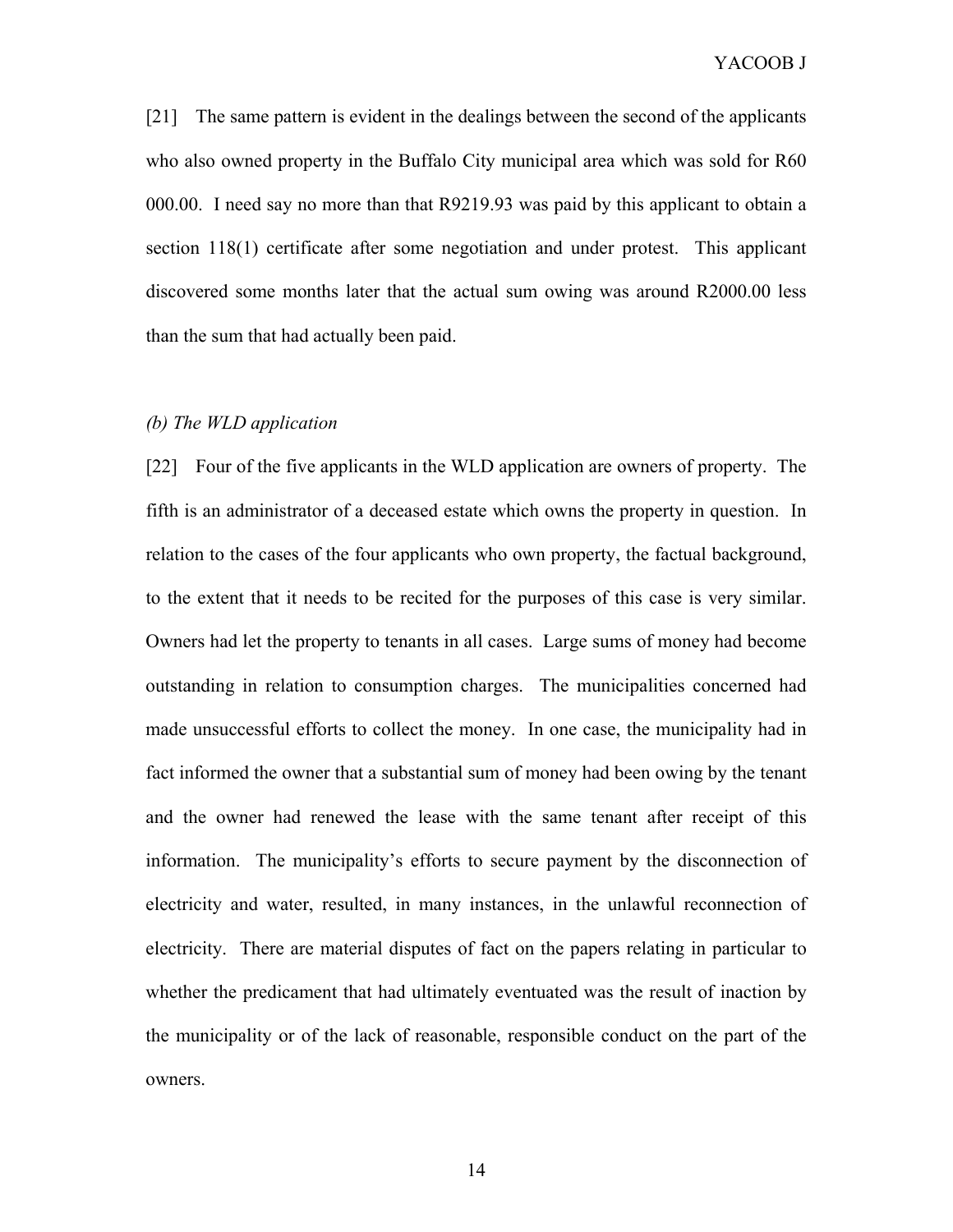YACOOB J

[23] The experience of the administrator of the deceased estate raises issues similar to those in the High Court. The property had been occupied by tenants pursuant to agreements of lease they had entered into with the deceased. The property is worth R95 000.00 according to the estate account. The municipality required payment of an outstanding sum slightly in excess of R1550.00 for the issue of a section 50(1) certificate and provided a written document to this effect. Some months later however the municipality indicated that the amount required to be paid exceeded R22 000.00. Like in the other cases before the WLD, there is a dispute about the extent of the municipality's tardiness in the execution of its debt collection responsibilities.

## *Repeal of section 50*

1

[24] The whole of section 50 was repealed exactly two weeks before the WLD application was launched.<sup>30</sup> It was contended by some of the respondents that the application concerning the constitutionality of section  $50(1)(a)$  of the Ordinance is accordingly moot and ought not to be entertained. The applicants answer that one of the WLD applicants has been prejudiced by the application of the section and that the Court should accordingly deal with it. There is in fact a dispute on the papers concerning the validity of the section, whether one of the applicants was obliged to pay certain consumption charges owing to obtain the certificate and, if not, whether that applicant is entitled to recover the amounts paid. A cause of action can be moot

<sup>&</sup>lt;sup>30</sup> It was repealed by the Local Government Laws Amendment Act 51 of 2002 on 5 December 2002. The application was launched on 19 December 2002.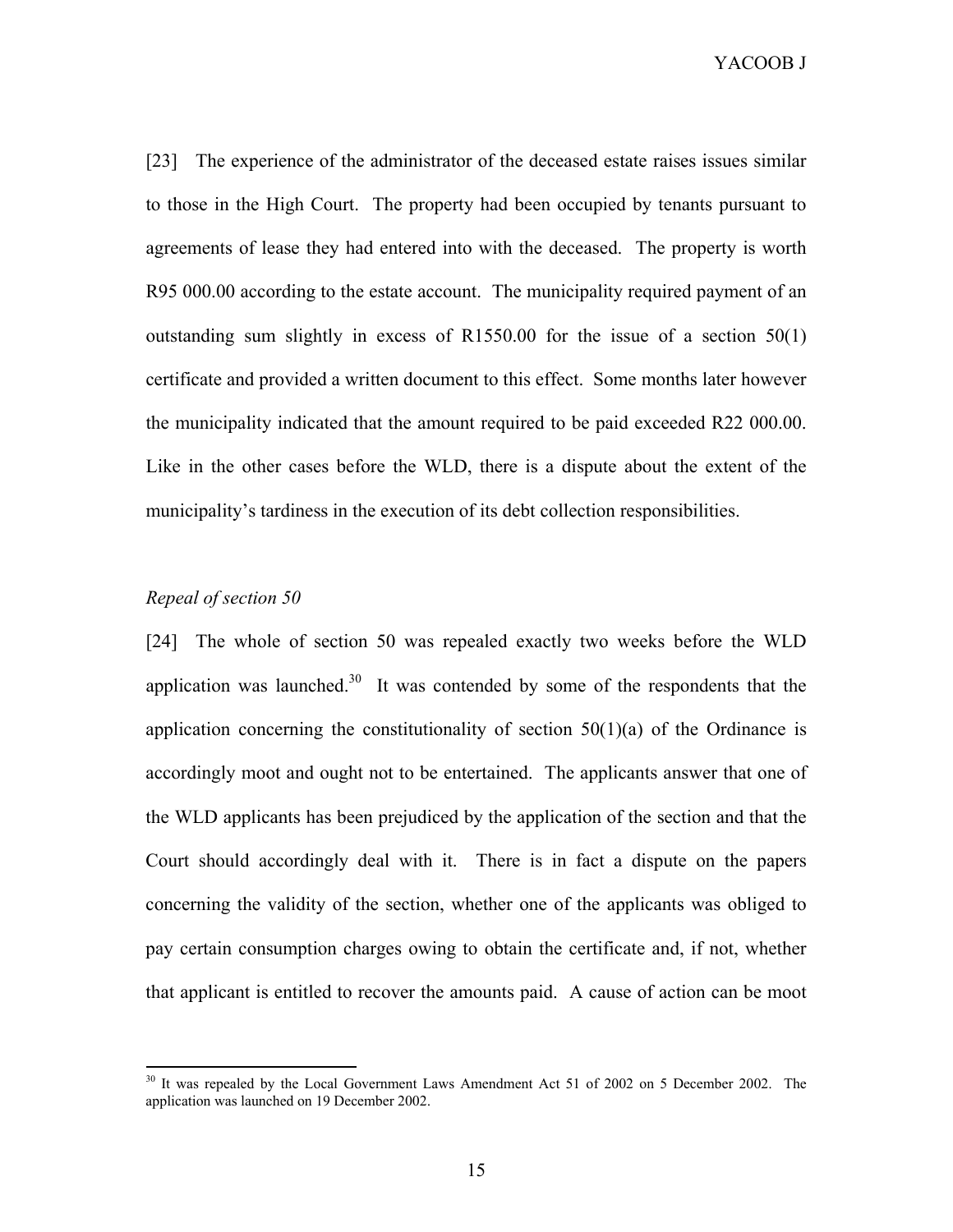only if its resolution will have no practical effect.<sup>31</sup> A decision about the validity of section 50(1)(a) will have practical effect. The issue is not moot.

#### *Issues*

[25] Several matters call for our attention. The first is whether section 118(1) and section 50(1)(a) can reasonably be interpreted so that they apply only if the consumption charges are due by the owner. Secondly, if these provisions cannot be so construed, we must decide whether they are consistent with section 25 of the Constitution. Thirdly, if any of these laws is found to be unconstitutional, the appropriate remedy must be considered. Finally, if the relevant provisions are not struck down for their failure to comply with the Constitution it will be necessary to evaluate contentions made by one of the applicants in the High Court and which the High Court found unnecessary to consider. It is submitted before this Court that section 118(1) is inconsistent with sections 9(1), 26 and 34 of the Constitution.

## *Application: further evidence*

1

[26] A few days before the hearing, the municipality in the *Bissett* case tendered evidence aimed essentially at showing the amount of consumption charges recovered by it through the section 118(1) procedure during a three year period. The explanation for this late tender of evidence was that the municipality had been alerted to the need

<sup>&</sup>lt;sup>31</sup> President, Ordinary Court Martial, and Others v Freedom of Expression Institute and Others 1999 (4) SA 682 (CC); 1999 (11) BCLR 1219 (CC) para 8. See also *JT Publishing (Pty) Ltd and Another v Minister of Safety and Security and Others* 1997 (3) SA 514 (CC); 1996 (12) BCLR 1599 (CC) para 15; *National Coalition for Gay and Lesbian Equality and Others v Minister of Home Affairs and Others* 2000 (2) SA 1 (CC); 2000 (1) BCLR 39 (CC) n 18; *Independent Electoral Commission v Langeberg Municipality* 2001 (3) SA 925 (CC); 2001 (9) BCLR 883 (CC) para 9; *Khosa and Others v Minister of Social Development and Others; Mahlaule and Another v Minister of Social Development and Others* 2004 (6) BCLR 569 (CC) para 92.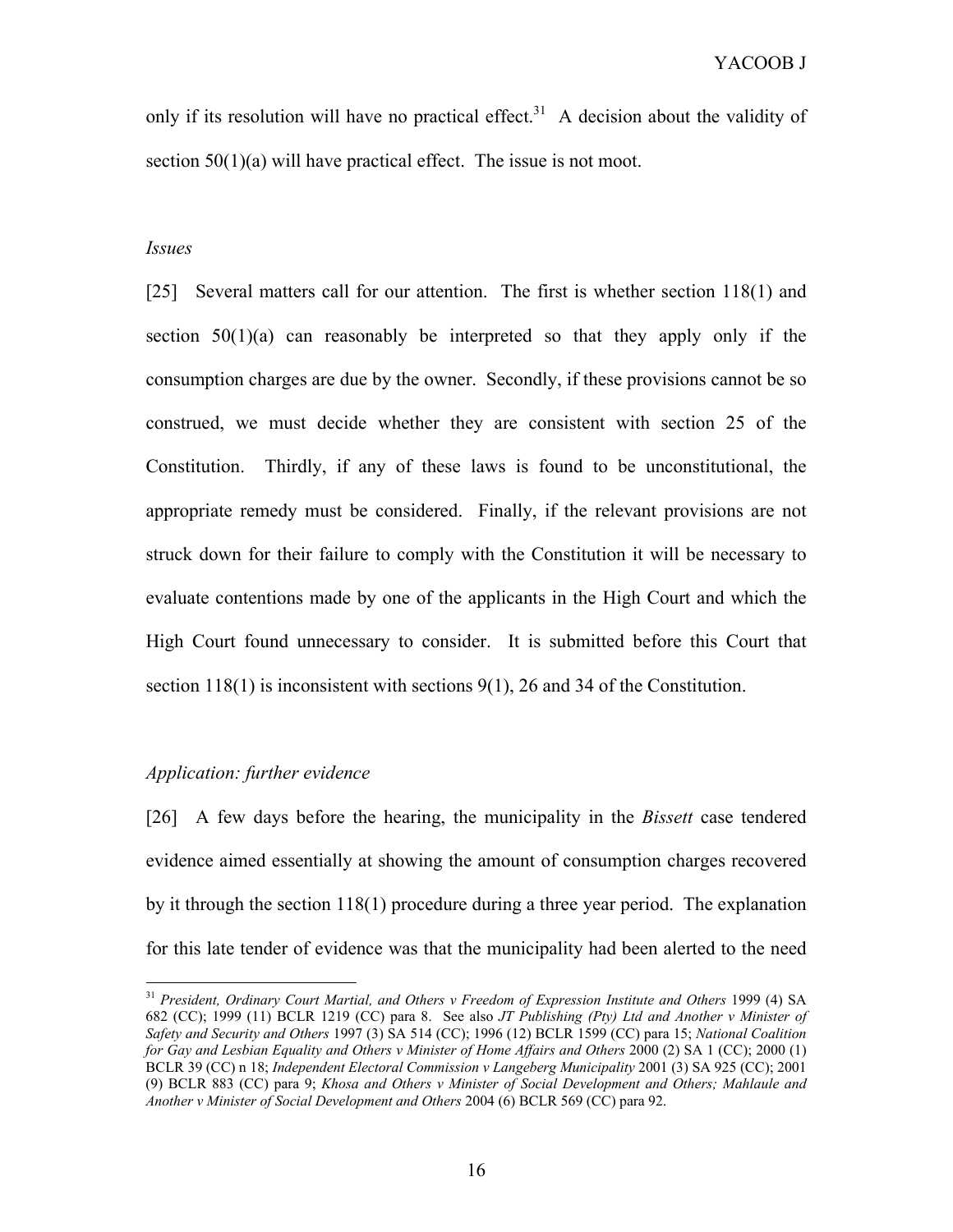that this additional information be placed before us by the submission of one of the parties. This information had not been placed before the High Court. This Court will receive additional evidence on appeal only if there is compelling reason to do so. There is none in this case. The amount of money actually recovered by the use of the procedure is not particularly helpful largely because it is impossible to tell whether the money recovered in consequence of the use of the procedure would not in any event have been paid. More importantly, however, the figure put up in the evidence does not relate to consumption charges incurred by non-owner occupiers. In the circumstances, the materiality of the evidence is doubtful. The application for leave to introduce further evidence must accordingly be refused.

#### *Interpretation*

1

[27] The WLD applicants correctly point out that we must construe a legislative provision so as to avoid its unconstitutionality if it is reasonably capable of being interpreted in that way or, to put it differently, the construction is not unduly strained.<sup>32</sup> I will address this contention on the assumption that all these laws will be unconstitutional if not interpreted in the way suggested by the WLD applicants. They contend that sections  $118(1)$  of the Act and  $50(1)(a)$  of the Ordinance are reasonably

<sup>32</sup> *Bernstein and Others v Bester and Others NNO* 1996 (2) SA 751 (CC); 1996 (4) BCLR 449 (CC) para 59 and the authorities referred to in n 87 thereof; *Nel v Le Roux NO and Others* 1996 (3) SA 562 (CC); 1996 (4) BCLR 592 (CC) para 18; *De Lange v Smuts NO and Others* 1998 (3) SA 785 (CC); 1998 (7) BCLR 779 (CC) para 85; *Investigating Directorate: Serious Economic Offences and Others v Hyundai Motor Distributors (Pty) Ltd and Others: In re Hyundai Motor Distributors (Pty) Ltd and Others v Smit NO and Others* 2001 (1) SA 545 (CC); 2000 (10) BCLR 1079 (CC) paras 22-26; *De Beer NO v North-Central Local Council and South-Central Local Council and Others (Umhlatuzana Civic Association Intervening)* 2002 (1) SA 429 (CC); 2001 (11) BCLR 1109 (CC) paras 24.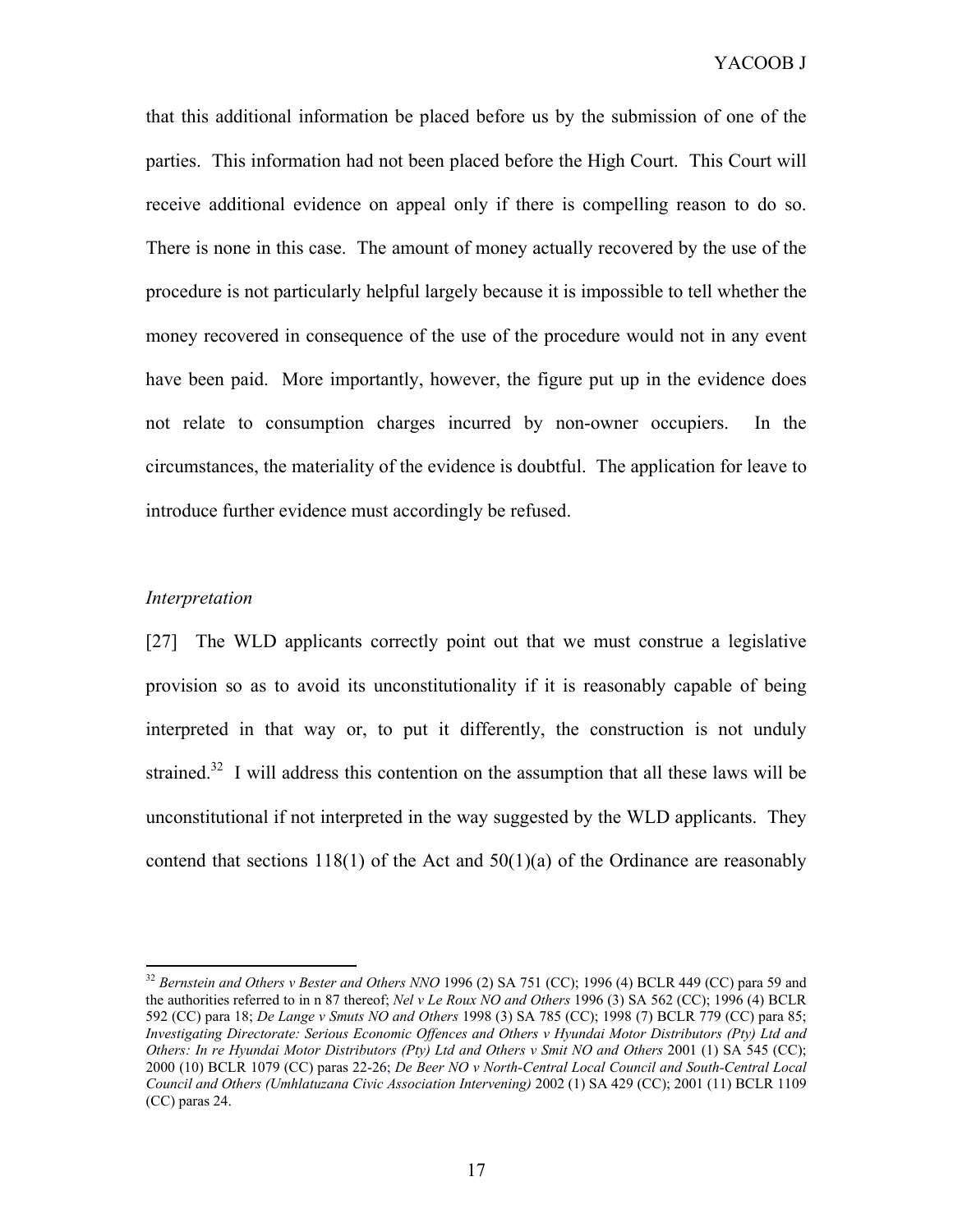capable of being so interpreted without attributing an unduly strained meaning to the language used.

[28] The submission is that each of these provisions must be interpreted as if the words "by the owner" or "due by the owner" had been inserted at appropriate points in each of the provisions so as to render it less burdensome. Each of these sections is set out in full below. The words added by the applicants to demonstrate the reasonable meaning contended for are in bold.

(a) Section 118(1) of the Act provides

"A registrar of deeds may not register the transfer of property except on production to that registrar of deeds of a prescribed certificate—

- (a) issued by the municipality or municipalities in which that property is situated; and
- (b) which certifies that all amounts that became due **[by the owner]** in connection with that property for municipal service fees, surcharges on fees, property rates and other municipal taxes, levies and duties during the two years preceding the date of application for the certificate have been fully paid."

(b) Section  $50(1)(a)$  of the Ordinance reads

"(1) No transfer of any land or of any right in land as defined in section 1 of the Local Authorities Rating Ordinance, 1977, within a municipality shall be registered before any registration officer until a written statement in the form set out in the Third Schedule to this Ordinance and signed and certified by the town clerk or other officer authorised thereto by the council, shall be produced to such registration officer, and unless such statement shows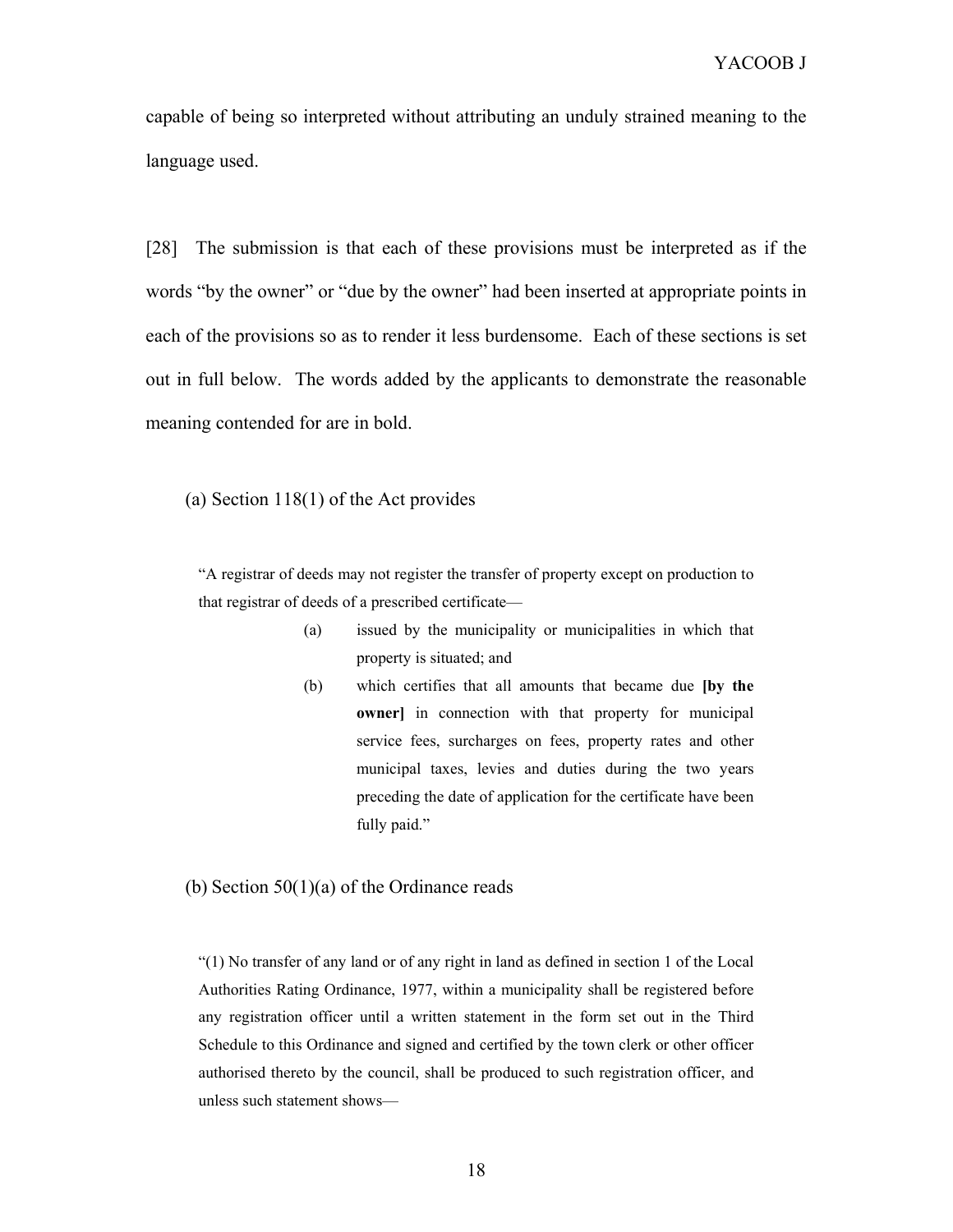(a) that all amounts **[due by the owner]** for a period of three years immediately preceding the date of such registration due in respect of such land or right in land for sanitary services or so due as basic charges for water or as other costs for water where any water closet system on the ground concerned has been installed or so due as basic charges for electricity in terms of the provisions of this Ordinance or any by-law or regulation . . . have been paid to the council  $\ldots$ ."

[29] Interpreted in this way, section 118(1) of the Act and section  $50(1)(a)$  of the Ordinance would require that consumption charges due only by the owner for the relevant period must be paid as a precondition to transfer. This preferred construction involves an assumption that the purpose of enacting the laws in question is limited. The aim is to secure only those consumption charges due by the owner. In other words the legislation does not seek to secure municipalities against non-payment of consumption charges due by occupiers other than the owner.

[30] It is highly unlikely that the purpose was so narrow. If it was, it is inconceivable that the text would not have said so expressly. Each of these provisions, on its face, is broadly worded and secures the payment of all consumption charges "in connection with" the property. The interpretation advanced by the WLD applicants is unreasonable. These laws are not reasonably capable of the suggested interpretation.

#### *The constitutionality of section 118(1) and section 50(1)(a)*

[31] It is helpful to repeat that section 118(1) of the Act and section  $50(1)(a)$  of the Ordinance make transfer of immovable property subject to the precondition that all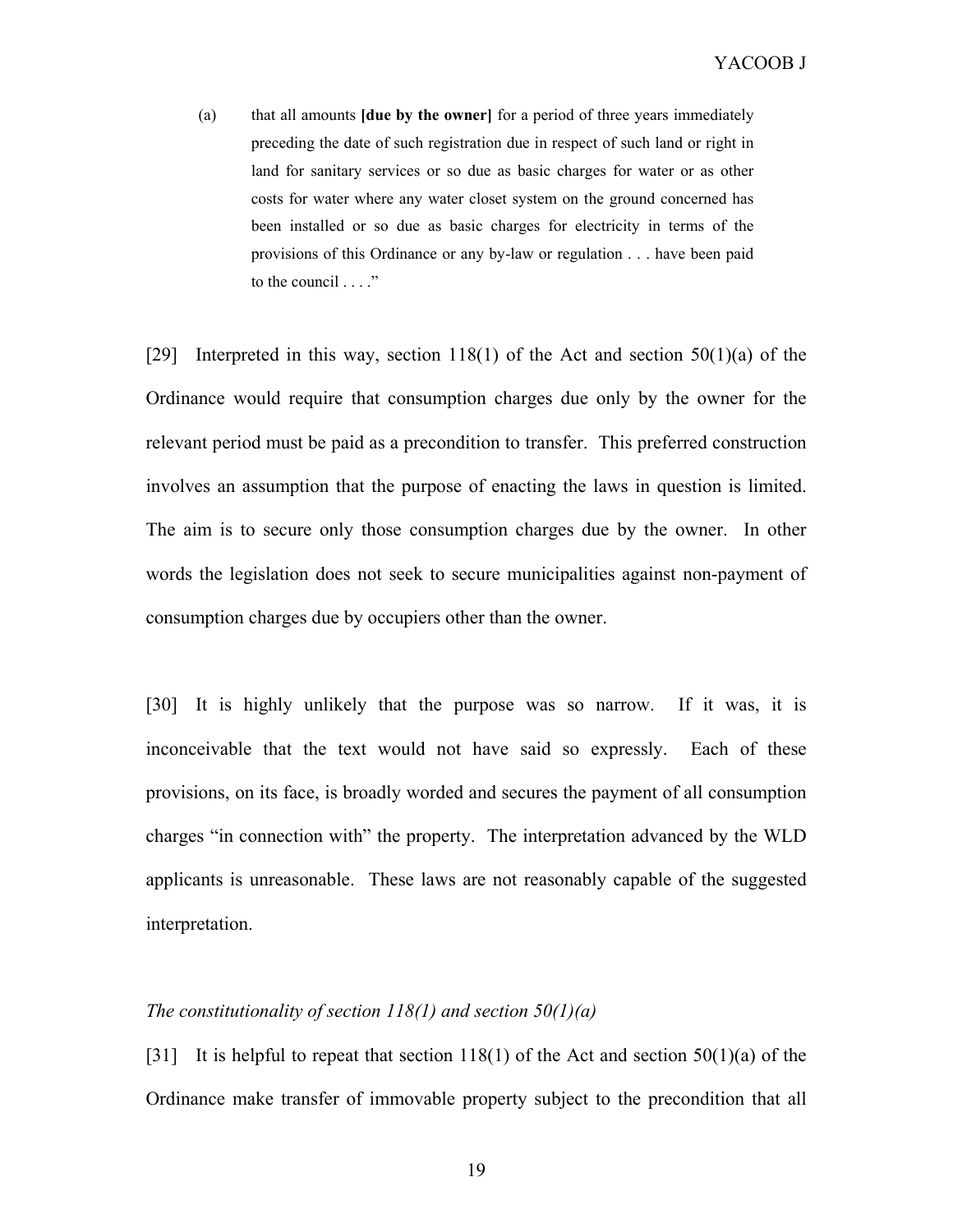consumption charges due "in connection with" or "in respect of" that property by anyone have been paid. The applicants submit that these provisions are inconsistent with section 25(1) of the Constitution because they amount to an arbitrary deprivation of property. Section 25(1) provides:

"No one may be deprived of property except in terms of law of general application, and no law may permit arbitrary deprivation of property."

[32] Almost all the parties accepted that these provisions do bring about a deprivation of property. There was one submission however that they do not, but are merely regulatory provisions. They do not prevent transfer altogether, the argument went, but are measures that merely delay transfer until a certificate has been obtained. The contention has no merit. In *First National Bank*<sup>33</sup> (the *FNB* case) this Court held that the taking away of property is not required for a deprivation of property to  $\mathrm{occur.}^{34}$  Whether there has been a deprivation depends on the extent of the interference with or limitation of use, enjoyment or exploitation. It is not necessary in this case to determine precisely what constitutes deprivation. No more need be said than that at the very least, substantial interference or limitation that goes beyond the normal restrictions on property use or enjoyment found in an open and democratic society would amount to deprivation.

*<sup>33</sup> First National Bank of SA Ltd t/a Wesbank v Commissioner, South African Revenue Service and Another; First National Bank of SA Ltd t/a Wesbank v Minister of Finance* 2002 (4) SA 768 (CC); 2002 (7) BCLR 702 (CC).

 $34$  Id para 57.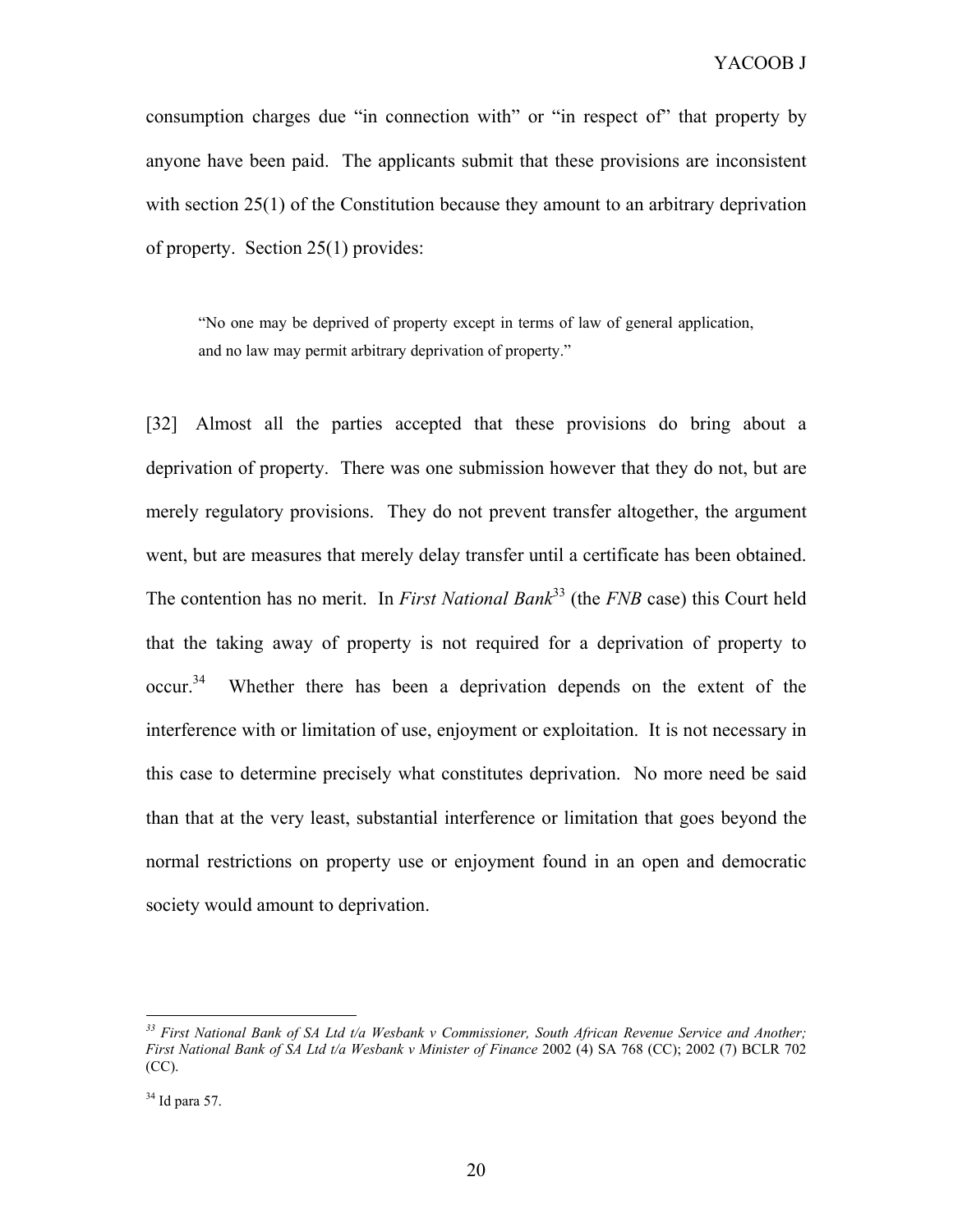[33] Alienation of immovable property is ordinarily completed by transfer to the new owner in the office of the registrar of deeds. The right to alienate property is an important incident of its use and enjoyment. The effect of section 118(1) and section  $50(1)(a)$  of the Ordinance is that transfer can take place only if all outstanding consumption charges have been paid. It follows that owners cannot transfer their properties unless consumption charges due by people other than themselves and for which they are not liable have been paid. It was correctly pointed out that these laws do not literally require the owner to pay outstanding consumption charges. The reality is, however, that if the person liable for the debt does not or cannot pay, the owner who wants to effect transfer must, unless the relevant agreement provides for a party other than the owner to effect the payment, pay all outstanding consumption charges. The payment must be made regardless of whether the owner is liable to pay. The provisions are not merely procedural. They are a substantive obstacle to alienation and constitute a deprivation of property within the meaning of section 25(1). Indeed, it is distinctly possible that all consumption charges for the two or three year period might be so high as to exceed the market value and render a sale uneconomical. It follows that I agree with the High Court<sup>35</sup> and with the *Geyser* judgment<sup>36</sup> that section 118(1) does give rise to deprivation of property.

## *Is the deprivation arbitrary?*

*(a) The nature of the section 25(1) analysis* 

 $35$  Above n 5 para 44.

<sup>36</sup> Above n 22 at 2003 (5) SA 18 (N) at 37C-D; 2003 (3) BCLR 235 (N) at 250B-C.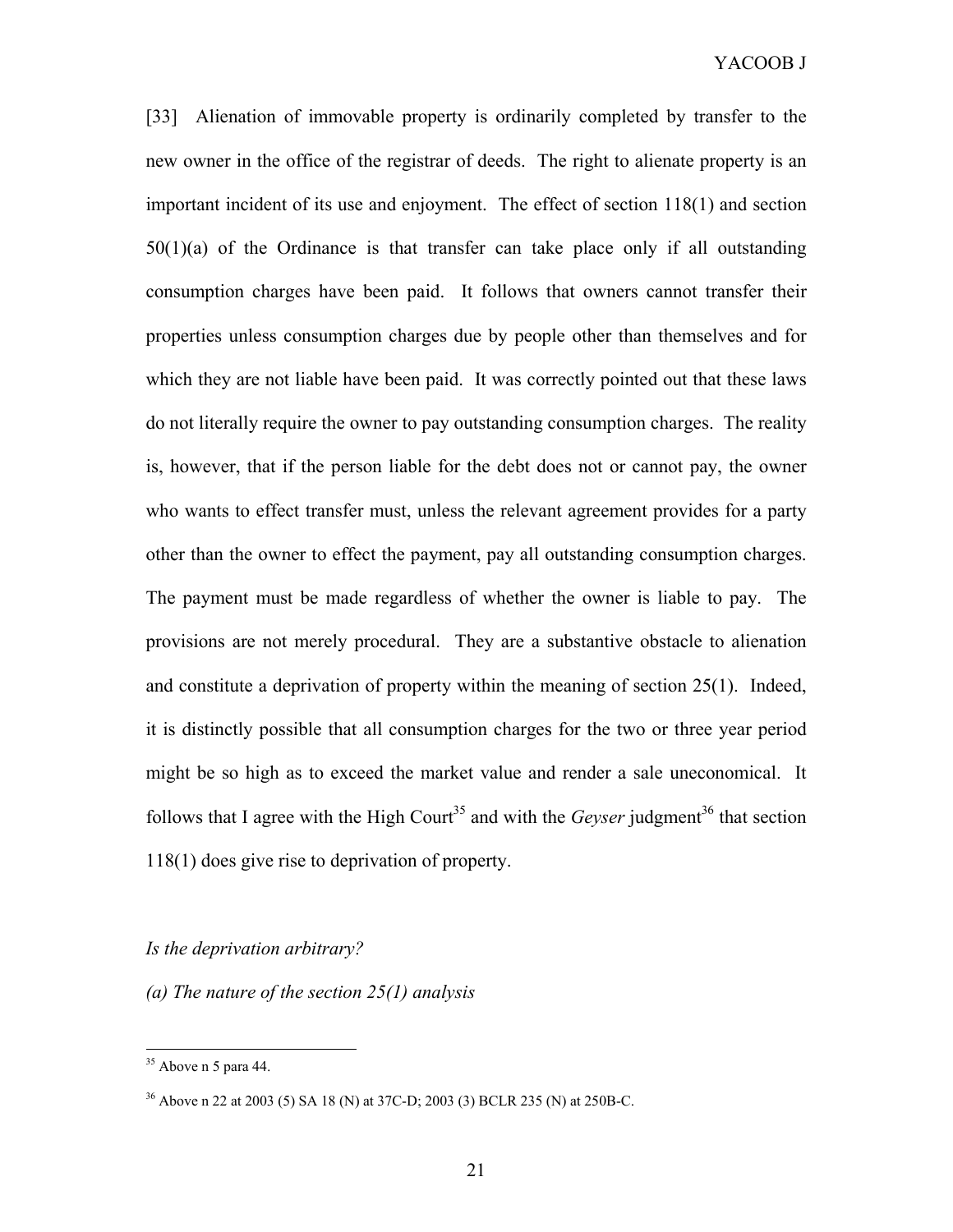[34] The meaning of arbitrary in section 25 of the Constitution was determined in the *FNB* case. After a thorough analysis<sup>37</sup> Ackermann J concluded that a deprivation of property is arbitrary within the meaning of section 25 of the Constitution if the law in issue either fails to provide "sufficient reason" for the deprivation or is procedurally unfair.<sup>38</sup> To determine whether there is sufficient reason for a permitted deprivation, it is necessary to evaluate the relationship between the purpose of the law and the deprivation effected by that  $law<sup>39</sup>$ . A complexity of relationships must be considered in this assessment including that between the purpose of the provision on the one side, and the owner of the property as well as the property itself on the other.<sup>40</sup> If the purpose of the law bears no relation to the property and its owner, the provision is arbitrary. The customs law in issue in the *FNB* case fell into this category. It permitted total deprivation of property even when the customs debt bore no relationship either to the owner or to the property itself. $41$ 

[35] The *FNB* judgment also sets out the approach to be adopted if there is a connection between the purpose of the deprivation and the property or its owner.<sup>42</sup> In these circumstances, there must be sufficient reason for the deprivation otherwise the deprivation is arbitrary. The nature of the relationship between means and ends that

<sup>37</sup> *FNB* above n 33 paras 61-99.

 $38$  Id para 100.

 $39$  Id para 100(a).

 $40$  Id paras 100(b), (c) and (d).

 $41$  Id para 108(a) and (b).

<sup>&</sup>lt;sup>42</sup> Id paras 100(d), (e), (f) and (g).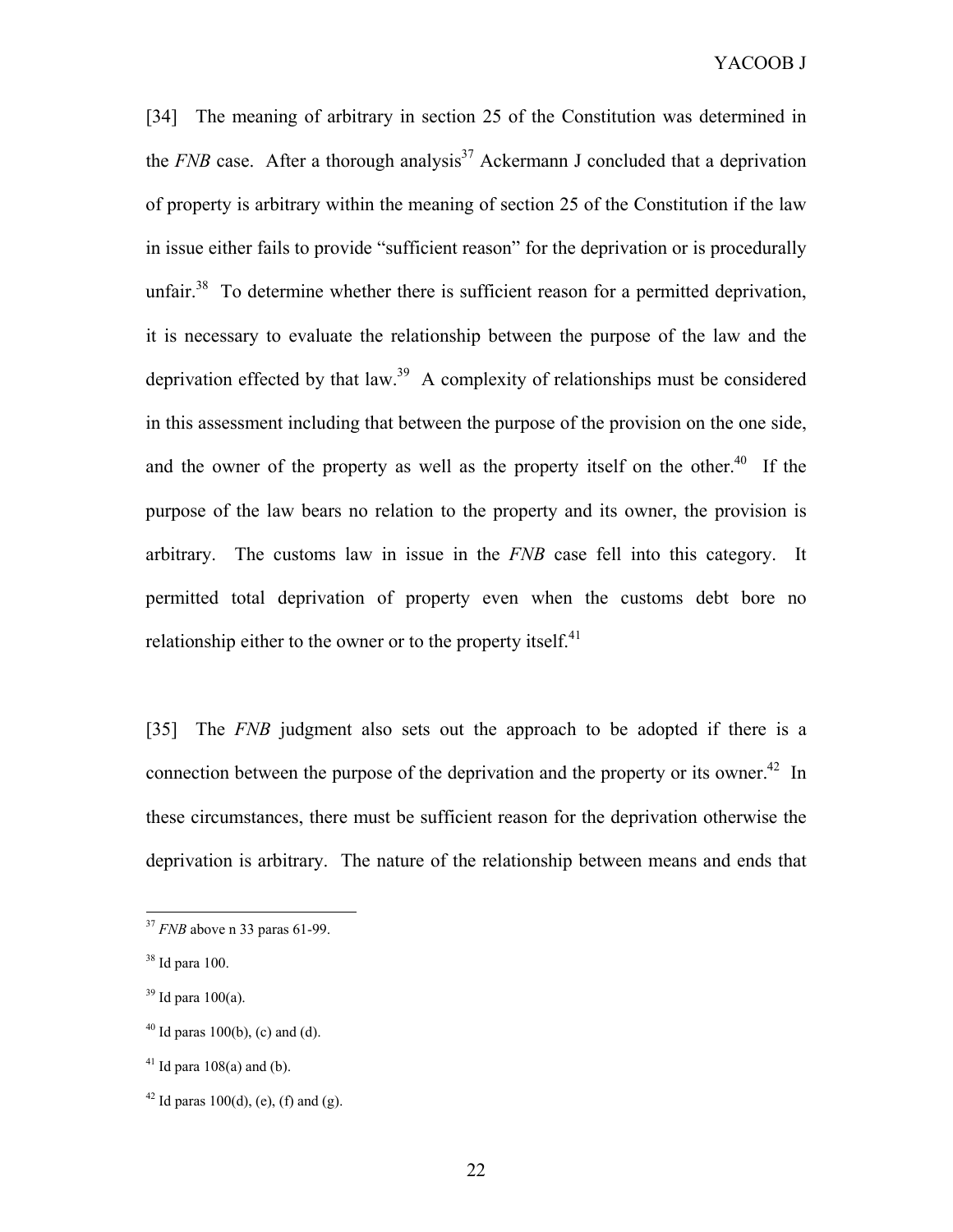must exist to satisfy the section 25(1) rationality requirement depends on the nature of the affected property and the extent of the deprivation. A mere rational connection between means and ends could be sufficient reason for a minimal deprivation. However, the greater the extent of the deprivation the more compelling the purpose and the closer the relationship between means and ends must be.

## *(b) The High Court judgment on arbitrariness*

[36] The High Court was persuaded that there was, in this case, no connection between the consumption charge and either the property or its owner. It was held that there were four significant similarities between the deprivation permitted in the *FNB* case and that allowed by section 118(1).

- a) Both laws permitted deprivation absent any connection between the relevant debt and the owner of the property.<sup>43</sup>
- b) Section 118(1) permitted a deprivation of property when "there would be no connection between the owner and the property on the one hand and the municipal debt on the other" and was accordingly similar "to the position in the *FNB* case where there was no connection between the property and the customs debt".<sup>44</sup>
- c) The owner of the property had in neither case induced the creditor to act to its detriment in relation to "the incurring of the debt". $45$

 $43$  Above n 5 para 50(a).

 $44$  Id para 50(b).

 $45$  Id para 50(c).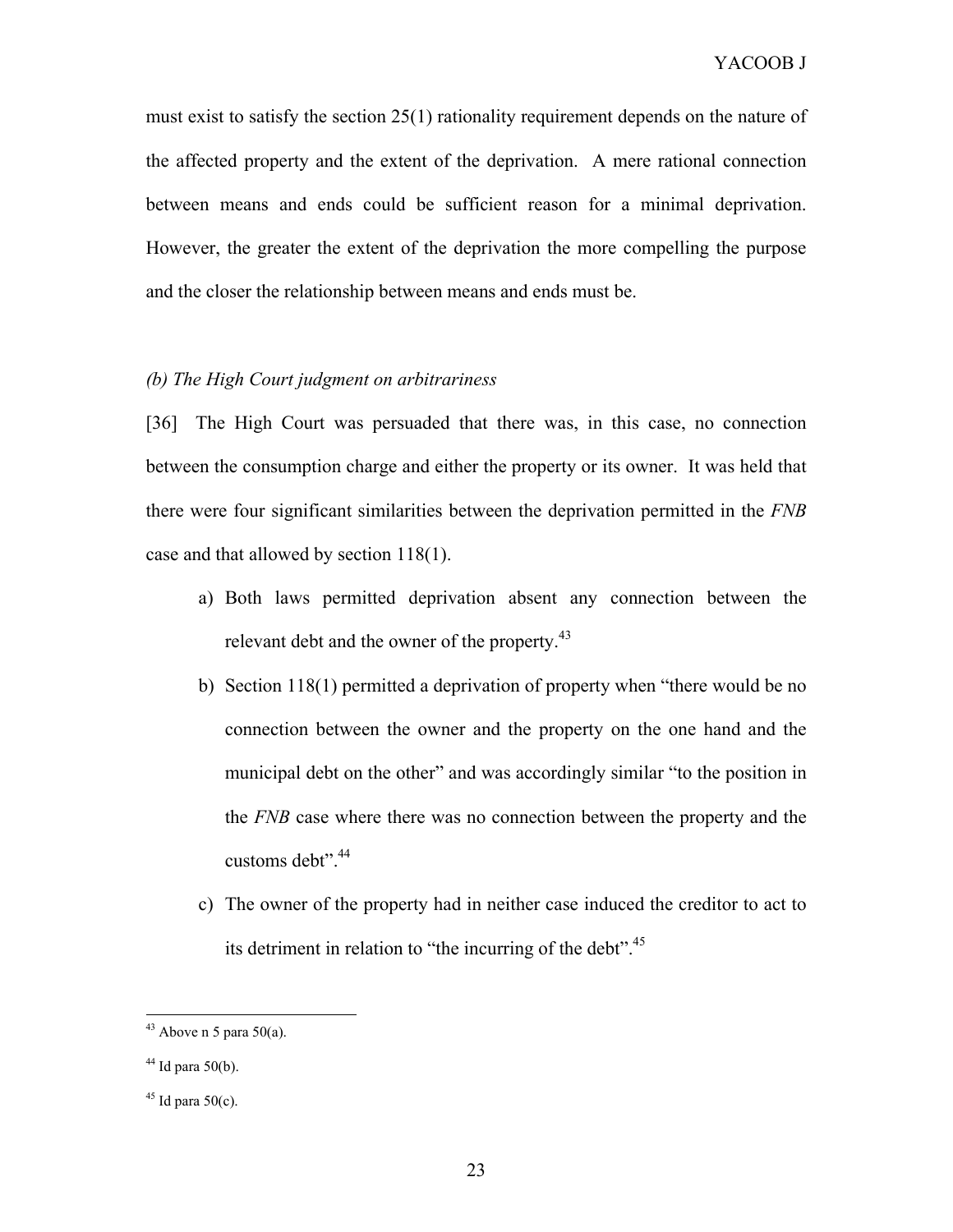d) The deprivation brought about by section 118(1) and the customs law in issue in the *FNB* case could both continue indefinitely until the debt was paid.<sup>46</sup>

[37] The High Court concluded, on the basis of these perceived parallels, that the *FNB* judgment was "powerful and persuasive authority" for the conclusion that section 118(1) was far-reaching and therefore arbitrary.<sup>47</sup> It was in the circumstances unnecessary for the High Court to decide whether there was sufficient reason for the deprivation. The applicants supported this reasoning.

[38] The High Court saw the purpose of section 118(1) as being the protection of municipalities and the promotion of the collection of debts owed to a municipality.<sup>48</sup> It is however necessary to examine the purpose more closely. The purpose of section 118(1) is to furnish a form of security to municipalities for the payment of amounts due in respect of the consumption of water and electricity (consumption charges). The ultimate effect of the law is that the property in connection with which the consumption charges have been incurred provides security for the payment of that consumption charge. In this sense the law burdens the owners of property. Municipalities are obliged to provide water and electricity to the residents in their area

 $46$  Id para 50(d).

<sup>47</sup> Id para 51.

<sup>48</sup> Id paras 34, 58 and 64.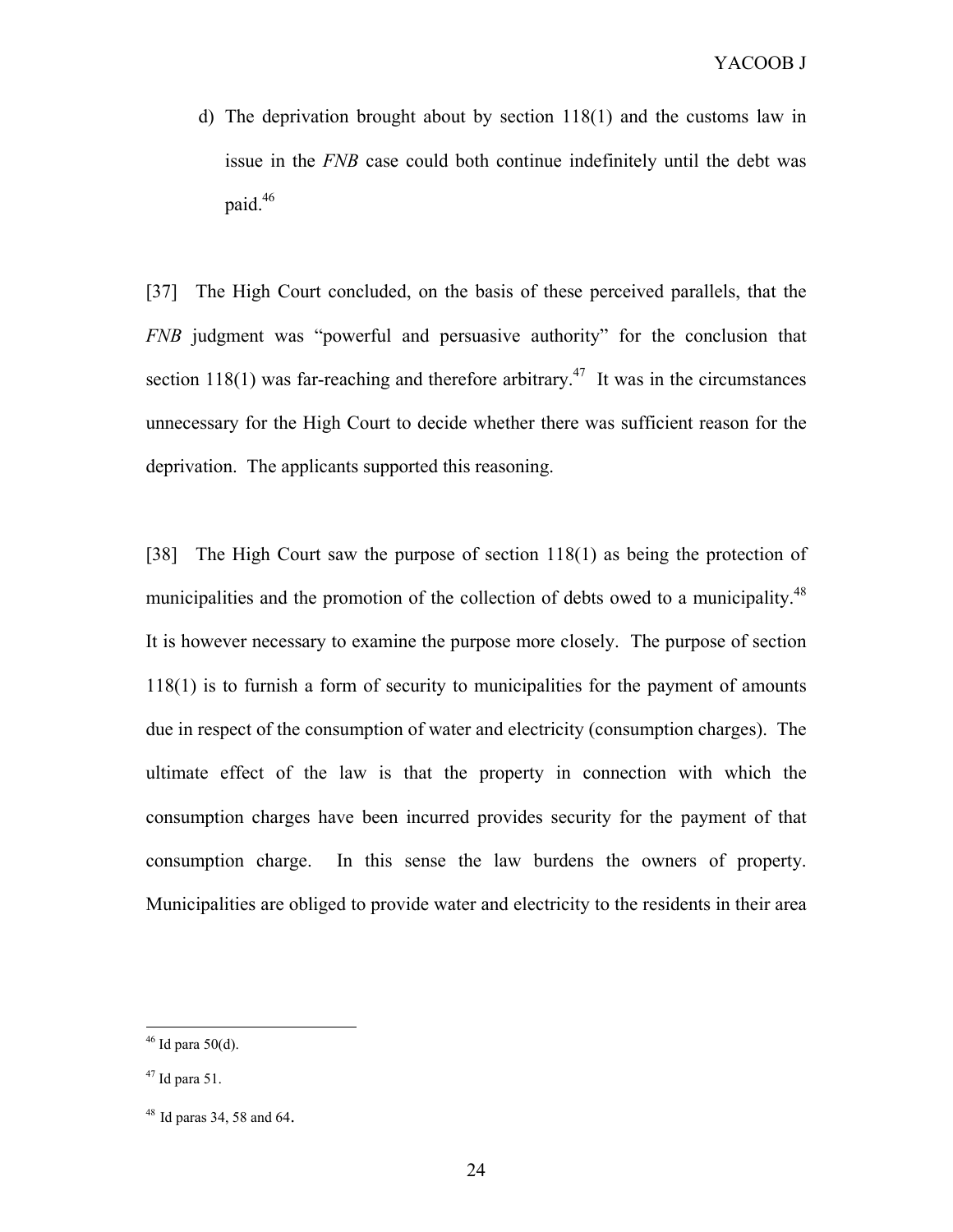as a matter of public duty.<sup>49</sup> It is therefore important that the possibility that municipal debt remains unpaid be reduced by all legitimate means. Section 118(1) is concerned amongst other things, with the question whether the municipality or the owner of property should bear the risk when non-owner occupiers who are obliged to make these payments in the first instance fail to do so. In more specific terms therefore, the purpose of the provision is to place this risk on the owner. The purpose is important, laudable and has the potential to encourage regular payments of consumption charges and thereby to contribute to the effective discharge by municipalities of their constitutionally mandated functions. It also has the potential to

 $49$  Section 27(1)(b) of the Constitution provides:

 $\overline{a}$ 

"Everyone has the right to have access to— . . . sufficient food and water".

The relevant parts of section 152 of the Constitution provide:

- "(1) "The objects of local government are—
	- $(a)$  ...
	- (b) to ensure the provision of services to communities in a sustainable manner;
	- (c) to promote social and economic development;
	- (d) to promote a safe and healthy environment; . . .

(2) A municipality must strive, within its financial and administrative capacity, to achieve the objects set out in subsection (1)."

Section 153 of the Constitution provides:

"A municipality must—

structure and manage its administration and budgeting and planning processes to give priority to the basic needs of the community, and to promote the social and economic development of the community; and . . . ."

Section 73(1) of the Local Government: Municipal Systems Act 32 of 2000 provides:

- "(1) A municipality must give effect to the provisions of the Constitution and—
- (a) give priority to the basic needs of the local community;
- (b) promote the development of the local community; and
- (c) ensure that all members of the local community have access to at least the minimum level of basic municipal services."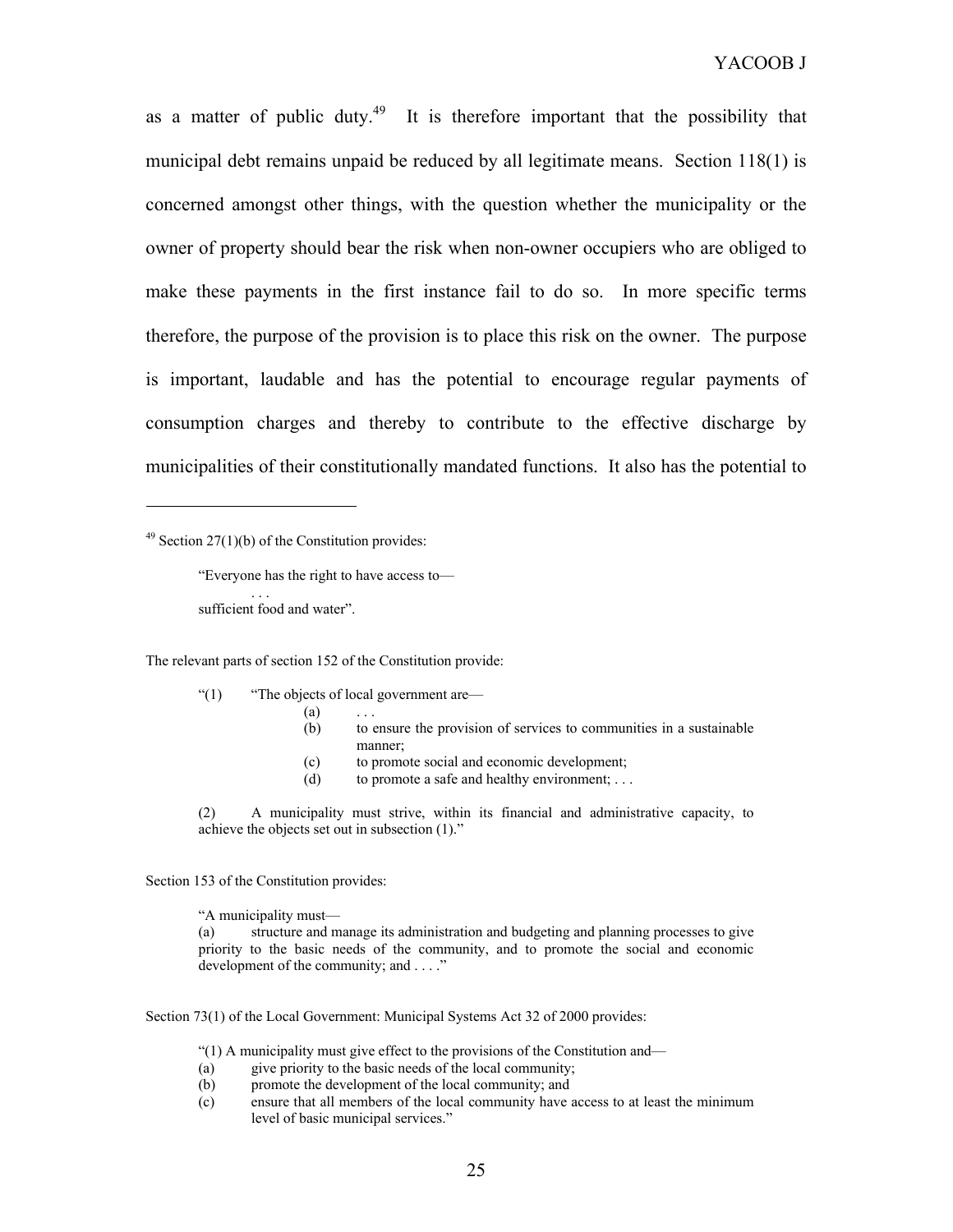encourage owners of property to discharge their civic responsibility by doing what they can to ensure that money payable to a government organ for the delivery of service is timeously paid. The municipality also has responsibilities in this regard but this aspect is briefly discussed later in this judgment. It follows that the relationship between consumption charges on the one hand and the owner of property and the property itself on the other must be examined.

[39] It is convenient to first discuss the relationship between the consumption charge and the property. As I have already said, the High Court in effect found that section 118(1) permitted a deprivation of property when "there would be no connection between the owner and the property on the one hand and the municipal debt on the other" and was accordingly similar "to the position in the *FNB* case where there was no connection between the property and the customs debt". In my view, however, the difference between the nature of the connection between the property and the debt in the two cases is both fundamental and decisive. In the *FNB* case, affected property (a motor vehicle in that case) leased by the owner to the customs debtor could have been sold in execution even if the vehicle had nothing whatever to do with the customs debt. The consequences of section 118(1) do not go that far. Section 118(1) does not permit the deprivation of property where there is no connection between it and the consumption charges. As the High Court correctly points out the debt giving rise to deprivation is required to have "become due in connection with that property". The High Court reasoned however that electricity and water consumed by a non-owner "would, generally, benefit neither the owner nor the property", that the service was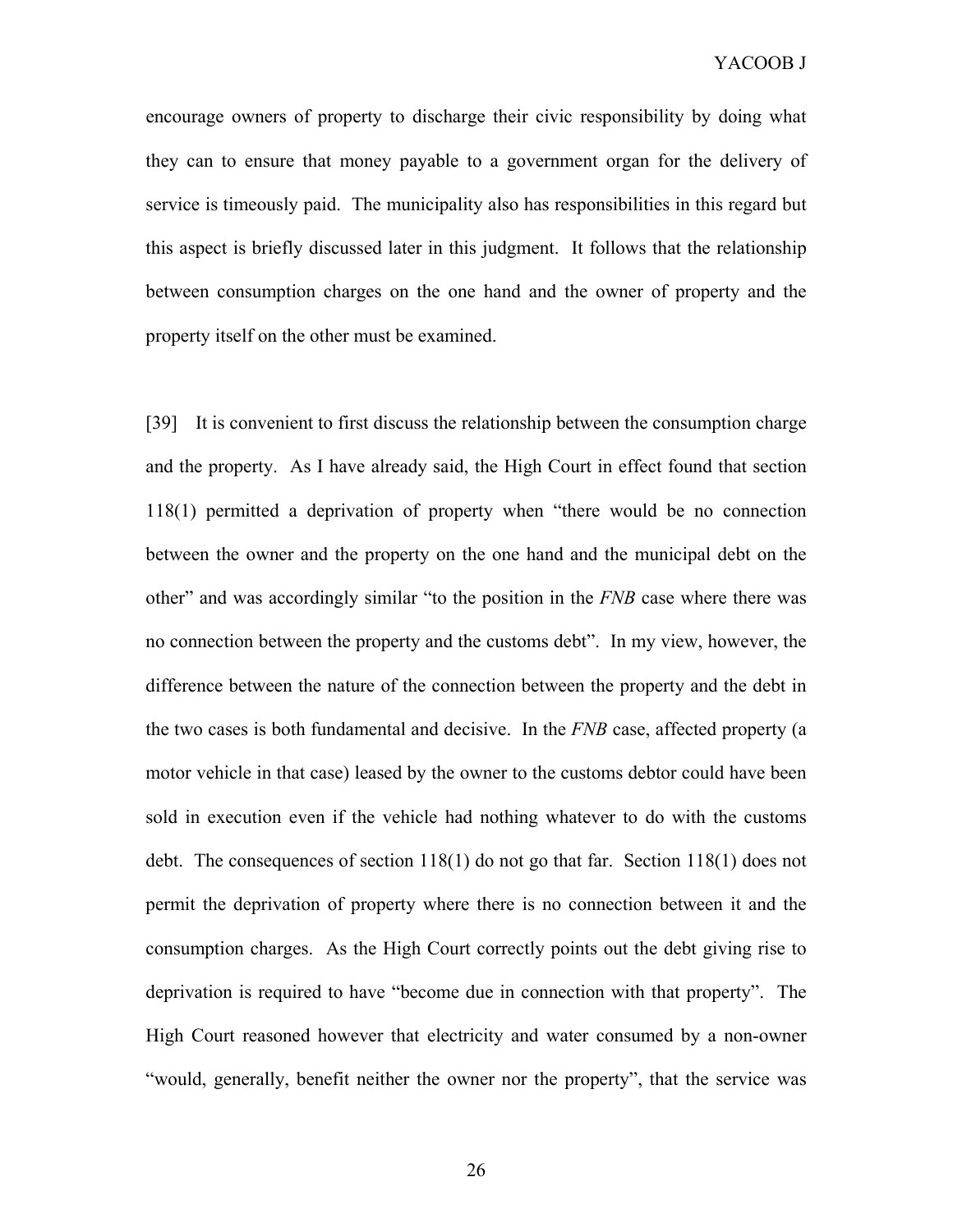merely being provided at the property and that the property-debt relationship was therefore similar to that in the *FNB* case.

[40] It cannot be accepted that electricity and water are merely consumed at the property. These amenities are supplied to the property, accessed and consumed by the occupier on the property and are enjoyed by the occupier as part and parcel of the enjoyment of the occupation of the property. What is more, the supply of electricity and water to a property ordinarily increases its value; the consumption of electricity and water enhances its use and enjoyment. Indeed, the consumption of electricity and water by the occupier is integral to the use and enjoyment of the affected property and to its inherent worth. There is therefore more than just a close relationship between the property and the consumption charge: the property and the consumption charge are closely interrelated.

[41] What of the connection between the consumption charge and the owner? The High Court concluded that there was none, on the basis that section 118(1) applies in the case of "a vast array of non-owners" including "tenants, persons exercising rights of habitatio or exercising rights of usufruct or fideicommissum, squatters or other mala fide occupiers".<sup>50</sup> It is self evident that the exact character of the relationship between the owner and the consumption charge will vary depending on whether the property is occupied by the owner, a tenant, a usufructuary, a fiduciary or an unlawful occupier. However, there is a level at which the owner and the debt are usually

 $50$  Above n 5 para 50(a).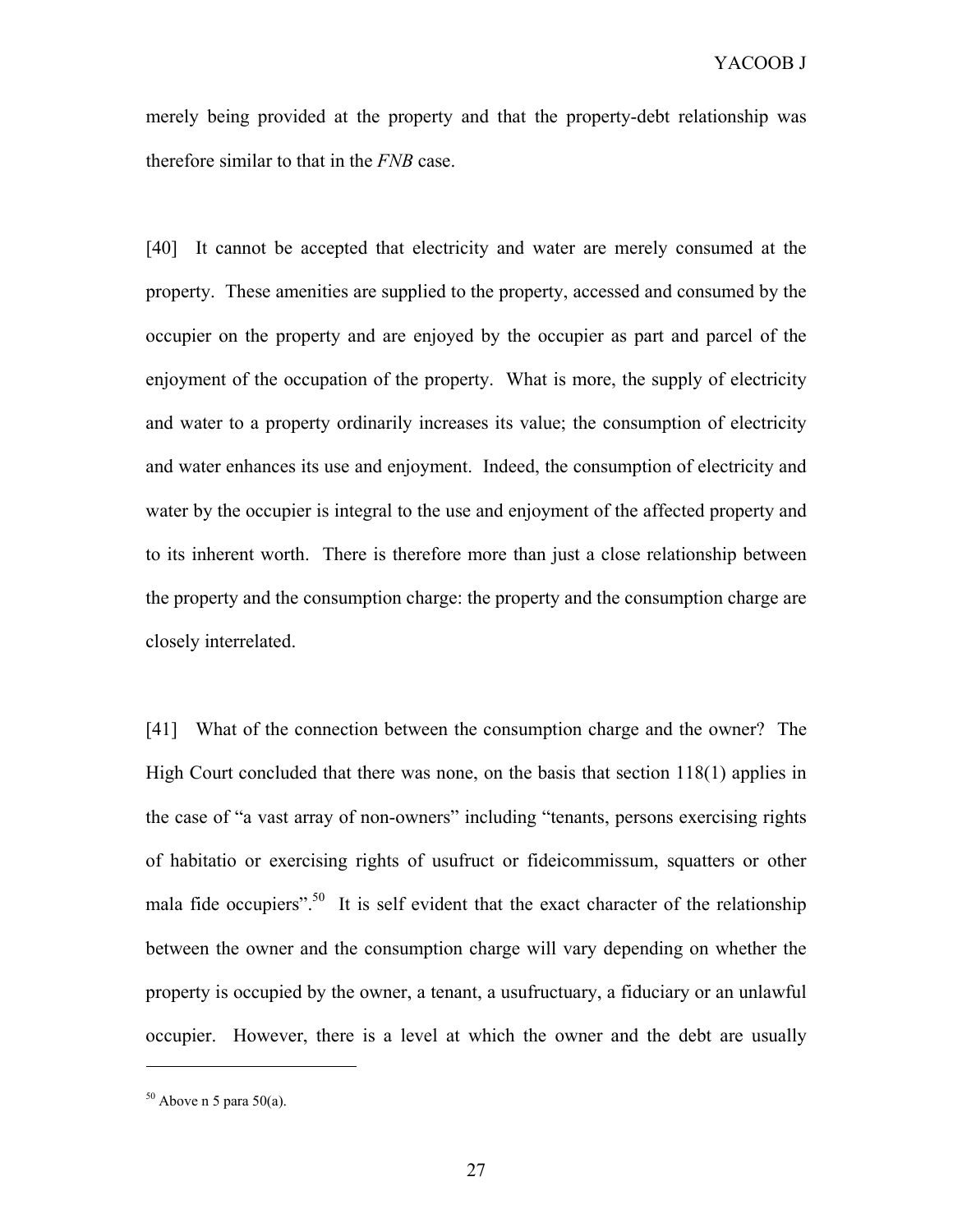connected or related regardless of the nature of the relationship between the owner and the occupier and of whether the property is lawfully occupied. This is because the owner is bound to the property by reason of the fact of ownership which, as I will consider in more detail later, entails certain rights and responsibilities. Both the owner and the consumption charge are closely related to the property and the property is always the link between the owner on the one hand and the consumption charge in respect of water and electricity provided by the municipality on the other.

[42] The applicants correctly point out that the deprivation occurs even when there is no contractual relationship between the owner and the municipality that obliges the latter to supply water and electricity to property that belongs to the former. However, it does not follow from the absence of a contractual relationship that there is no relationship. In many instances, the owner benefits from the increase in the value of the property and the enhanced use and enjoyment of it because electricity and water are available there. In some instances, notably in the case of the unlawful occupier who has never had the consent of the owner to occupy, it is arguable that the supply of electricity and water to the property for consumption by that occupier is of no benefit to that owner at all. It is however fallacious to require that the owner must benefit from the consumption charge before it can be said that there is a relationship between the consumption charge and the property. The mere fact that the consumer of water and electricity supplied to the property is an unlawful occupier cannot break the strong owner, property and consumption charge chain. The High Court was also incorrect in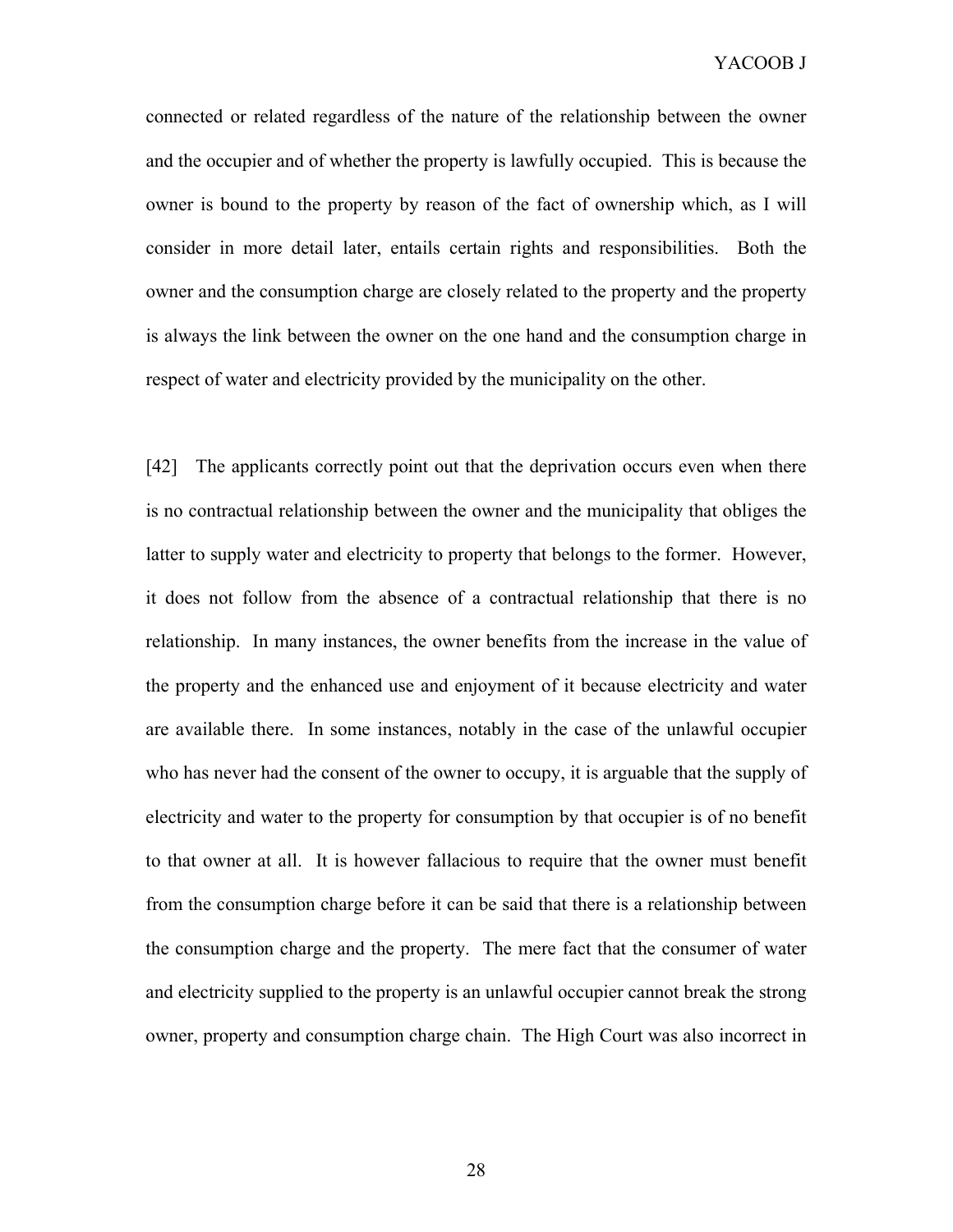concluding that the subsection reveals no connection between the consumption charge and the owner.

[43] The High Court wrongly held that the consumption charge was connected neither to the property nor to the owner. The charge is connected to both. It becomes necessary therefore to examine whether section 118(1) is arbitrary for want of the appropriate relationship between means and ends. In other words, we must decide whether there is sufficient reason for the deprivation.

*(c) Is section 118(1) arbitrary for want of an appropriate relationship between means and ends?* 

- [44] There are three interrelated steps to this enquiry. We must determine in turn:
	- a) the nature of the property concerned and the extent of the deprivation;
	- b) the nature of the means–ends relationship that is required in the light of the nature and extent of the deprivation and
	- c) whether the relationship between means and ends accords with what is appropriate in the circumstances and whether it constitutes sufficient reason for the section 25(1) deprivation.

[45] We are concerned in this case with the deprivation of a single but important incident of ownership in immovable property namely the right to pass transfer of property to complete alienation. The owner can continue to occupy the property, let it or do anything else that ownership allows. The deprivation is moreover temporary.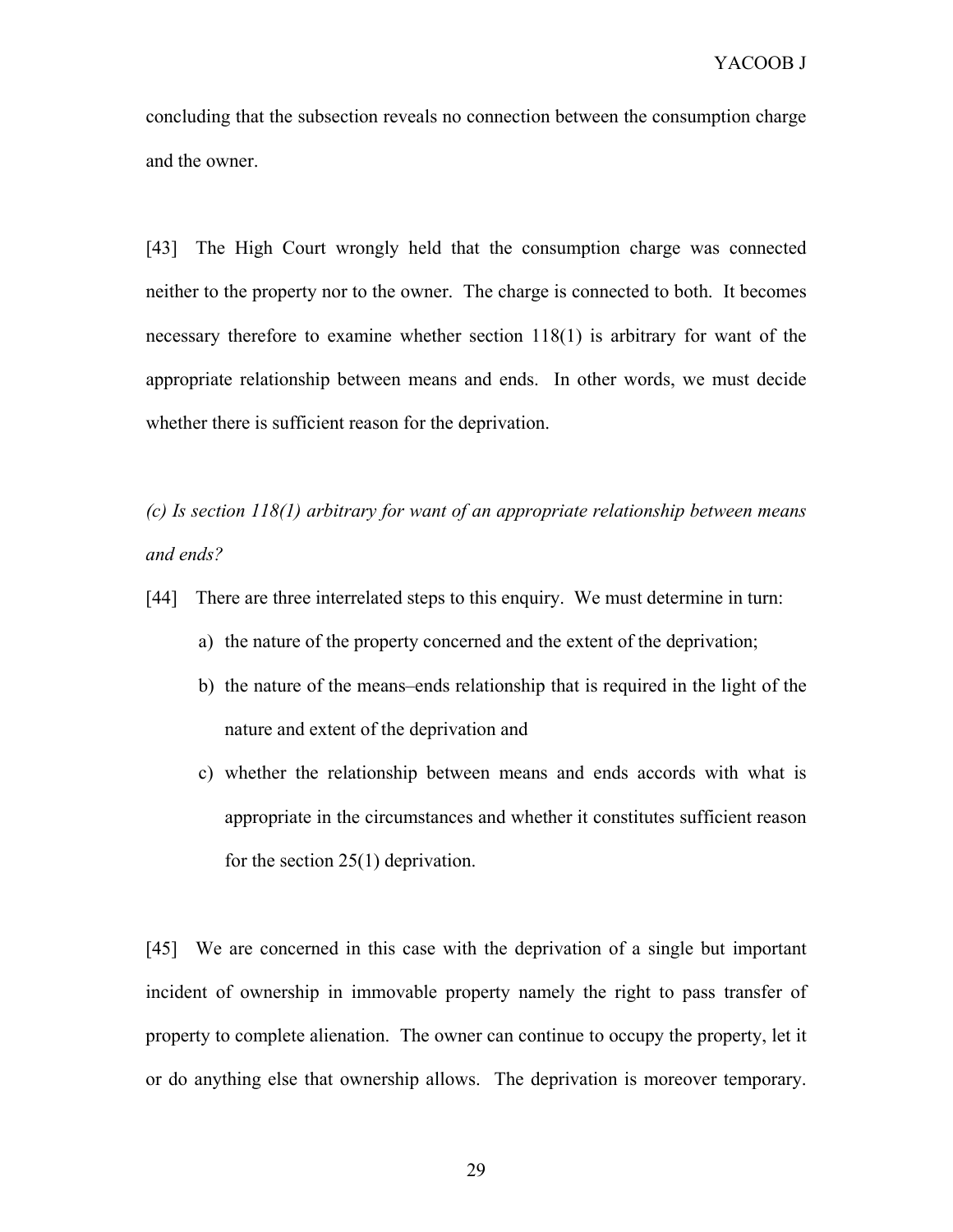The High Court was incorrect in finding that, like the deprivation in the *FNB* case, the deprivation in the present case "may continue indefinitely".<sup>51</sup> The deprivation lasts for two years only. It is correct that if there are substantial arrears for consumption charges and all payments over an extended period are for current consumption only and are credited to the amount first owing, the substantial sum may remain outstanding indefinitely and thereby constitute an obstacle to transfer. If, however, no further obligations are incurred to increase the existing indebtedness of the same occupier the limit on the power of the owner to transfer the property will last no more than two years. Nevertheless, an owner could in the purchase and sale agreement delay transfer for a period of two years on appropriate conditions. Moreover there is nothing to make the subsequent occupier liable for the consumption charge indebtedness of a previous occupier. This means that the owner could, if he is able successfully to eject a delinquent occupier, either occupy the property or secure a reliable tenant or other occupier for a two year period in order to terminate the deprivation.

[46] The extent of the deprivation is affected by the amount of the consumption charge owing. The larger the amount the greater the extent of the deprivation. Indeed, transfer becomes virtually impossible for two years after the date on which the consumption charges due exceed the market value of the property. It is necessary to emphasise that we are not concerned in this case with the deprivation of property consequent upon consumption charges incurred by and for the benefit of the owner.

 $51$  Id para 50(d).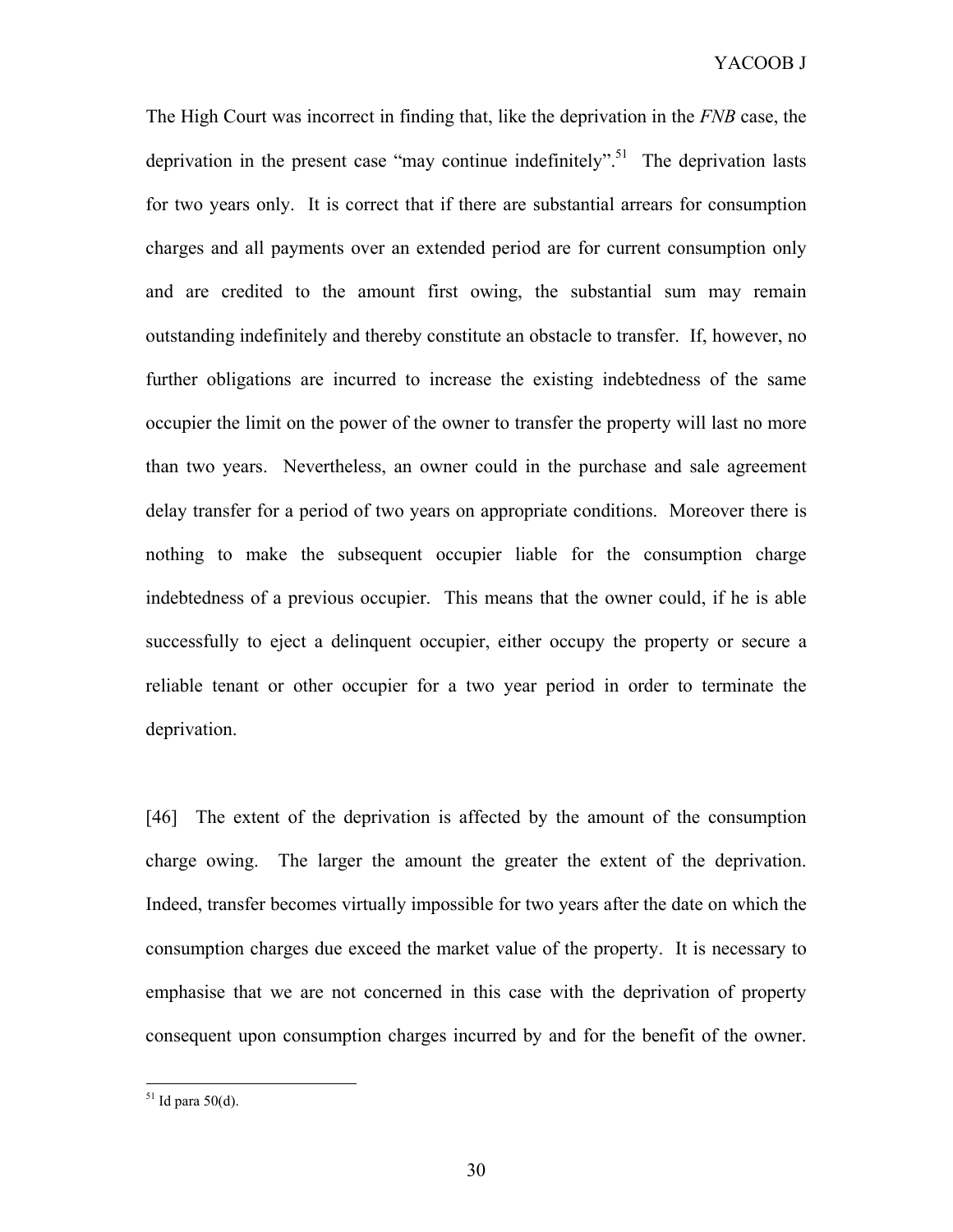All the parties agreed that the deprivation that would result from that situation would not be arbitrary. We are concerned with the deprivation of property occasioned by electricity and water consumption on the part of non-owner occupiers only.

[47] The basic reason for the accumulation of consumption charges due in connection with any property occupied by non-owners is non-payment by those occupiers. However, it is ordinarily possible for both the municipality and the owner to guard against an unreasonable accumulation of outstanding consumption charges. The municipality has a duty to send out regular accounts, develop a culture of payment, disconnect the supply of electricity and water in appropriate circumstances, and take appropriate steps for the collection of amounts due. The owner's ability to protect her own interest by ensuring that consumption charges are kept within reasonable limits depends to some extent on the nature of the relationship between her and the occupier. If that occupier is on the property with the knowledge and consent of the owner, the latter can, amongst other things, choose the occupier carefully and stipulate that proof of payment in relation to consumption charges be submitted monthly on pain of some sanction including ejectment. As will appear more fully later, where the occupier is a usufructuary, the owner could compel the occupier to comply with the obligation to care for the property and to ensure that all amounts due for the use and occupation of the property are paid. The position is somewhat different where the property was initially unlawfully occupied without the knowledge and consent of the owner. It has been suggested that the owner is completely innocent and utterly powerless in this situation. That is, however, not the whole truth. The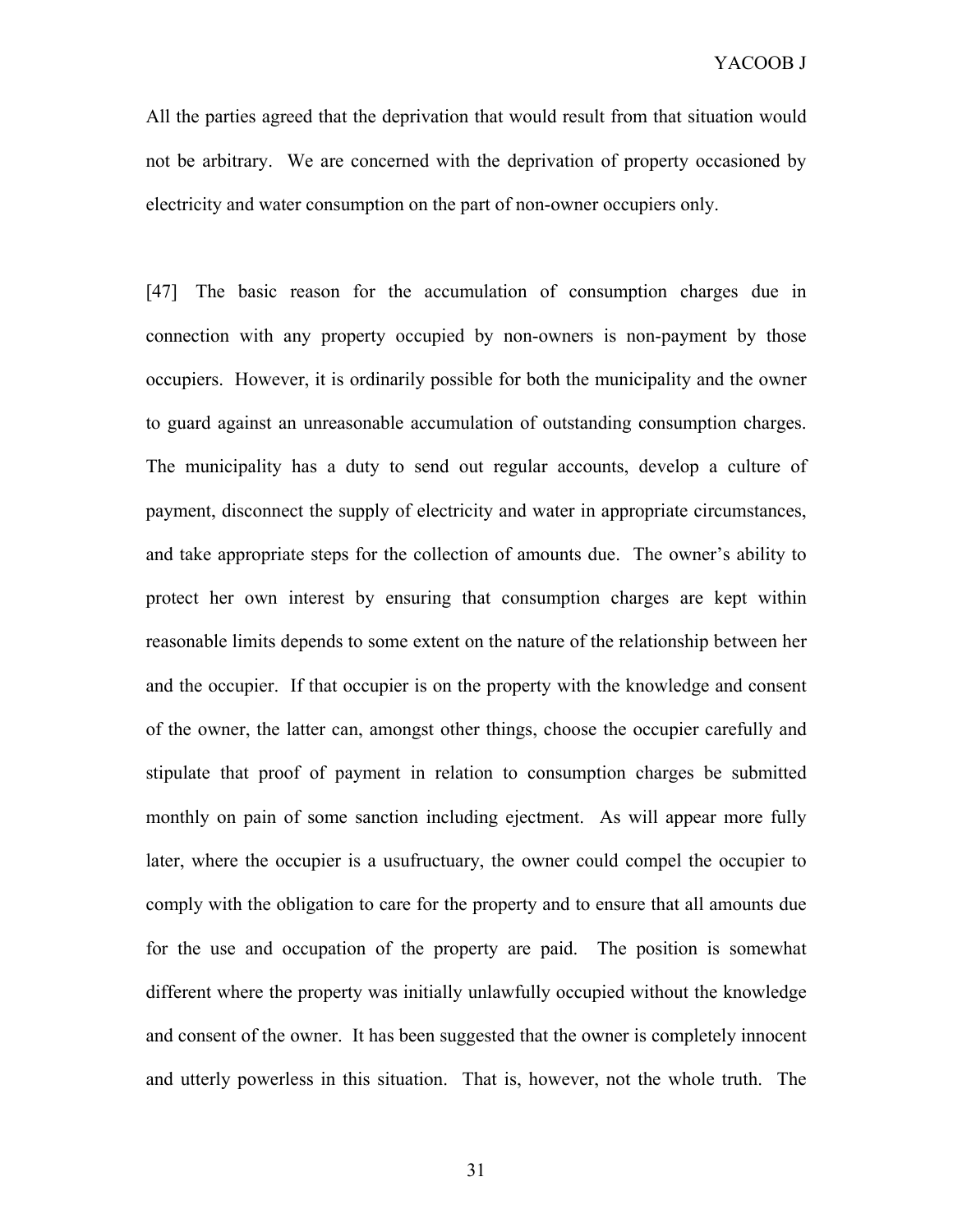owner has the responsibility to take reasonable steps to ensure that it is not unlawfully occupied and to take reasonable steps to evict the occupier as a matter of urgency if the circumstances warrant this. I return to this later.

[48] The amount of the consumption charges due in connection with any property at any time would depend on a number of factors. As the following examples show, arrear consumption charges may accumulate in circumstances where the owner or the municipality alone has failed to carry out the duties appropriate to each effectively or where both the owner and the municipality have acted reasonably and the arrear accumulation is due to some other circumstance which might or might not have been appreciated by the owner, the municipality or both. The owner might fail to take reasonable steps to ensure that the property was not unlawfully occupied, fail to take reasonable steps to ensure the eviction of the unlawful occupier and fail to inform the municipality of the fact of the unlawful occupation. In these circumstances, there would be no-one to blame but the owner.

[49] Whether and the way in which the municipality discharges its duty to take reasonable steps to secure timeous payment could have a severe impact on the amount owing. The municipality might, for example, send no statement of account, take no steps to recover amounts owing and continue to supply water and electricity for a period as long as two years without question in the case of a failure of a non-owner occupier to make payment. The municipality might have been requested by the owner to be kept informed on the status of the account in relation to consumption charges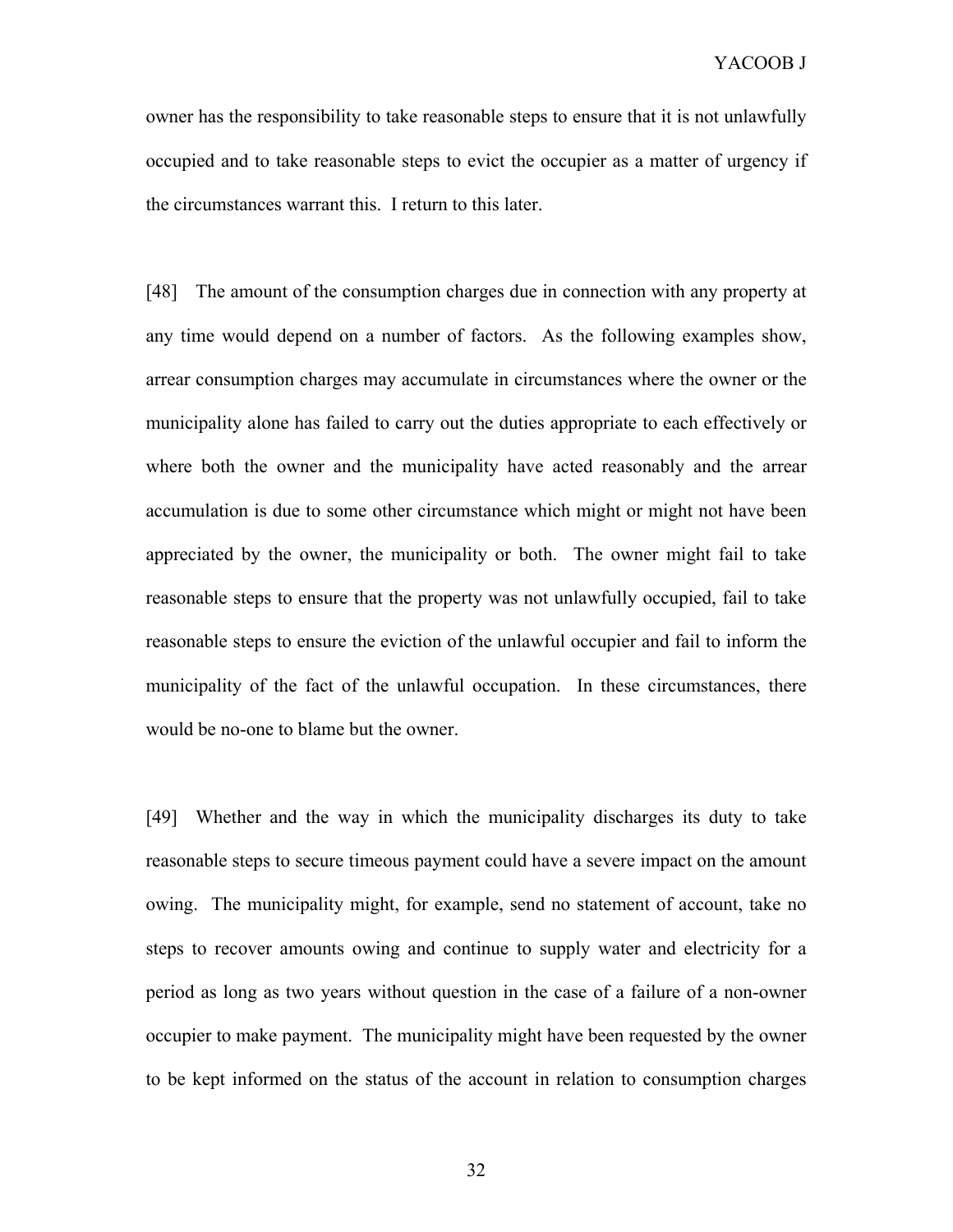due by the occupier at reasonable intervals and might have refused to do so. The municipality might know or might have been informed by the owner that the occupier is on the property without the owner's knowledge and consent. The municipality might know that there are pending legal proceedings for the ejectment of an applicant already considerably in arrear and might continue to supply electricity and water despite objection from the owner. The owner, on the other hand, might have taken all reasonable steps required of a responsible owner, but to no avail. The applicants emphasise that a municipality cannot sit by and allow consumption charges to escalate regardless and in the knowledge that recovery will be possible whenever the property falls to be transferred. They are right. The municipality must comply with its duties and take reasonable steps to collect amounts that are due.

[50] But this is not the only possible scenario. The municipality might do everything reasonable including the disconnection of supply. Yet the occupier might (and this is shown to have happened in the evidence before us) in effect steal electricity and water from the municipality without the knowledge either of the municipality or the owner. The evidence also reveals the possibility of successive occupiers put in by the owner who occupy for relatively short periods each and whose indebtedness cannot be laid at the door of any subsequent occupier. The owner could well be lumbered with this indebtedness again in circumstances where neither the owner nor the municipality were strictly to blame.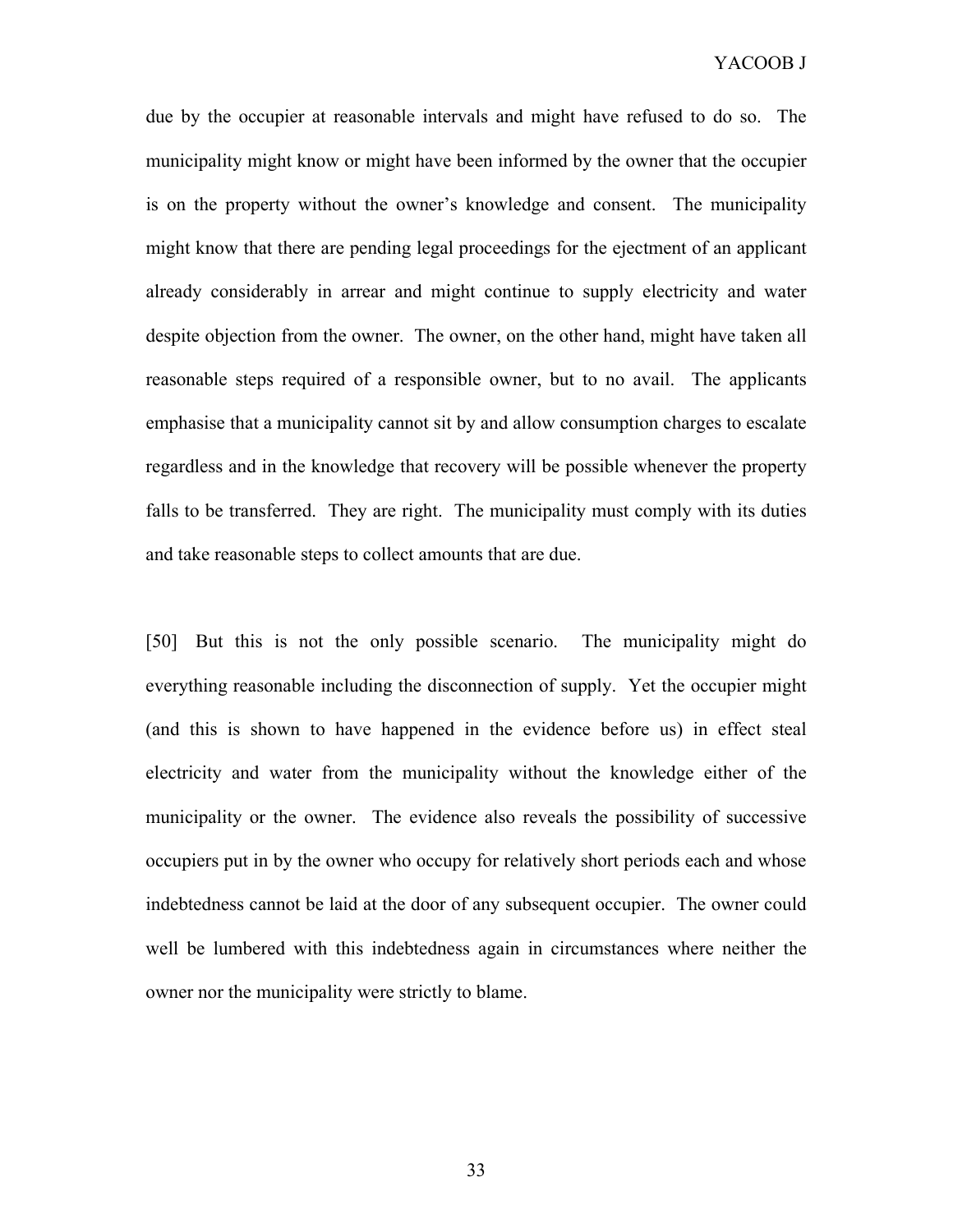[51] Bearing this immediate context in mind, I now consider the relationship between means and ends that is appropriate to constitute sufficient reason for the deprivation. As I have said before, the deprivation we are concerned with here involves a single but significant element of ownership and lasts effectively for two years. It is not an insubstantial deprivation. The provision in effect requires the owner of the property to bear the risk of non-payment of consumption charges by nonowner occupiers. In my view, there would be sufficient reason for the deprivation if the government purpose was both legitimate and compelling and if it would, in the circumstances, not be unreasonable to expect the owner to take the risk of nonpayment. To decide this question it is necessary to evaluate the relationship between the consumption charge and the property relative to that between the consumption charge and the owner. The closer the relationship between the consumption charge and the property, the more tenuous the link between the consumption charge and the owner can be. Conversely, the more tenuous the link between the consumption charge and the property the closer the consumption charge must be to the owner to qualify as sufficient reason.

[52] The importance of the purpose of the provision has been discussed earlier.<sup>52</sup> It is emphasised that municipalities are obliged to provide water and electricity and that it is therefore important for unpaid municipal debt to be reduced by all legitimate means. It bears repeating that the purpose is laudable, has the potential to encourage regular payments of consumption charges, contributes to the effective discharge by

<sup>&</sup>lt;sup>52</sup> Above para 38.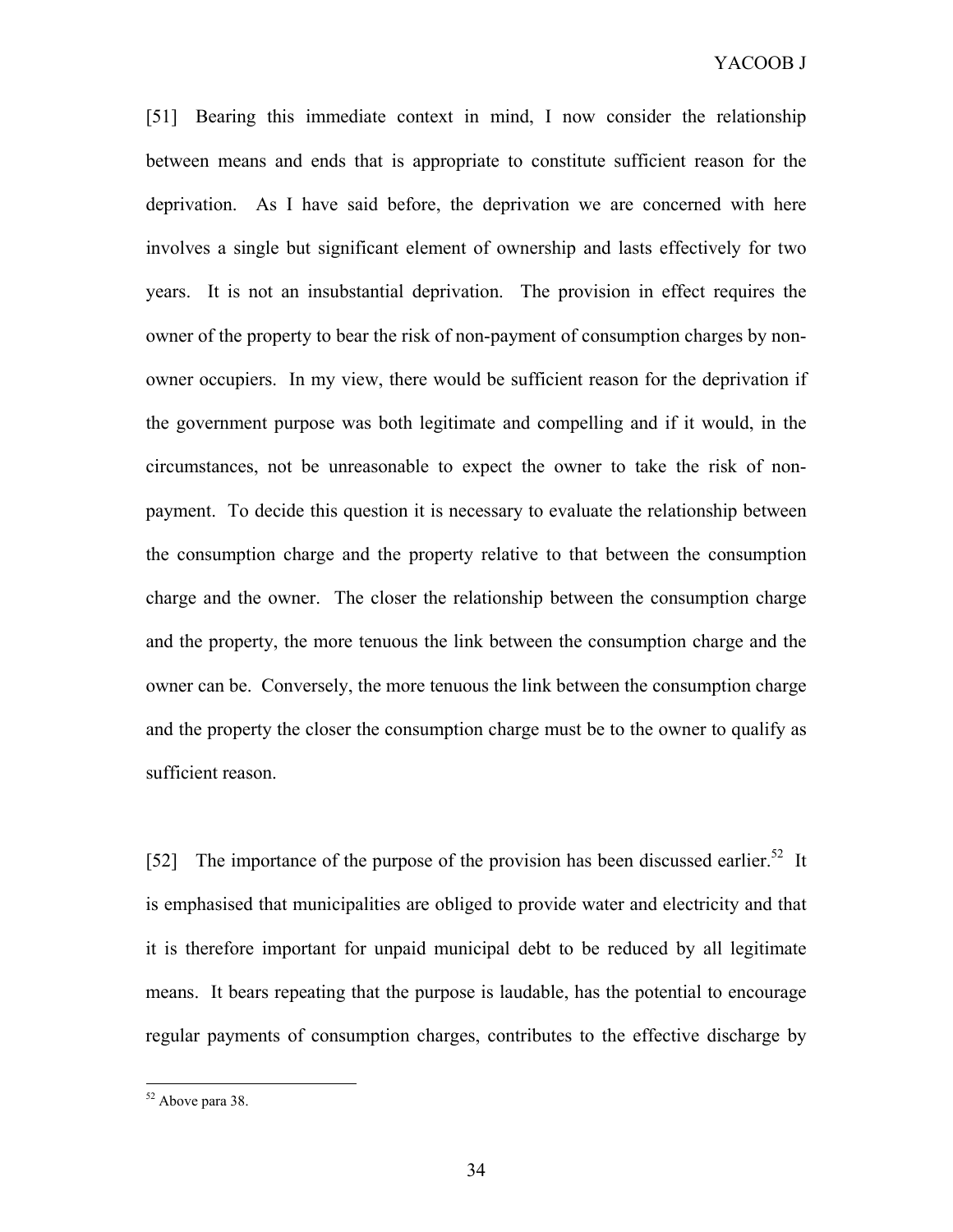municipalities of their obligations and encourages owners of property to fulfil their civic responsibility.

[53] It is now necessary to consider the position of each category of occupiers and set of circumstances by reference to which the constitutionality of section 118(1) was called into question by the applicants and by the High Court.<sup>53</sup> I start with tenants. There is a close interrelatedness between the consumption charge and the property as well as that between the consumption charge and the owner. It has been pointed out that the supply of electricity and water enhance the use, enjoyment, and value of the property. It has an impact on the amount of rent payable. The benefit to the owner and the property in these circumstances cannot be gainsaid. The relationship between the owner and the consumption charge is so close as to justify a reasonable expectation that the owner would choose a responsible tenant, monitor payment by the tenant of consumption charges that are due and ensure that the agreement of tenancy is appropriately crafted. An agreement could provide, for example, that the consumption charges must be regularly paid by the tenant, that proof of payment is given to the owner and that eviction or other consequences would follow if there is non-payment. There is therefore no basis to suggest that it would be unreasonable for the owner to bear the risk. The provisions are therefore not arbitrary to the extent that they cover consumption charges due by tenants.

<sup>&</sup>lt;sup>53</sup> See above n 50.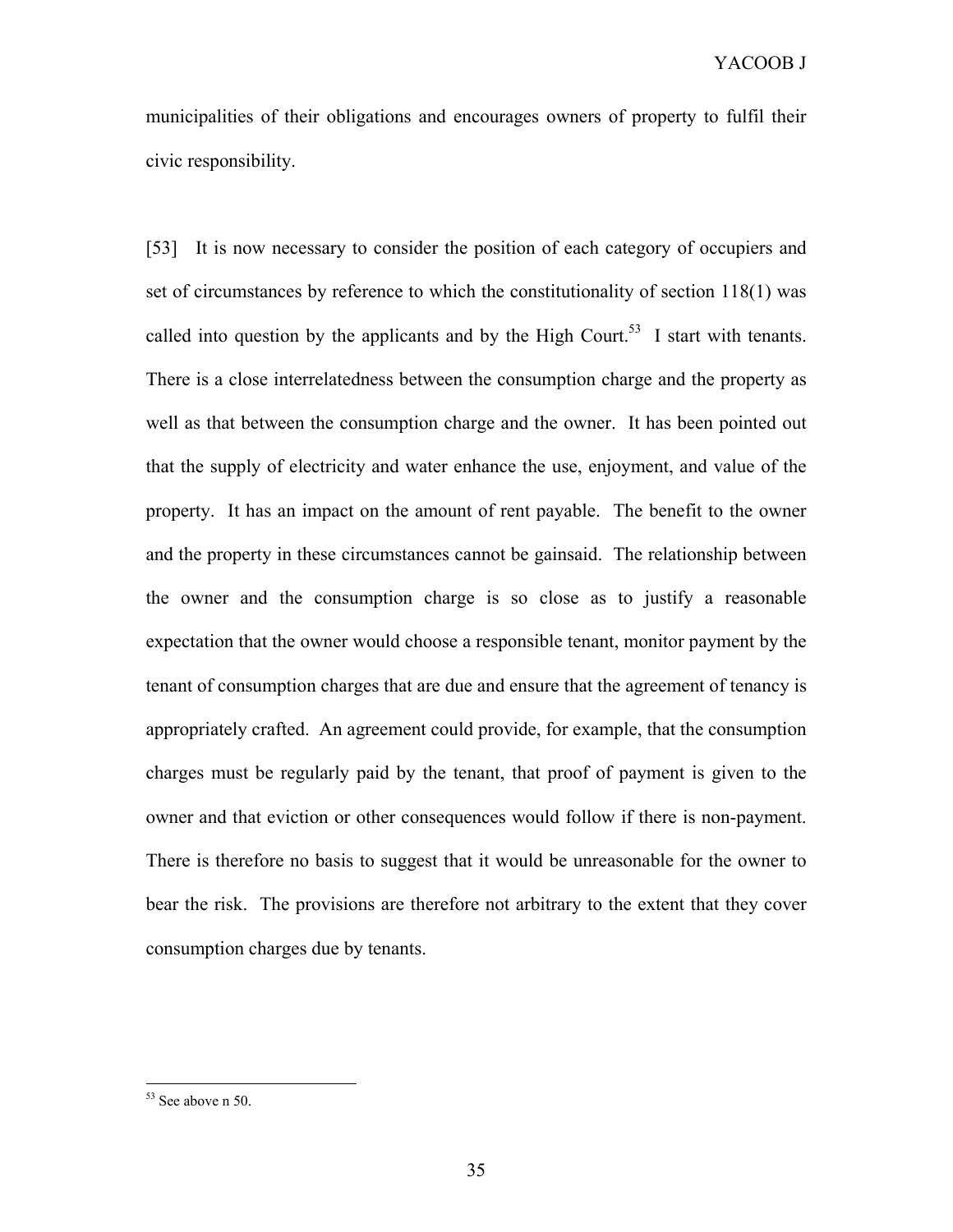[54] The section 118(1) certificate must also cover the consumption charges due in connection with the property by an occupier who holds over unlawfully after the termination of a lease or some other legal relationship that rendered occupation lawful at the time it began. Here again, the relationship between the consumption charge and the property as well as the owner are sufficiently strong for the owner to bear the risk. There are allegations that tenants and those who hold over reconnect electricity and water illegally after the municipality has effected a disconnection consequent upon the failure by the occupier to pay consumption charges. The submission that it is arbitrary for the owner to bear the risk of non-payment in these circumstances must also be rejected. The relationship between the owner, the property and the consumption charge remains sufficiently close to expect the owner to take the risk. The owner would have chosen the tenant and would receive rental where the occupier concerned is a tenant or would be entitled to damages for holding over from an unlawful occupier. The connection is sufficiently strong.

[55] Fiduciaries and usufructuaries must be discussed next. It is not necessary to discuss the usufruct and fideicommissum in detail here. The usufruct is an institution in which the usufructuary has the right to possess, use and enjoy property belonging to another in such a way that the substantial character of the property is preserved and there is a duty to restore the property to the owner upon the termination of the usufruct.<sup>54</sup> A fideicommissum is a disposition of property to a fiduciary who is required to pass the property onto another beneficiary, the fideicommissary, on the

<sup>54</sup> Corbett, Hofmeyr, Kahn *The Law of Succession in South Africa* 2 ed (Juta Law, Lansdowne 2001) at 366.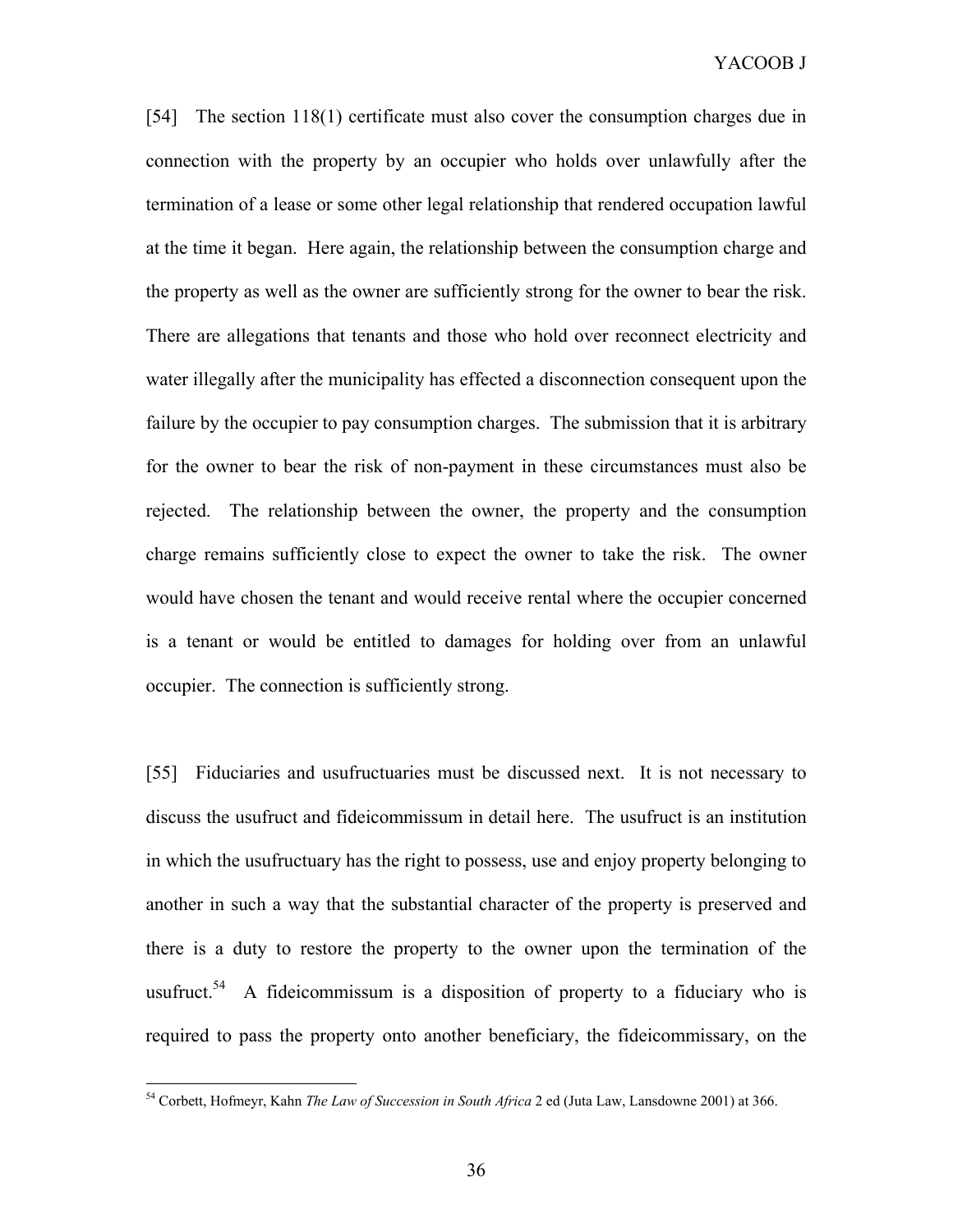happening of an event or on a specified date.<sup>55</sup> Both fiduciaries and usufructuaries cannot diminish, alienate or consume the property.<sup>56</sup> Both the fiduciary and the usufructuary can let the property. $57$ 

[56] In a usufruct, the relationship between the consumption charge and the property is as close as it is in the case of a tenant. It is true that in the case of a usufruct created by will, the owner who has been given the property would have no control over who the usufructuary would be. Nevertheless there is some connection between the usufructuary and the owner in the sense that the owner has the right to ensure that the usufructuary cares for the property, does not burden the property unduly by the use and enjoyment of it and provides security for the restoration of the property to the owner in good condition. The consumption charge is incurred in the course of the usufructuary's use and enjoyment of the property sanctioned by the very instrument that resulted in her becoming the owner. Indeed, the owner's right to alienate the property is limited by the rights of the usufructuary during the term of the usufruct. The owner acquires the property subject to the usufruct. It cannot therefore be said that it is unreasonable to expect the owner to carry the risk of non-payment by the usufructuary as a necessary incident of the condition attaching to that ownership.

<sup>55</sup> Id at 260.

<sup>56</sup> Id at 297 and 380.

<sup>57</sup> Id at 300 and 381.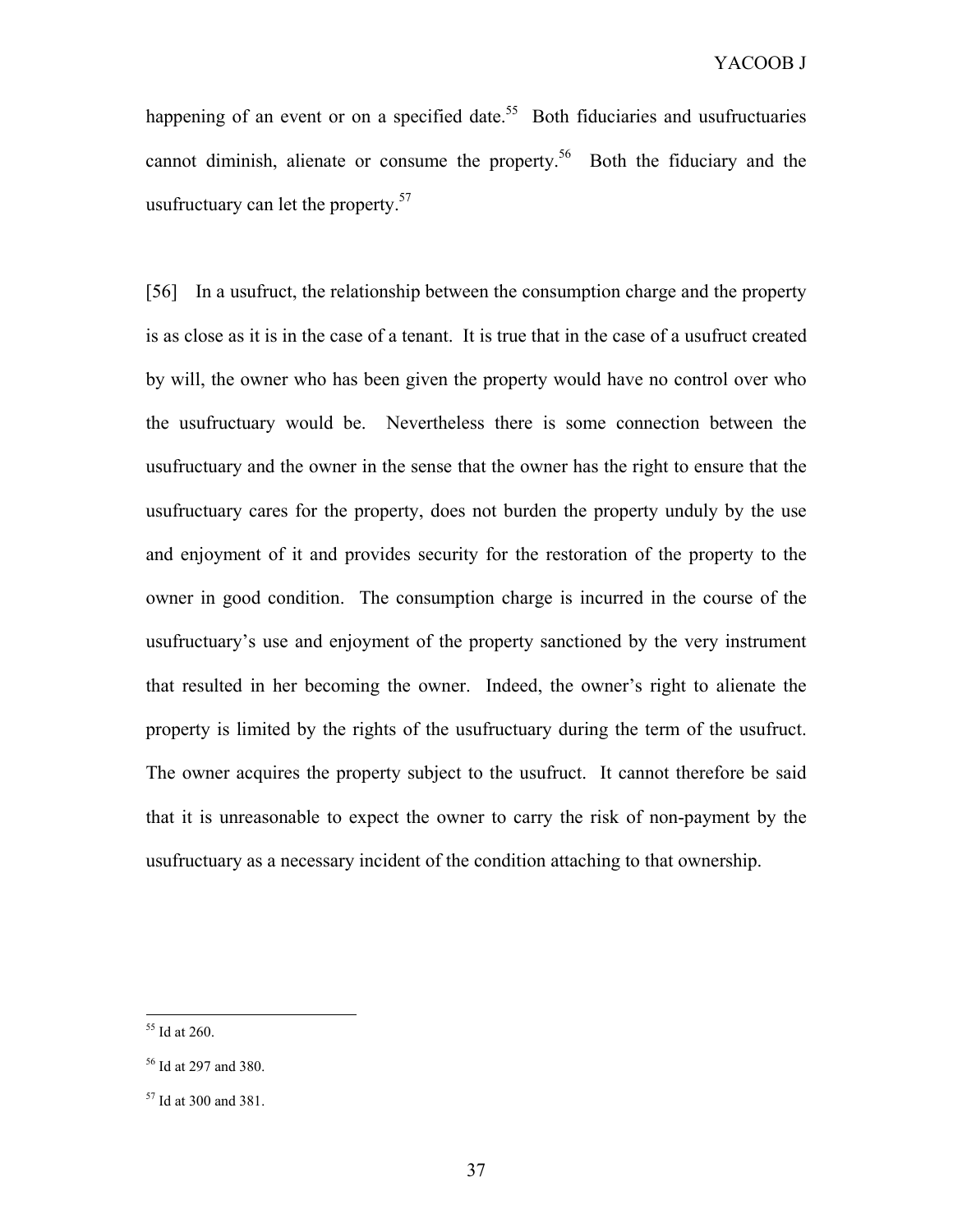[57] In the case of a fideicommissum, the fiduciary will be hit by the provisions of section 118(1) because she remains the owner of the property until and unless the condition that would result in the property being transferred to the fideicommissary is fulfilled. If the occupier of property is someone other than the fiduciary, the fiduciary will be obliged to pay the consumption charges incurred by that occupier before that property can be transferred to the eventual beneficiary, the fideicommissary. When the fideicommissary becomes the owner as a result of the fulfilment of the condition, section 118(1) will apply to her if and when she wishes to alienate the property. In other words, the fiduciary is in effect the owner of the property until the condition is fulfilled and the fideicommissary becomes the owner of the property after the condition is fulfilled. In the circumstances, the fact that property is subject to a fideicommissum has no impact upon the arbitrariness or otherwise of section 118(1).

[58] Finally, it is necessary to consider whether it is arbitrary for the owner to be burdened with the risk of paying consumption charges for water and electricity supplied to the property and consumed by a narrow category of unlawful occupiers: occupiers who got on to the property without the knowledge or consent of the owner and who remain on the property. To put the question in another way: Is it unreasonable to expect an owner of property to pay these charges as a prerequisite to transfer of the property if the municipality supplies water or electricity to unlawful occupiers and if these occupiers do not discharge their indebtedness to the municipality? The enquiry involves a comparison of the position of the municipality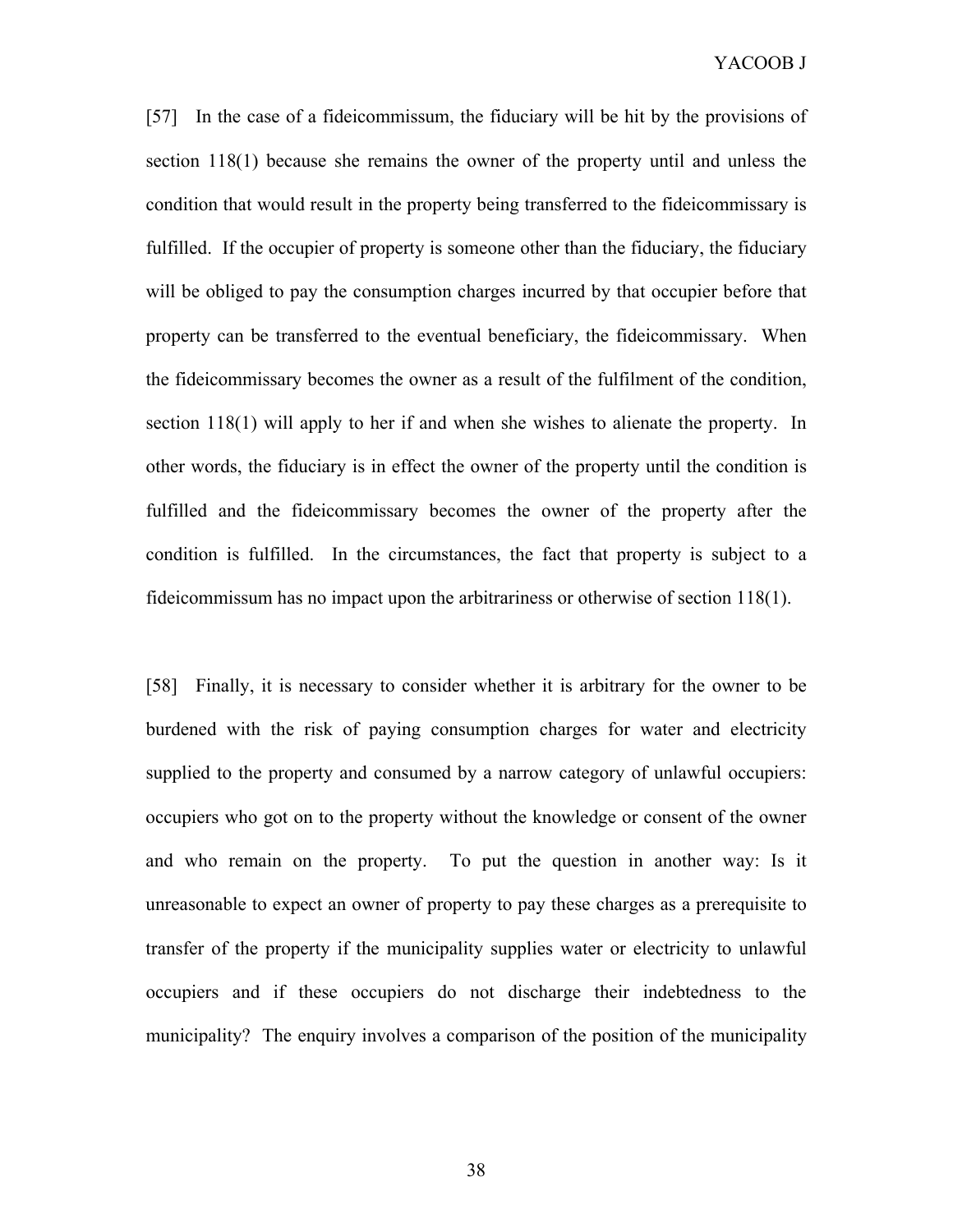and the owner in relation to the property, the unlawfulness of the occupation and the consumption charge.

[59] This unlawful occupation benefits neither the property nor the owner and, in most cases, is prejudicial to both. It is nevertheless the duty of the owner to safeguard the property, to take reasonable steps to ensure that it is not unlawfully occupied and, if it is, to take reasonable steps to ensure the eviction of the occupier. If the owner performs these duties diligently, unlawful occupiers will not, in the ordinary course, remain on the property for a long period. It is ordinarily not the municipality but the owner who has the power to take steps to resolve a problem arising out of the unlawful occupation of her property. It is accordingly not unreasonable to expect the owner to bear the risk.

[60] The relationship between the property and the consumption charge in these circumstances is strong because the water and electricity is supplied to and consumed on the property in the course of its use and enjoyment. This relationship compensates for the somewhat attenuated connection between the owner and the consumption charge. It is true that legal proceedings may be protracted at times but this does not afford justification to transfer the risk from the owner of the property to the municipality. It may be that the municipality ought not to have supplied the unlawful occupier with electricity and water in the circumstances that prevailed. This would mean simply that the amount cannot be said to be "due" in connection with the property and any dispute in relation to this must be resolved by a court. This can be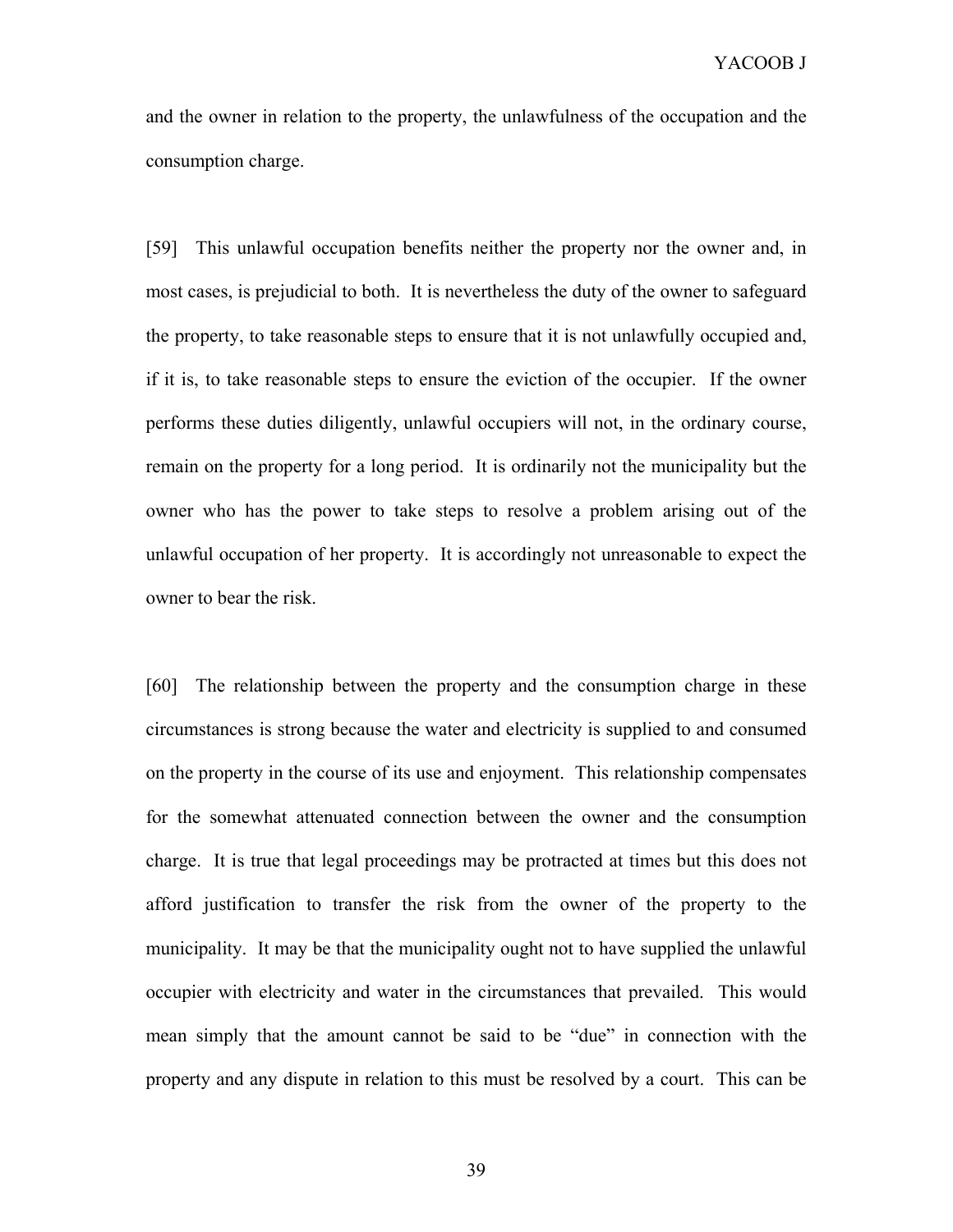done either before transfer or, if the owner pays to obtain the certificate, after transfer. Owners of property have to bear the risk in relation to many occurrences as an integral incident of the exercise of the right of ownership. They for example bear the risk if the property is damaged or destroyed or if movables are stolen. There seems to me to be little difference in principle between the risk borne by the owner in relation to the theft of movable property and that borne by an owner of immovable property in relation to consumption charges incurred as a result of the unlawful occupation of that property. The burden placed on the owner by section 118(1) in consequence of unlawful occupation does not render section 118(1) arbitrary.

[61] The applicants emphasised that the municipality supplied the service to the occupier and that this local government body had rightly been allocated the statutory duty to ensure that all amounts due were effectively collected from the occupier. It was also stressed that the owner had never asked for the service, did not directly benefit from it and had little control over consumption. In these circumstances, the applicants strongly resisted what they regarded as a provision that in truth relieved the municipality of the obligation to collect amounts due to it and transferred them to the owner. This the applicants said rendered the provision arbitrary.

[62] Section 118(1) does not relieve the municipality of its duty. It must continue to do everything reasonable to ensure appropriate collection of its debt. That municipal debt as a whole has accumulated to devastating proportions is of considerable concern. So too is the evidence to the effect that, in relation to many of the applicants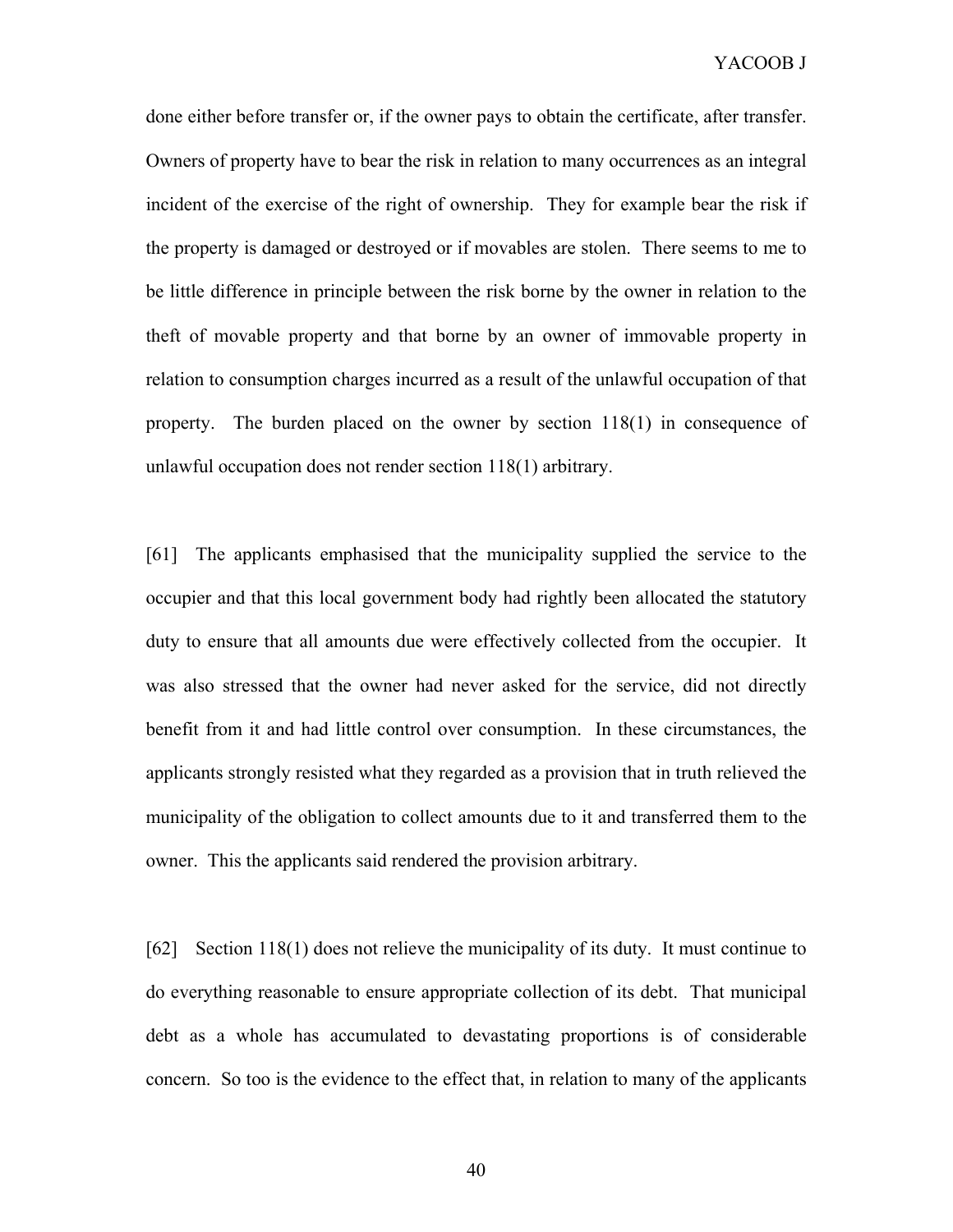before this Court, large amounts due in relation to consumption charges have remained outstanding for a considerable period. There is disputed evidence before us concerning the degree of inefficiency of the municipalities that have been cited. No more should be said about this aspect than that if the inefficiency of the municipality degenerates to the extent where it can be proved to be negligence that occasioned damage to the owner of the property concerned, owners may have a delictual claim for damages against the municipality. It must be emphasised that it is imperative for municipalities to do everything reasonable to reduce amounts owing. Otherwise, the sustainability of the delivery of municipal services is likely to be in real jeopardy.

[63] The KwaZulu-Natal Law Society, relied on the circumstance that there was a great deal of confusion created by the requirements of the section and that this had an impact on the speed with which property was transferred. Parties to contracts did not understand the terms of the impugned provision and the completion of the certificate requirement also resulted in undue delays. The fear was that this would have a serious impact on the property market. It has been shown in these cases that some municipalities have been less than efficient in the issue of certificates, that the accounts sent by them have in many instances been unclear and that there are instances in which amounts said to be due as a precondition for the issue of a certificate have reduced considerably and inexplicably over time. In the *Geyser* case in which the Society was an applicant the seller was first informed by the municipality that the amount required to obtain the section 118(1) certificate was R125 934.68. By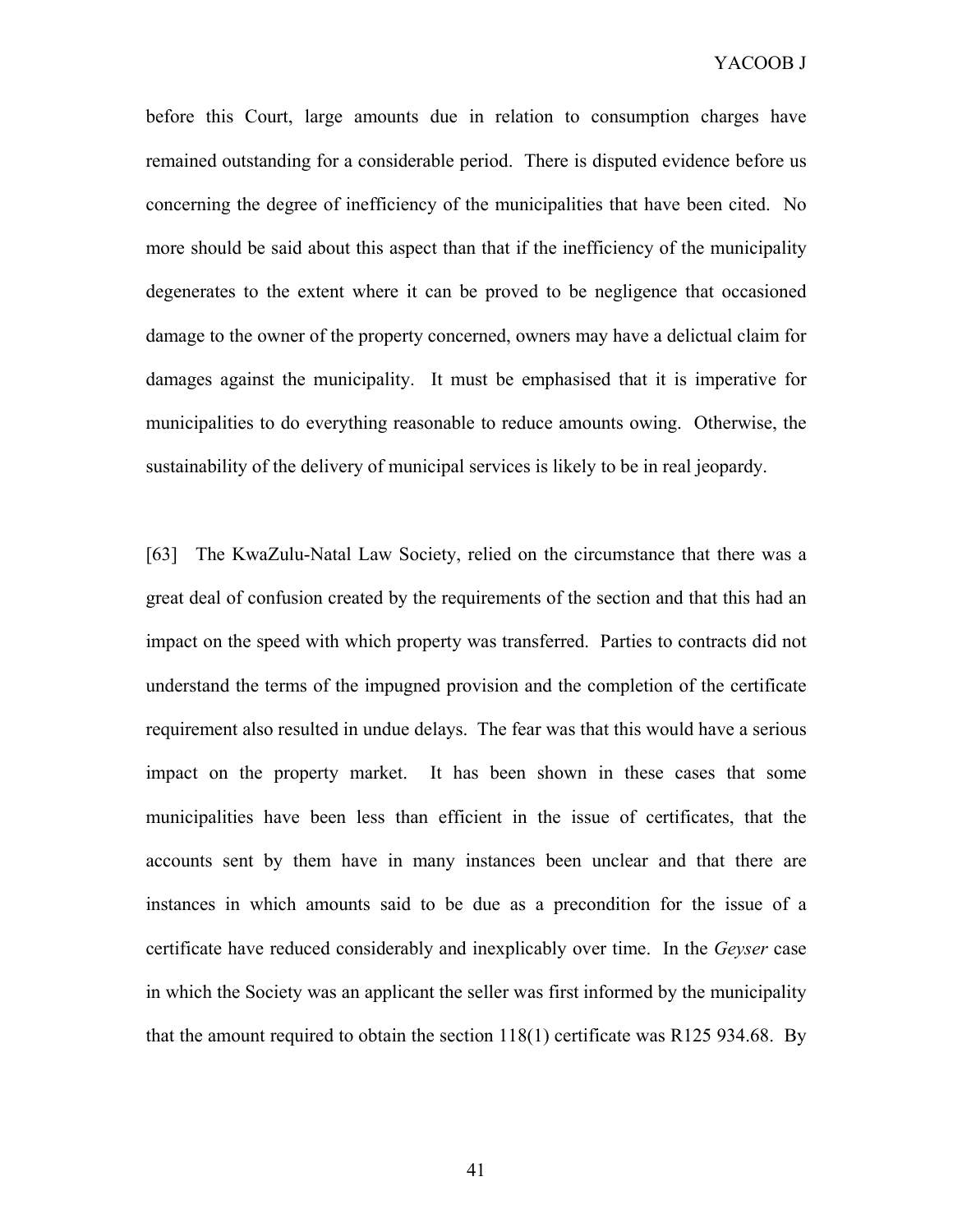the time the matter came to be argued in court some months later however it became common cause that the sum required was R47 145.29.

[64] All these are matters of concern but they do not render the provision arbitrary. Counsel was inclined to concede that these difficulties could well be the result of the fact that this was a new provision and that these negative consequences would probably diminish as all the affected parties gained a greater understanding of the provision and its implications. It is necessary for all municipalities to ensure that they have reasonably accurate records and that they are able to provide complete, credible, comprehensible and reasonably detailed information in relation to consumption charges that are owing within a reasonable time of being requested to furnish it. Without this, the transfer process is likely to be unduly slowed down. It must be understood by all concerned that municipalities have the obligation to furnish this information to all owners intent upon selling their property. It must also be understood that they can be compelled to provide that information by court proceedings if this should turn out to be necessary.

## *Procedural fairness*

[65] It was held in the *FNB* case that the law that results in a deprivation of property must, in addition to showing an appropriate relationship between means and ends, be procedurally fair.<sup>58</sup> Nothing was however said in that case about what procedural fairness entailed in the context of the determination of arbitrariness for purposes of

<sup>58</sup> Above n 38.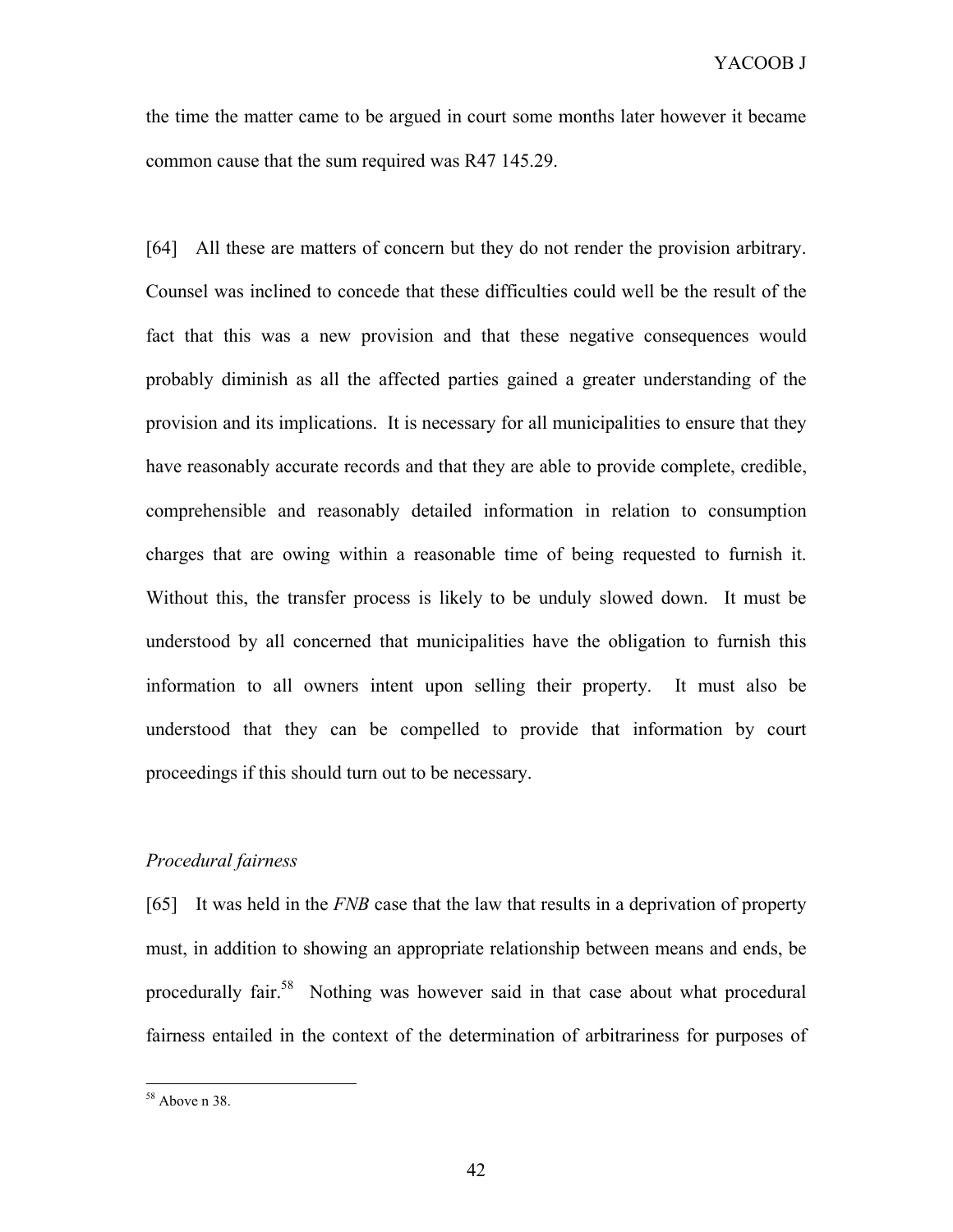section 25(1) of the Constitution. It was contended that section 118(1) was not procedurally fair principally because it did not impose any obligation on municipalities to keep property owners informed of the amounts owing by occupiers at reasonable intervals when this is requested by the property owners in writing. This meant that owners were often taken by surprise by the large amounts of consumption charges owing when certificates were sought in the process of the transfer of property. Owners were accordingly often unable to pay consumption charges due with the speed required by the exigencies of the situation. This, it was said, was unfair. This Court has held in contexts other than a section 25(1) arbitrariness investigation that procedural fairness is a flexible concept and that the requirements that must be satisfied to render an action or a law procedurally fair depends on all the circumstances.59 This proposition applies equally to procedural fairness mandated by section  $25(1)$ .

[66] The circumstances here are that the municipality has, or ought to have, a running accurate record of the amounts that are due, a municipality would know if the amounts outstanding are unreasonably high and it would be theoretically possible for the municipality to keep the owner informed. The practical implications of a municipality assuming a responsibility of this kind are considerable. Additional

<sup>59</sup> *Premier, Mpumalanga, and Another v Executive Committee, Association of State-Aided Schools, Eastern Transvaal* 1999 (2) SA 91 (CC); 1999 (2) BCLR 151 (CC) para 39; *President of the Republic of South Africa and Others v South African Rugby Football Union and Others* 2000 (1) SA 1 (CC); 1999 (10) BCLR 1059 para 216; *Janse Van Rensburg NO and Another v Minister of Trade and Industry and Another NNO* 2001 (1) SA 29 (CC); 2000 (11) BCLR 1235 (CC) para 24; *Permanent Secretary, Department of Education and Welfare, Eastern Cape, and Another v ED-U-College (PE) (Section 21) Inc* 2001 (2) SA 1 (CC); 2001 (2) BCLR 118 (CC) para 19; *Minister of Public Works and Others v Kyalami Ridge Environmental Association and Another (Mukhwevho Intervening)* 2001 (3) SA 1151 (CC); 2001 (7) BCLR 652 (CC) para 101.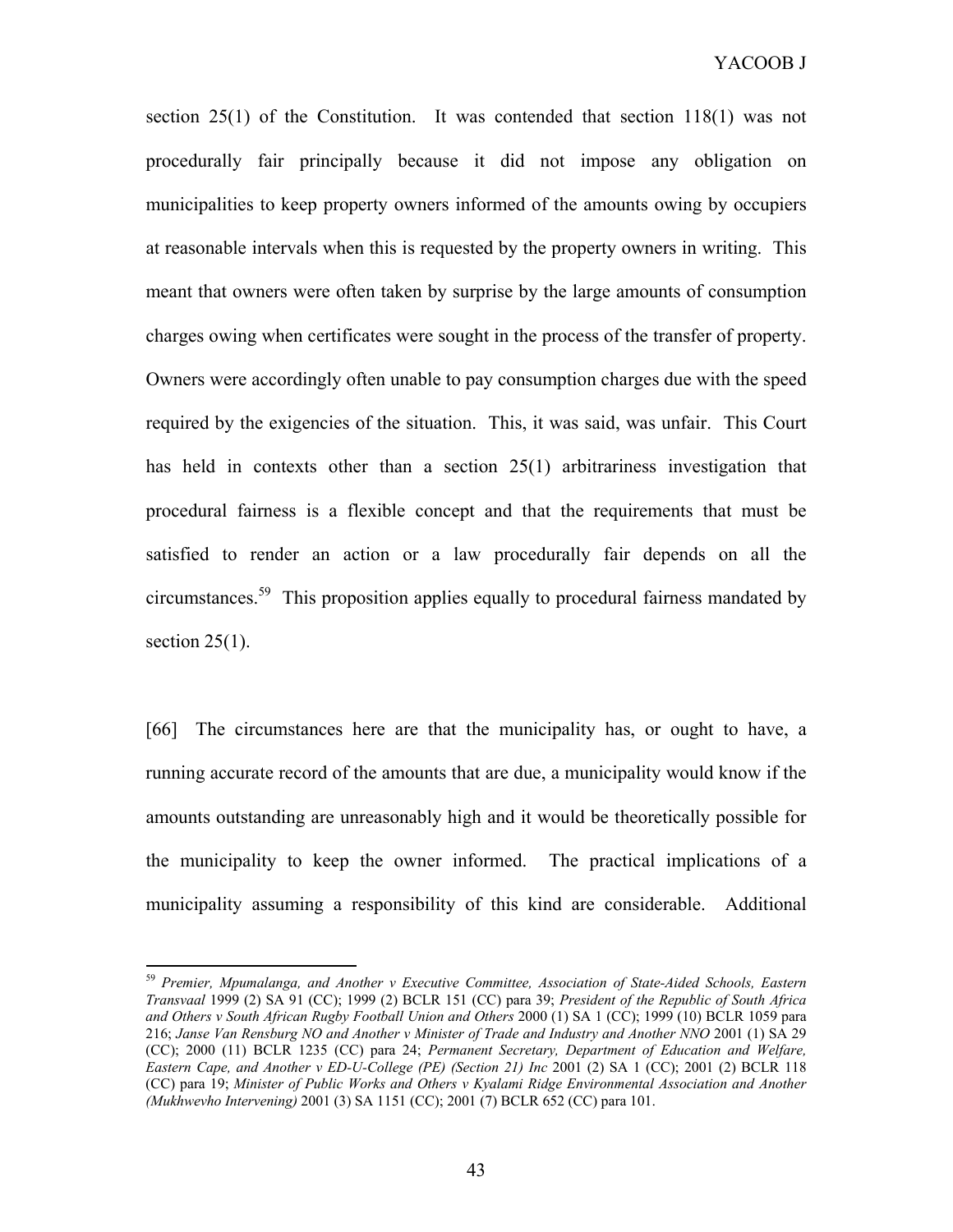resources and processes need to be put in place. The other side of this coin is that owners are, or ought to be, in a position to care for their property, keep in touch with occupiers and monitor the occupation and use of their properties. These considerations point to a conclusion that a municipality should not be required to furnish the owner of property with information on a continuous basis for the law to be procedurally fair. Owners also complain however that municipalities refuse to provide information even if they are requested to do so. There is no basis for this refusal. The owner has an interest to know how much is owing and a municipality is obliged to provide the information if requested to do so.

[67] Fairness requires a municipality to provide an owner of property with copies of all accounts if the owner requests them. The absence of this requirement would render the deprivation in this case procedurally unfair. However, it is reasonably possible to interpret the section to mean that there is a necessary implication that the municipality is indeed obliged to furnish accounts to the owner upon request where the property is not occupied by the owner. It has been pointed out that the municipalities in this case disputed the obligation to furnish the information. It is important for there to be certainty in this regard. It is accordingly appropriate to declare that every municipality is obliged to provide copies of monthly accounts in respect of amounts owing for water and electricity by occupiers of property where the owner is not the occupier on the written request of the owner.

#### *Other arguments*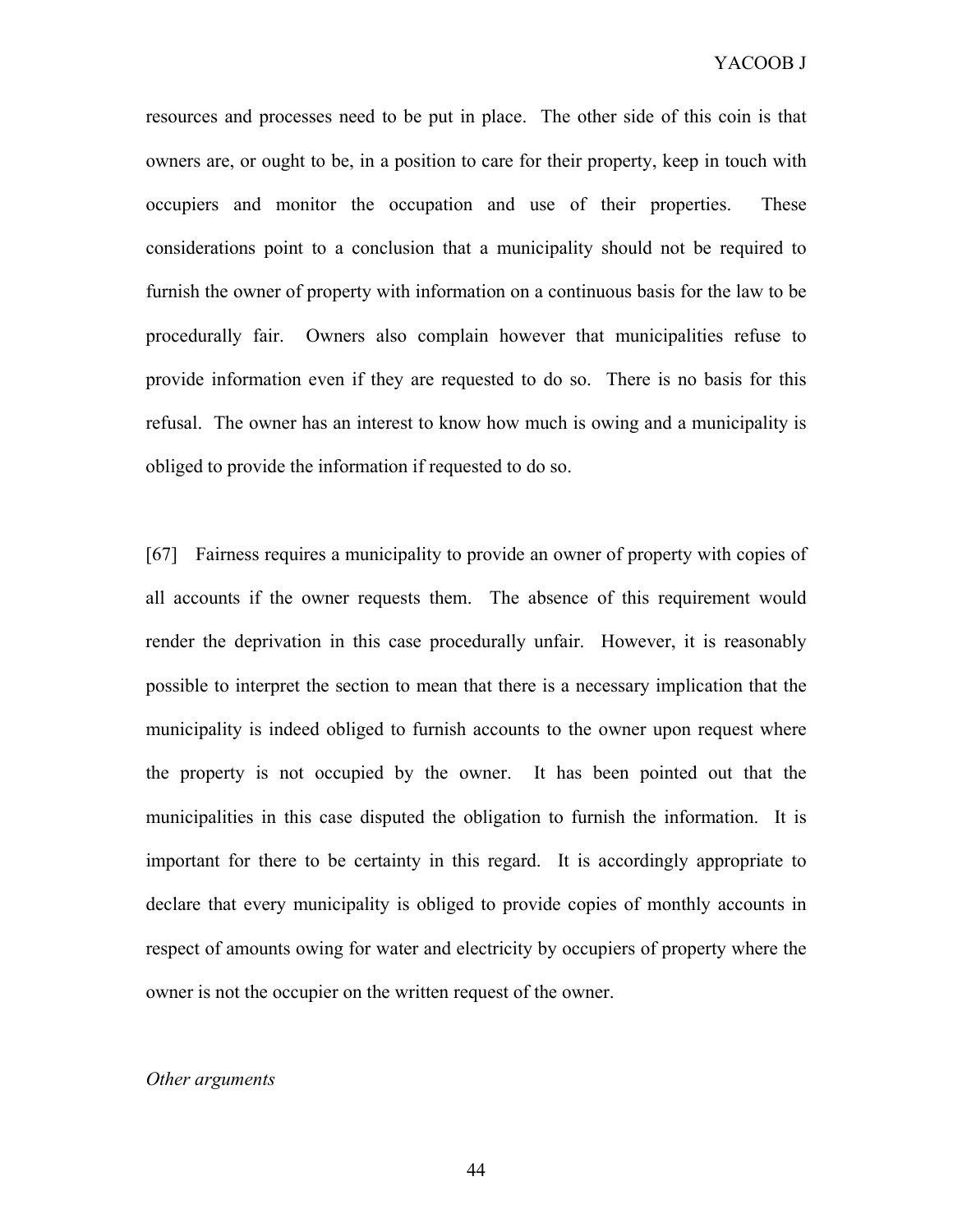[68] One of the applicants contended that section 118(1) was unconstitutional by reason of its inconsistency with sections 9(1), 26, and 34 of the Constitution. Each of these arguments must now be considered.

[69] Section 9(1) of the Constitution provides:

"Everyone is equal before the law and has the right to equal protection and benefit of the law."

The essence of the applicant's argument is that an owner of property occupied by a non-owner is in effect rendered surety for the debt owing by the occupier. As I understand it, the argument goes that an owner in this category is denied equal protection of the law because she is treated differently from the owner who occupies the property or owns property that is unoccupied. The latter, so it is argued, is not burdened with any suretyship while the former is. The complaint is that not all owners of property are treated alike. The argument must be rejected. The suggestion implied by the argument that owners could be held liable for debts of occupiers when there are none is absurd. It is quite impossible to hold any owner liable for consumption charges that do not exist. There is a fundamental and obvious difference between the position of the owner of property who occupies it and the owner whose property is occupied by others. A law that recognises these differences and treats the owner in each category differently cannot, for that reason alone, offend the equality principle.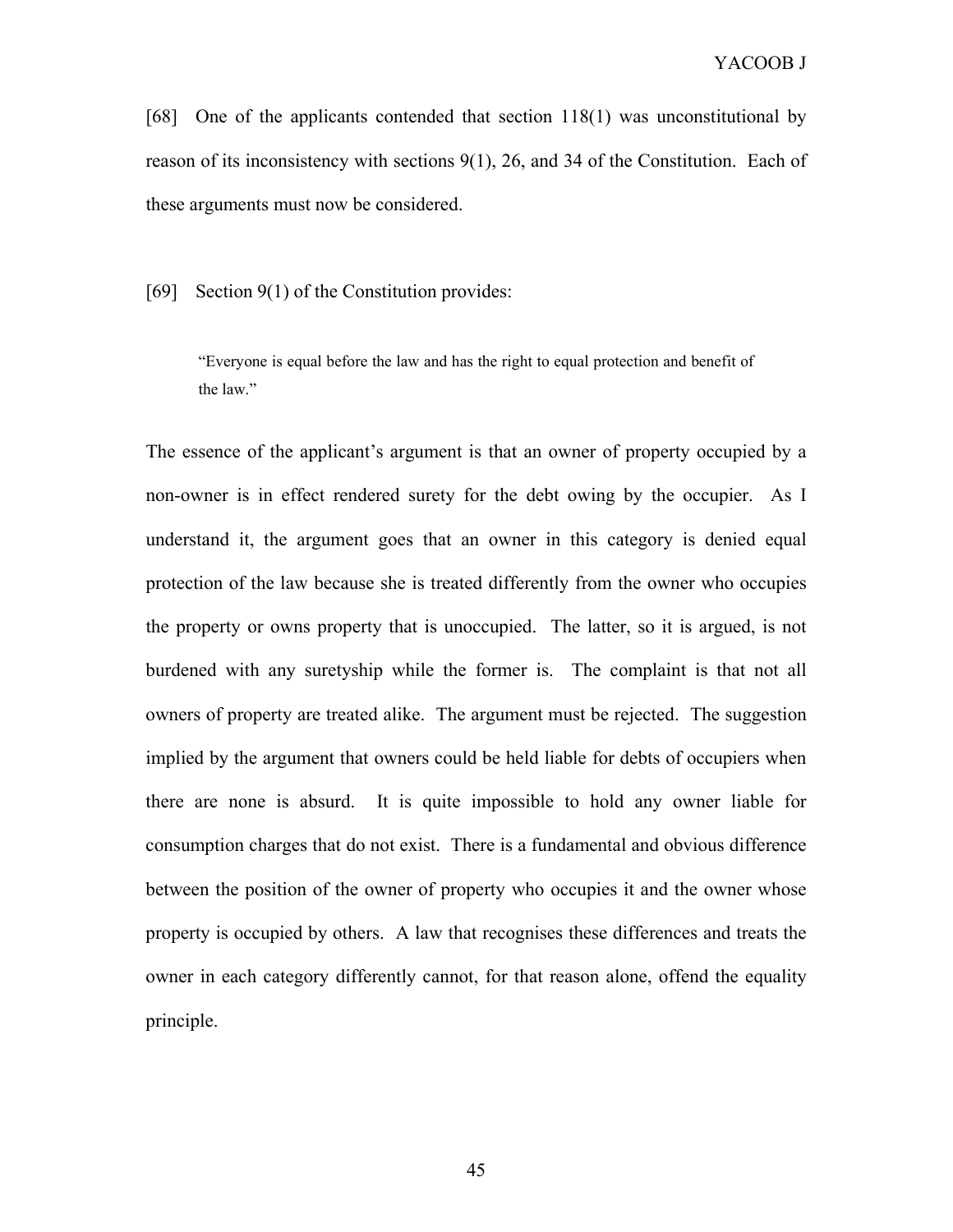[70] The argument based on section 26 of the Constitution<sup>60</sup> is that section 118(1) impedes the right of access to adequate housing guaranteed by subsection (1), and that it is inconsistent with the government obligation to take reasonable legislative and other measures to give effect to this right in terms of subsection (2). It is true that section 118(1) places restrictions on the transfer of property and that the right of access to housing could be affected if the property in question has been bought for the purposes of housing. But the obstacles to transfer are not in reality placed by the government. The reason for the difficulty is that consumption charges due in respect of that property have not been paid by the previous occupiers. It could not be contended that a law which obliges owners to pay consumption charges owing by them to the municipality before the property can be validly transferred would constitute a breach of the right to housing or is inconsistent with the state's obligations. The cause of the trouble is the failure of the owner to pay. In the same way, the cause of the obstacle to transfer where consumption charges are due by the occupier is the failure of the occupier to pay. This argument too, must fail.

[71] The last argument advanced is that the certificate requirement unjustifiably limits section 34 of the Constitution.<sup>61</sup> This contention is based on the fact that a

 $\overline{a}$ 

 $60$  Section 26 provides:

<sup>&</sup>quot;(1) Everyone has the right to have access to adequate housing.

<sup>(2)</sup> The state must take reasonable legislative and other measures, within its available resources, to achieve the progressive realisation of this right.

<sup>(3)</sup> No one may be evicted from their home, or have their home demolished, without an order of court made after considering all the relevant circumstances. No legislation may permit arbitrary evictions."

 $61$  The section provides: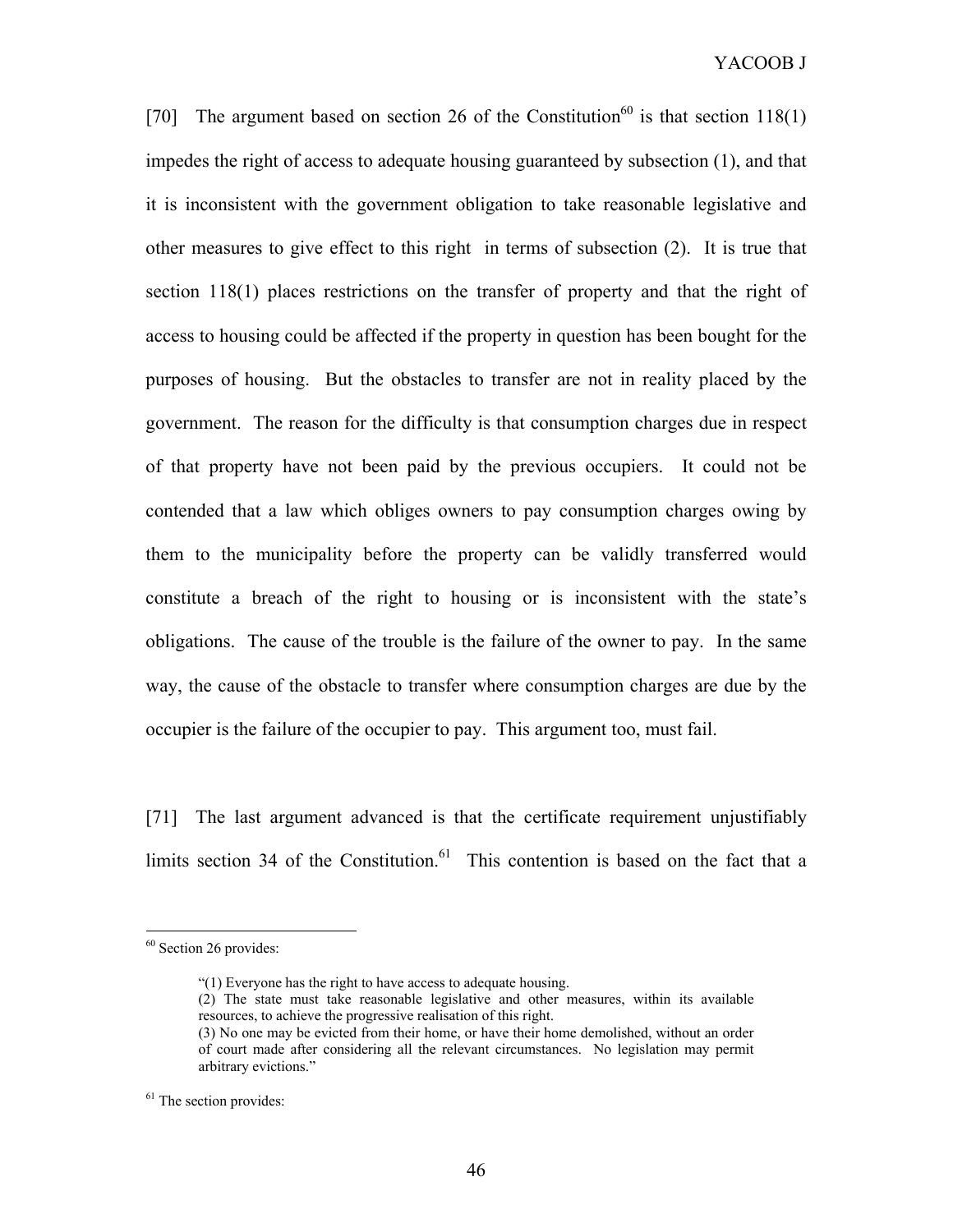municipality is not obliged to go to court to get any judgment against the owner or occupier before the restriction on the right to transfer becomes operative. The suggestion is that this case is similar to the *Lesapo* case in which the creditor was entitled, without approaching a court, to enter into execution and receive payment of the debt.<sup>62</sup> *Lesapo's* case is very different from this one. Here, an aspect of the right of property is restricted. This judgment holds that the section 118(1) restriction does not amount to a limitation of the right of every person not to be deprived of property arbitrarily, of the section 9 equality right or of the section 26 right to housing. Nor is it apparent that the restriction involves the limitation of any other rights in our Bill of Rights. Section 34 does not extend so far as to prevent the imposition of any restriction on any right without the order of a court having first been obtained. The section gives everyone the right of access to a court to have justiciable issues decided impartially. A dispute about the amount of the consumption charge that must be settled before a section 118(1) certificate can be issued is a justiciable issue. There is nothing to prevent any owner or purchaser of property, including any applicant in this case, from accessing a court to have the justiciable issue resolved. The last argument has nothing to commend it.

*Section 50(1)(a)*

 <sup>&</sup>quot;Everyone has the right to have any dispute that can be resolved by the application of law decided in a fair public hearing before a court or, where appropriate, another independent and impartial tribunal or forum."

<sup>62</sup> *Chief Lesapo v North West Agricultural Bank and Another* 2000 (1) SA 409 (CC); 1999 (12) BCLR 1420 (CC) para 20.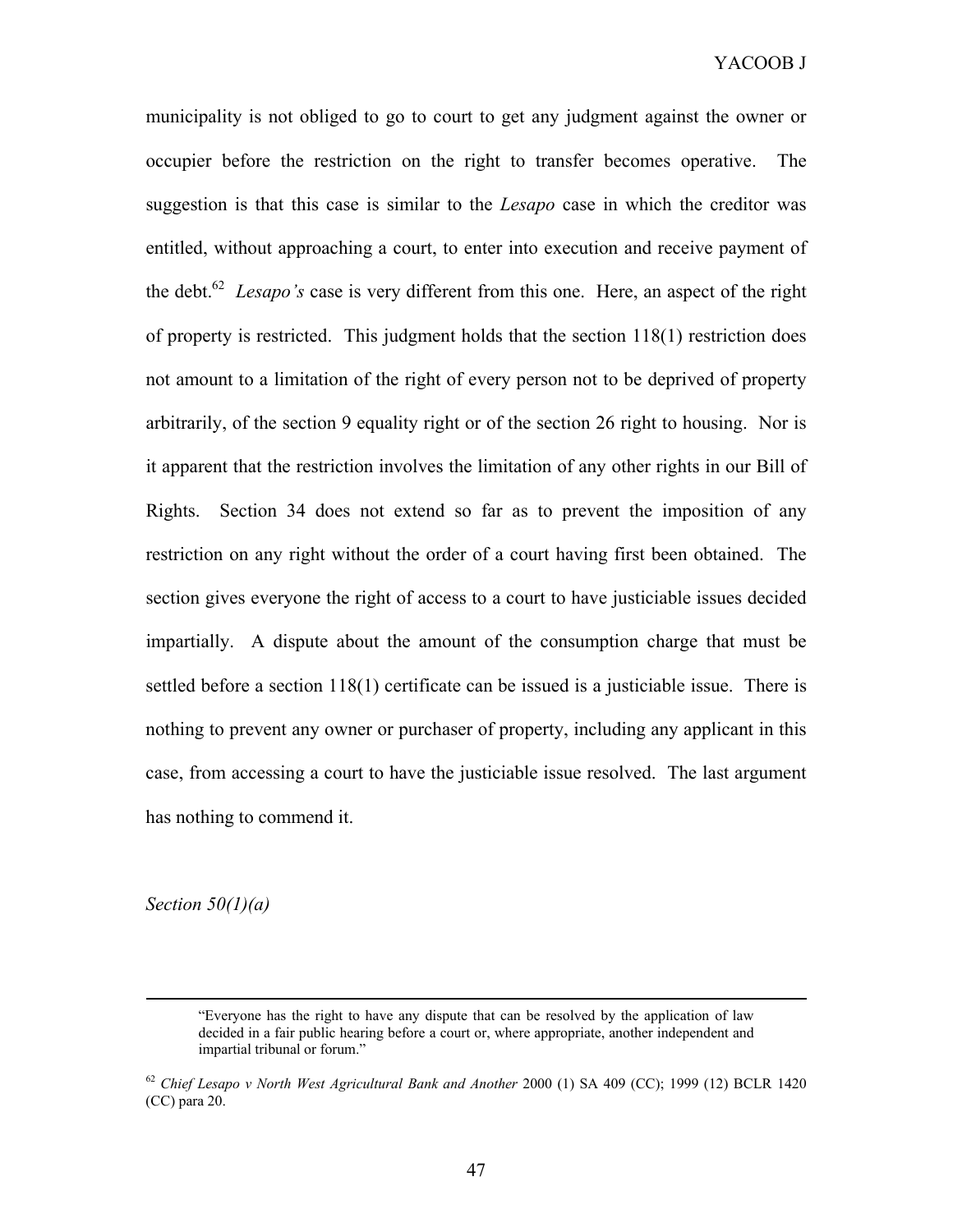[72] It has already been pointed out that section  $50(1)(a)$  has the same effect as section 118(1) save in one respect. Section  $50(1)(a)$  requires that the certificate that must be obtained as a necessary step precedent to transfer must cover consumption charges that remain owing for a period of three years before the date of issue of the certificate. It will be remembered that the section 118(1) certificate must cover only a two year period.<sup>63</sup> The question that must be answered therefore is whether section 50(1)(a) is arbitrary by reason of the fact that the period of three years is unacceptably long. There was no argument to this effect. Nor could there be. Section  $50(1)(a)$  is accordingly not arbitrary for the reasons advanced in this judgment in support of the same conclusion in relation to section 118(1).

### *The practicalities*

1

[73] This judgment holds that the owner of property is, in effect, obliged to ensure that certain consumption charges owing to the municipality in connection with a property are paid before that property can be validly transferred. The facts of the cases before us show that there is the possibility of a whole range of disputes that might arise in the process of the application of both section  $118(1)$  and section  $50(1)(a)$ . Some of the disputes that may arise in connection with the consumption charges alleged by the municipality to remain owing in connection with the property may concern the accuracy of the amount, whether the sum relates to consumption charges as contemplated by each of the provisions and whether the amount alleged is limited to the relevant period of two or three years. In the nature of things, the

 $63$  There is no issue between national and provincial governments about which law prevails and this judgment must therefore be understood as not being concerned with that issue.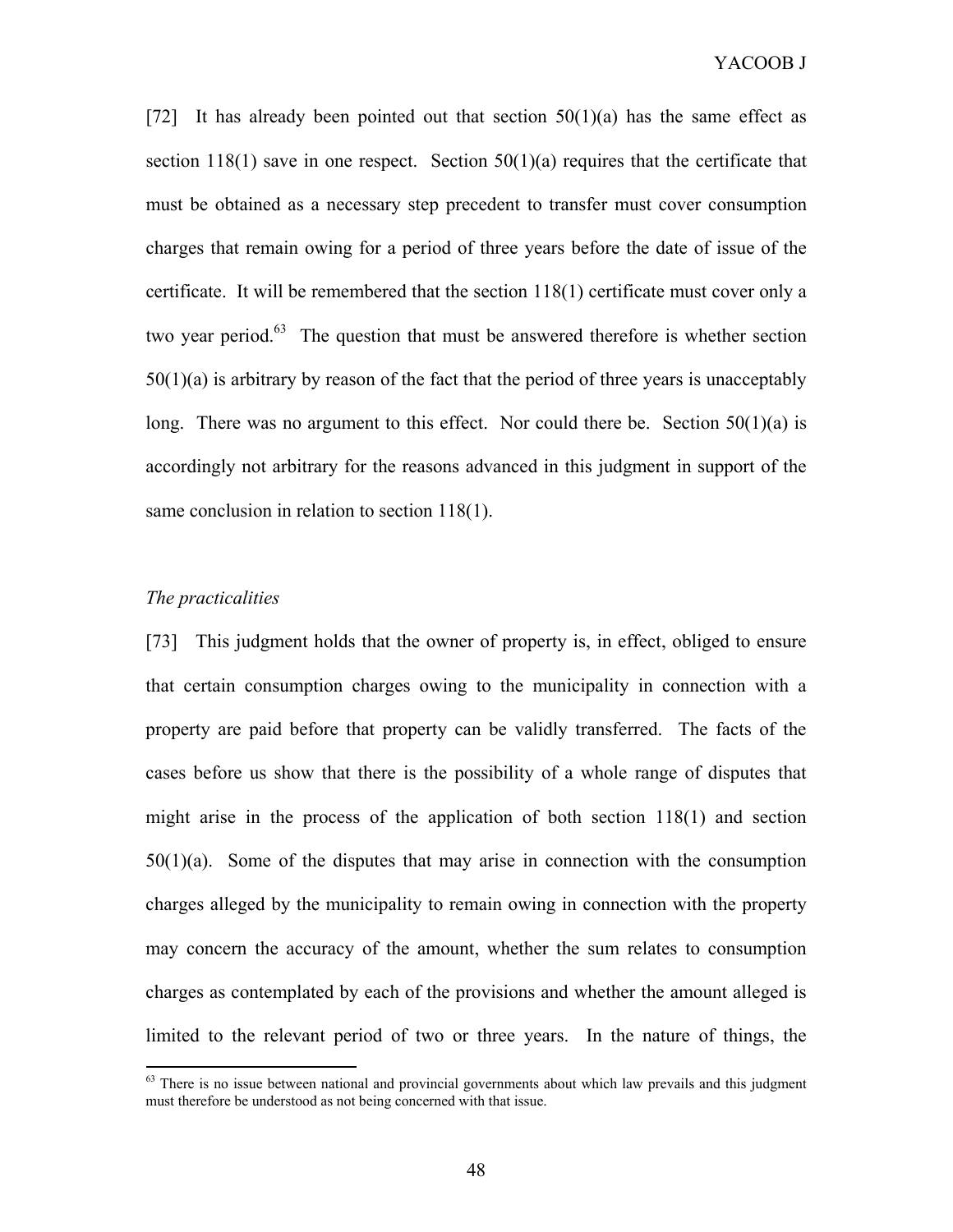resolution of these disputes can take time. The passage of more than a reasonable time between the sale of property and its transfer can be unduly onerous to both the parties to the sale. The delay could be considerable if the dispute between the parties cannot be resolved without resorting to court proceedings. If municipalities keep accurate and full records and supply information to owners, the time taken to resolve any disputes that may arise would be minimal in most cases. It must be pointed out however that the owner who wishes to effect transfer of property reasonably quickly in circumstances where it is not possible to resolve a dispute in connection with the amount of consumption charges required to be paid to facilitate transfer is not necessarily in an impossible position. It may be possible, in appropriate cases, for an owner to demonstrate that she has a clear right to transfer, that there is a dispute about this and that the balance of convenience justifies the grant of an order compelling a municipality to issue a certificate subject to appropriate conditions pending the final determination of court proceedings aimed at resolving the dispute. A municipality or owner found, at the end of the day, to have been wrong in the attitude taken at the time of transfer will have to face the appropriate consequences. It is therefore appropriate for all owners and municipalities to negotiate meaningfully and in good faith when disputes around the application of section  $118(1)$  or section  $50(1)(a)$  arise.

*Costs* 

[74] The parties who contend for the invalidity of section 118(1) and section 50(1)(a) have failed. However, they raised important issues and concerns about legislative provisions that intrude upon the important right of an owner to transfer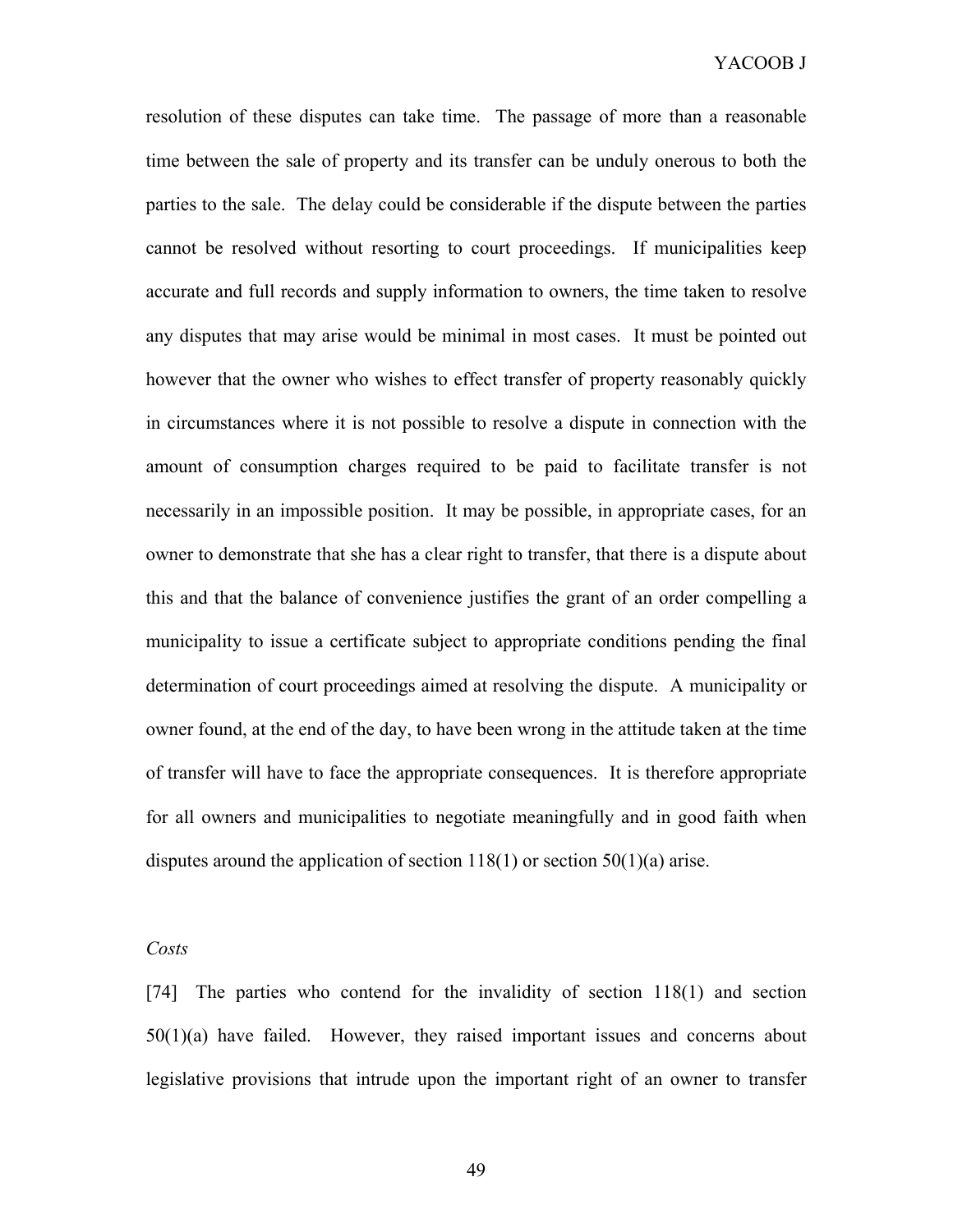property. An order obliging them to pay the costs of this application would have a chilling effect on members of South African society who wish to approach a court to raise important constitutional concerns. In the circumstances, there should be no order as to costs in relation to proceedings in this Court or in the High Court. The WLD proceedings have not yet been terminated and may continue there in the light of this judgment. It will in the circumstances be inappropriate to make any order in relation to the costs of the WLD proceedings. However, all the parties in the WLD case must pay their own costs in relation to the proceedings in this Court.

#### *The Order*

- [75] The following order is made:
	- A. Case CCT 1/04

Transfer Rights Action Campaign and Others v Member of the Executive Council for Local Government and Housing in the Province of Gauteng and Others

- (1) The application for direct access is granted only to the extent that it concerns the challenge to the constitutionality of section 118(1) of the Local Government: Municipal Systems Act 32 of 2000 and section 50(1)(a) of the Provincial Government Ordinance No 17 of 1939 (Gauteng).
- (2) The application for direct access is refused in all other respects.
- (3) The application for the declaration of the constitutional invalidity of section 118(1) of the Local Government: Municipal Systems Act 32 of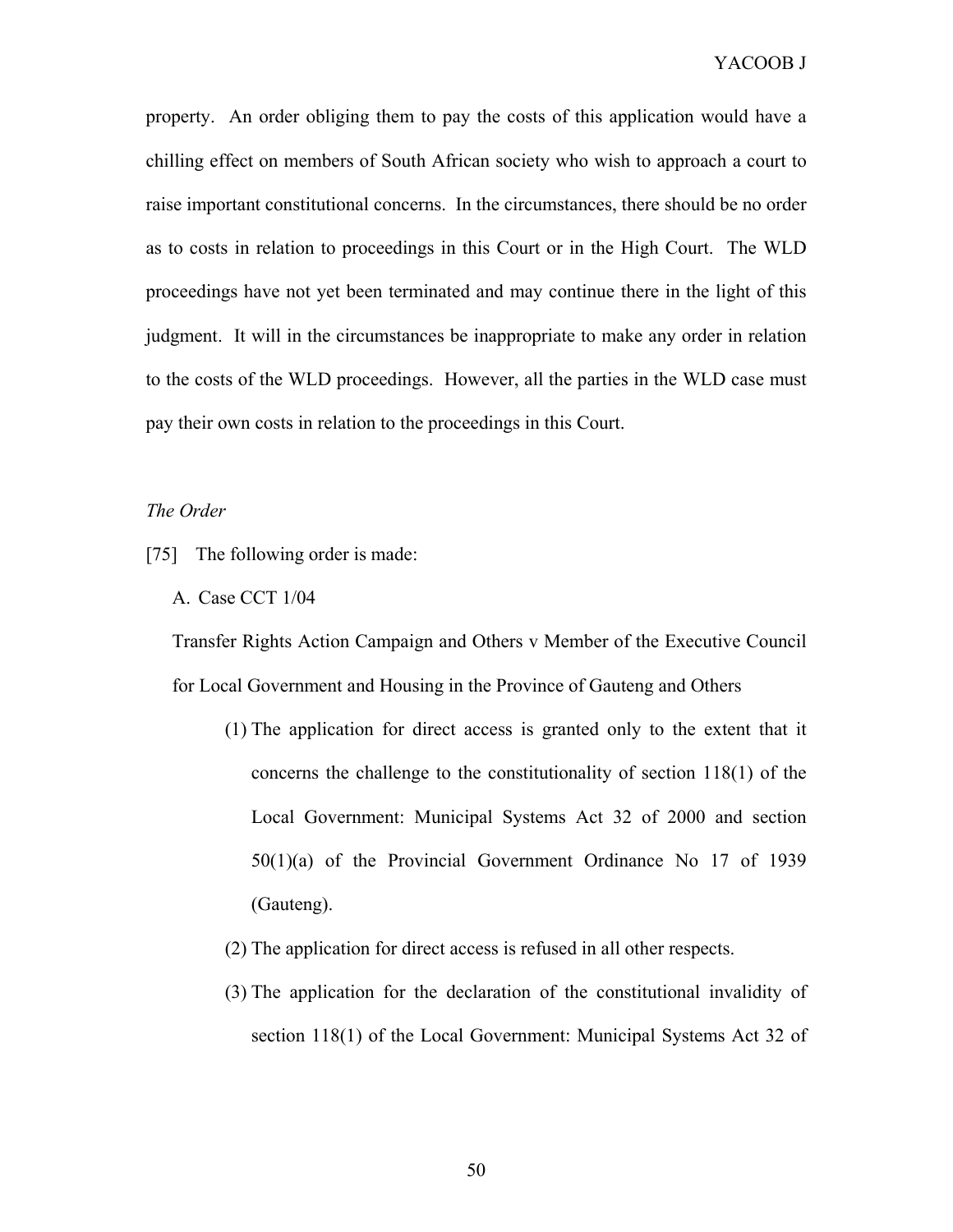2000 and section 50(1)(a) of the Provincial Government Ordinance No 17 of 1939 (Gauteng) is dismissed.

## B. Case CCT 57/03

Nokuthula Phyllis Mkontwana v Nelson Mandela Metropolitan Municipality and Another

- (1) The appeal succeeds.
- (2) The order of the South Eastern Cape Local Division of the High Court is accordingly not confirmed.
- (3) The order of the South Eastern Cape Local Division of the High Court is set aside and replaced by the following order:
	- (a) The application is dismissed.
	- (b) There is no order as to costs.

# C. Case CCT 61/03

Peter William Bissett and Others v Buffalo City Municipality and Others

- (1) The application by the Buffalo City Municipality to introduce further evidence is refused.
- (2) The appeal succeeds.
- (3) The order of the South Eastern Cape Local Division of the High Court is accordingly not confirmed.
- (4) The order of the South Eastern Cape Local Division of the High Court is set aside and replaced by the following order: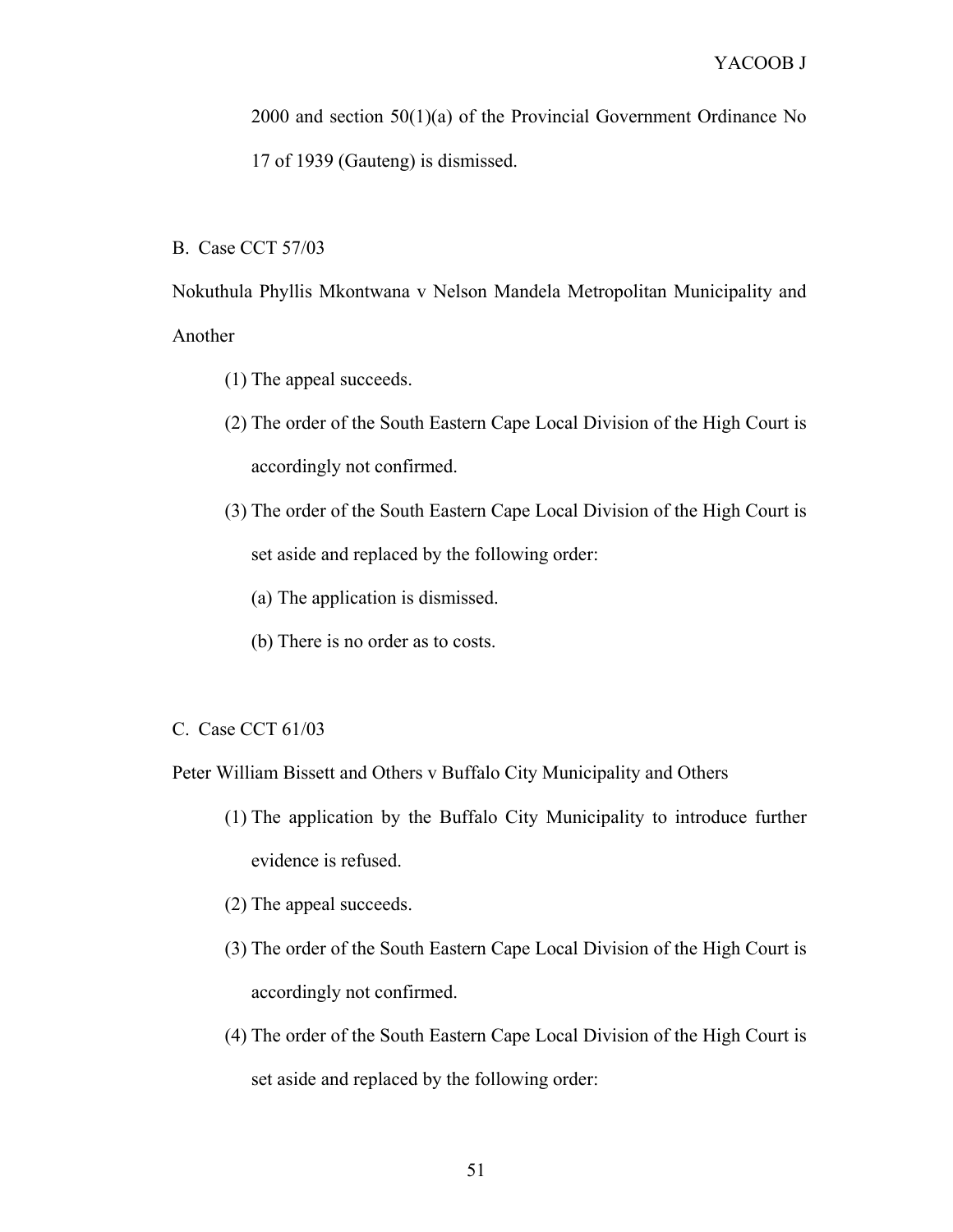(a) The application is dismissed.

(b) There is no order as to costs.

D. It is declared that a municipality is obliged to supply copies of all monthly statements rendered to an occupier of property for the supply of water or electricity to that property to an owner of the property who requests them in writing.

Chaskalson CJ, Langa DCJ, Madala J, Moseneke J, Ngcobo J, Skweyiya J and Van der Westhuizen J concur in the judgment of Yacoob J.

### O'REGAN J:

 $\overline{a}$ 

[76] I have read the judgment written by Yacoob J. Although I concur in the order he proposes, the reasoning by which I reach this conclusion is somewhat different to his. The crisp issue we need to determine is whether section 118(1) of the Local Government: Municipal Systems Act, 32 of 2000 (the Act) is in breach of section 25 of the Constitution. Section  $50(1)(a)$  of the Gauteng Local Government Ordinance<sup>1</sup> is

<sup>&</sup>lt;sup>1</sup> Section 50(1)(a) of the Gauteng Local Government Ordinance, 17 of 1939, which has now been repealed is in similar terms to section 118(1), save for providing for a period of three years rather than two years. Its terms are as follows: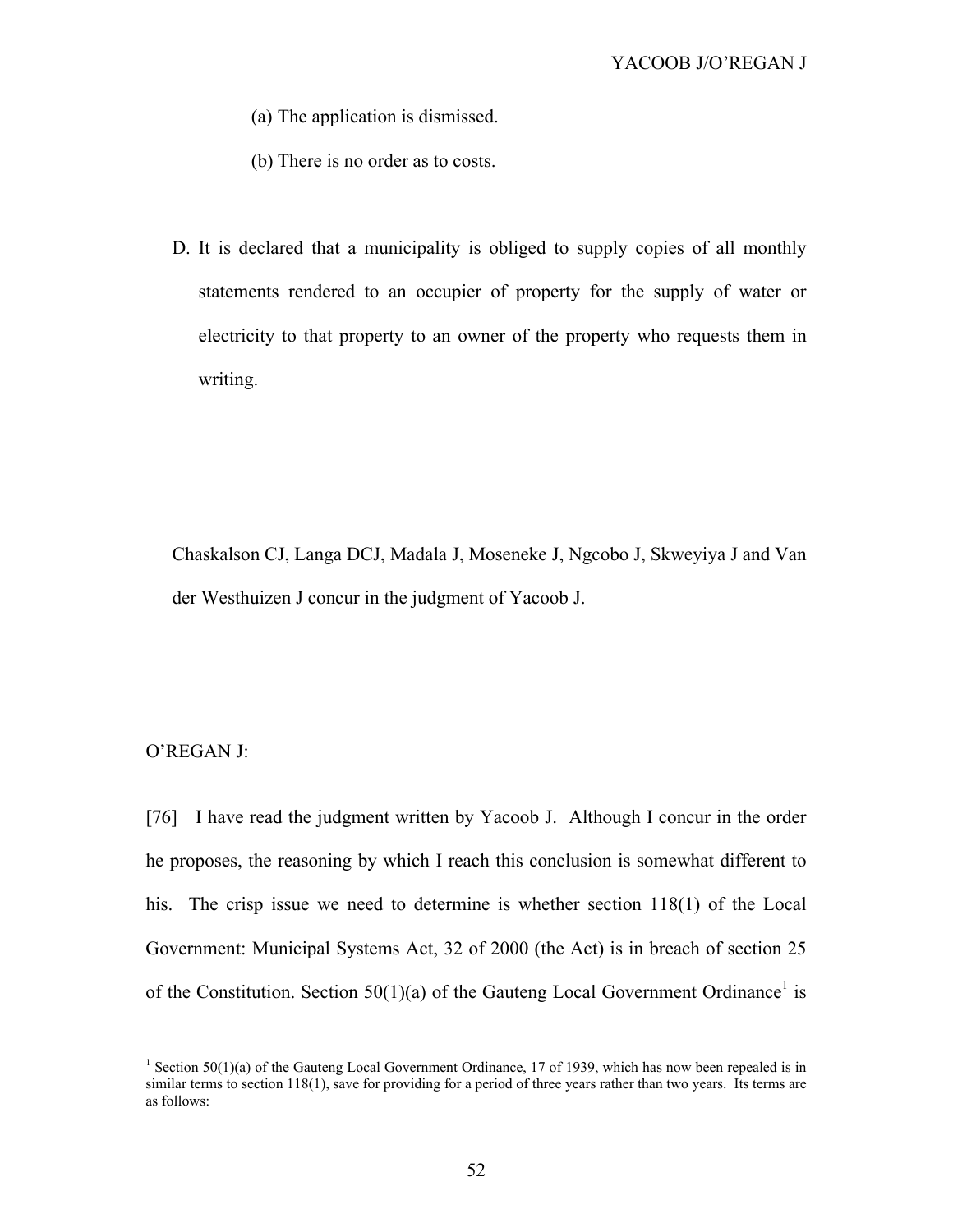also under challenge in the case on the same grounds. It is in similar terms to section 118(1) and will stand or fall by the reasoning that applies to section 118(1).

[77] Before turning to that question, I note that I agree with Yacoob J's reasoning and order concerning the grant of direct access. I also agree with him that the argument that section 118(1) should be interpreted to apply only to consumption charges incurred by the owner is not sustainable and falls to be rejected for the reasons he gives. The difference between this judgment and his relates only to the approach that should be adopted to answer the question whether a particular legislative provision constitutes a limitation of section 25(1) of the Constitution.

#### [78] Section 118(1) of the Act provides as follows:

"A registrar of deeds may not register the transfer of property except on production to that registrar of deeds of a prescribed certificate—

- (a) issued by the municipality or municipalities in which that property is situated; and
- (b) which certifies that all amounts that became due in connection with that property for municipal service fees, surcharges on fees, property rates and

 <sup>&</sup>quot;(1) No transfer of any land or of any right in land as defined in section 1 of the Local Authorities Rating Ordinance, 1977, within a municipality shall be registered before any registration officer until a written statement in the form set out in the Third Schedule to this Ordinance and signed and certified by the town clerk or other officer authorised thereto by the council, shall be produced to such registration officer, and unless such statement shows—

<sup>(</sup>a) that all amounts for a period of three years immediately preceding the date of such registration due in respect of such land or right in land for sanitary services or so due as basic charges for water or as other costs for water where any water-closet system on the ground concerned has been installed or so due as basic charges for electricity in terms of the provisions of this Ordinance or any by-law or regulation . . . have been paid to the council."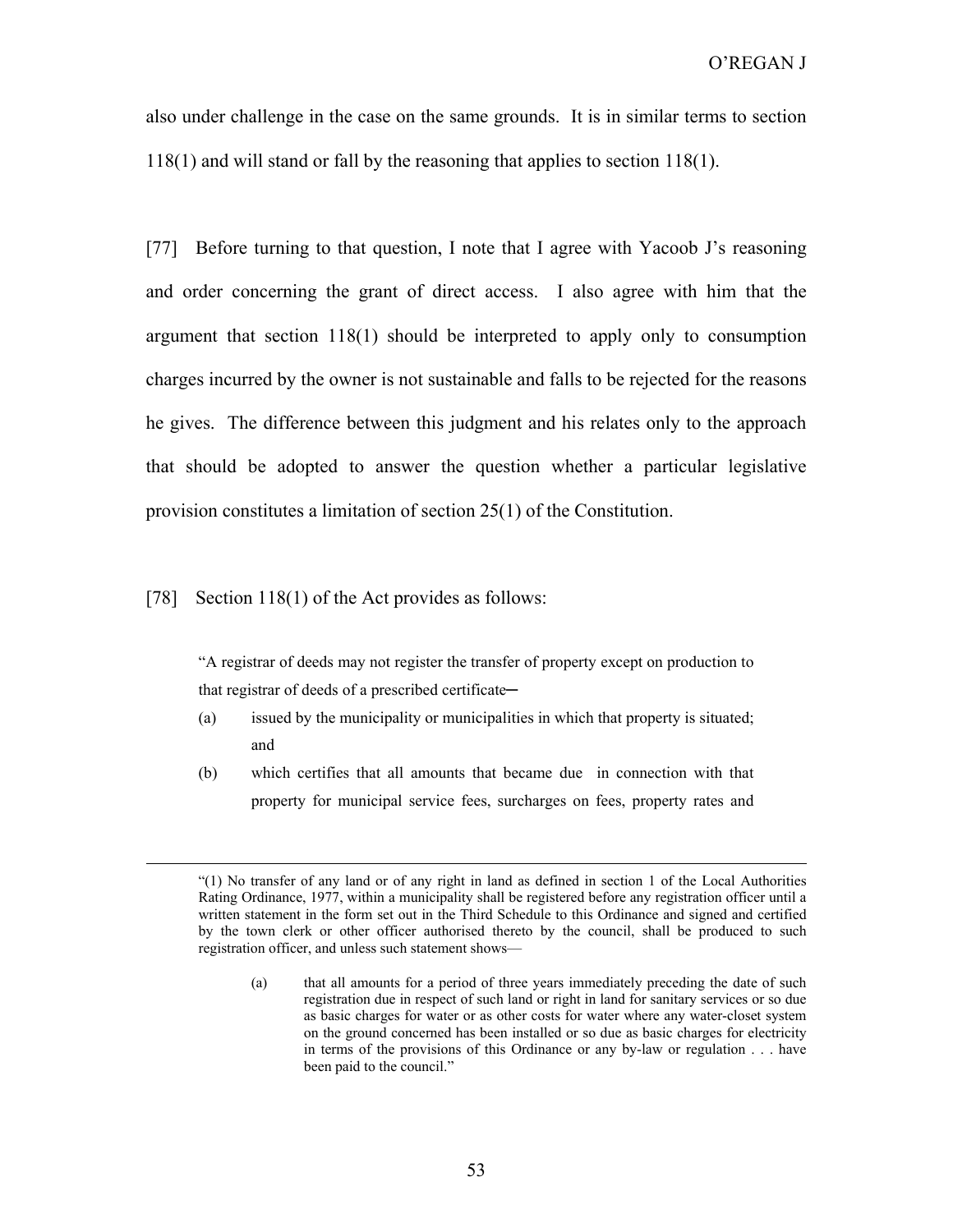other municipal taxes, levies and duties during the two years preceding the date of application for the certificate have been fully paid."

The provision requires that a registrar of deeds may not transfer property unless he or she has received a certificate from the relevant municipality that all amounts owing in connection with the property in respect of rates and service charges in the previous two years have been paid. The issue in this case is whether, to the extent that service charges for water and electricity have been incurred by consumers other than the owner of the property, it is a breach of the owner's rights to hinder transfer of the property in this way.

### *The approach to section 25 of the Constitution*

[79] Determining whether a particular statutory provision constitutes a breach of section 25(1) of the Constitution requires a contextual understanding of section 25 of the Constitution which provides that:

- "(1) No one may be deprived of property except in terms of law of general application, and no law may permit arbitrary deprivation of property.
- (2) Property may be expropriated only in terms of law of general application  $-$ 
	- (a) for a public purpose or in the public interest; and
	- (b) subject to compensation, the amount of which and the time and manner of payment of which have either been agreed to by those affected or decided or approved by a court.
- (3) The amount of the compensation and the time and manner of payment must be just and equitable, reflecting an equitable balance between the public interest and the interests of those affected, having regard to all relevant circumstances, including ─
	- (a) the current use of the property;
	- (b) the history of the acquisition and use of the property;
	- (c) the market value of the property;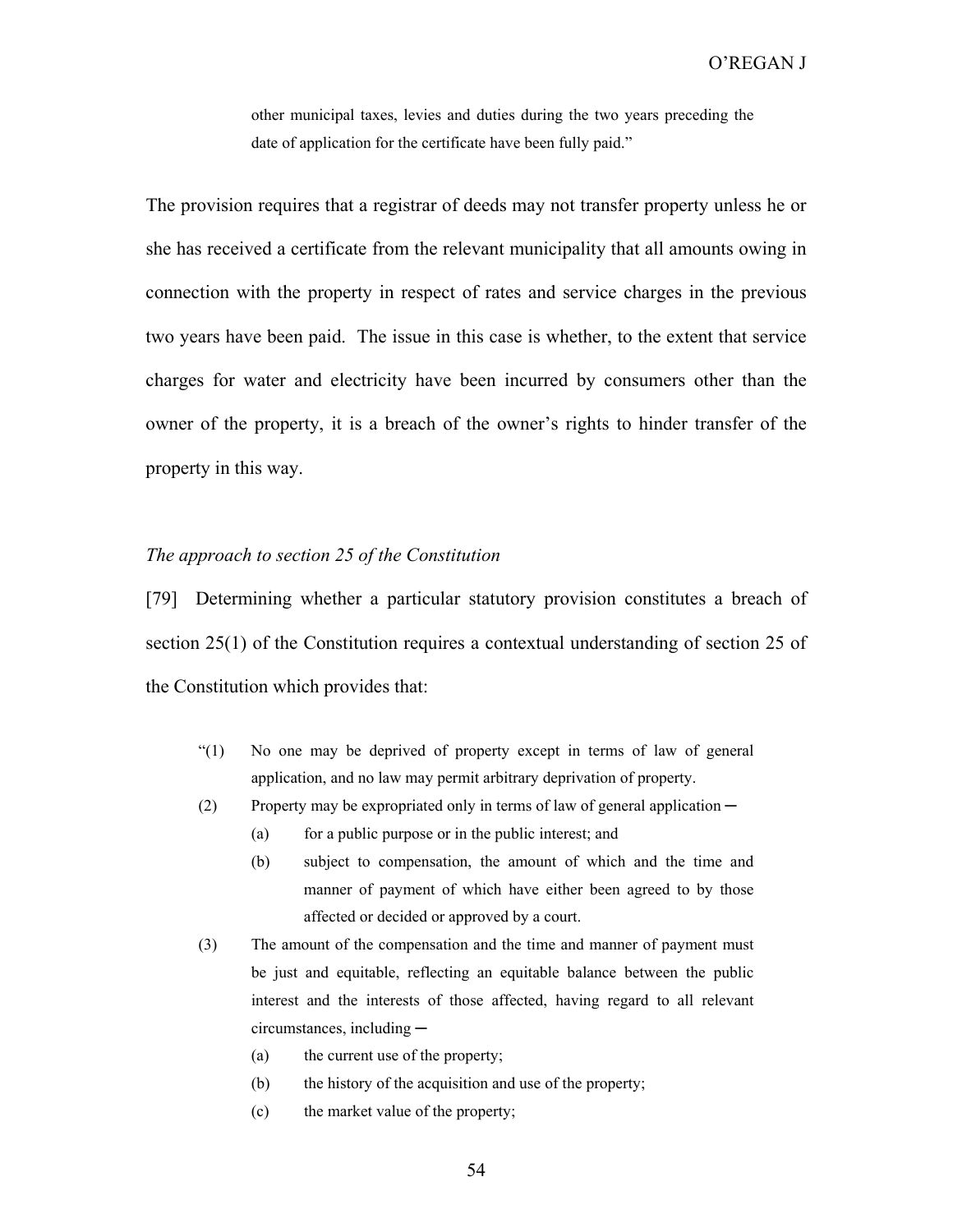- (d) the extent of direct state investment and subsidy in the acquisition and beneficial capital improvement of the property; and
- (e) the purpose of the expropriation.
- (4) For the purposes of this section  $-$ 
	- (a) the public interest includes the nation's commitment to land reform, and to reforms to bring about equitable access to all South Africa's natural resources; and
	- (b) property is not limited to land.
- (5) The state must take reasonable legislative and other measures, within its available resources, to foster conditions which enable citizens to gain access to land on an equitable basis.
- (6) A person or community whose tenure of land is legally insecure as a result of past racially discriminatory laws or practices is entitled, to the extent provided by an Act of Parliament, either to tenure which is legally secure or to comparable redress.
- (7) A person or community dispossessed of property after 19 June 1913 as a result of past racially discriminatory laws or practices is entitled, to the extent provided by an Act of Parliament, either to restitution of that property or to equitable redress.
- (8) No provision of this section may impede the state from taking legislative and other measures to achieve land, water and related reform, in order to redress the results of past racial discrimination, provided that any departure from the provisions of this section is in accordance with the provisions of section 36 (1).
- (9) Parliament must enact the legislation referred to in subsection (6)."

[80] This Court considered the approach to the interpretation of section 25 in *First National Bank of SA Ltd t/a Wesbank v Commissioner, South African Revenue Service and Another; First National Bank of SA Ltd t/a Wesbank v Minister of Finance* ("the *First National Bank* case").<sup>2</sup> In that case, the Court held that section 25 had to be

<sup>2</sup> 2002 (4) SA 768 (CC); 2002 (7) BCLR 702 (CC).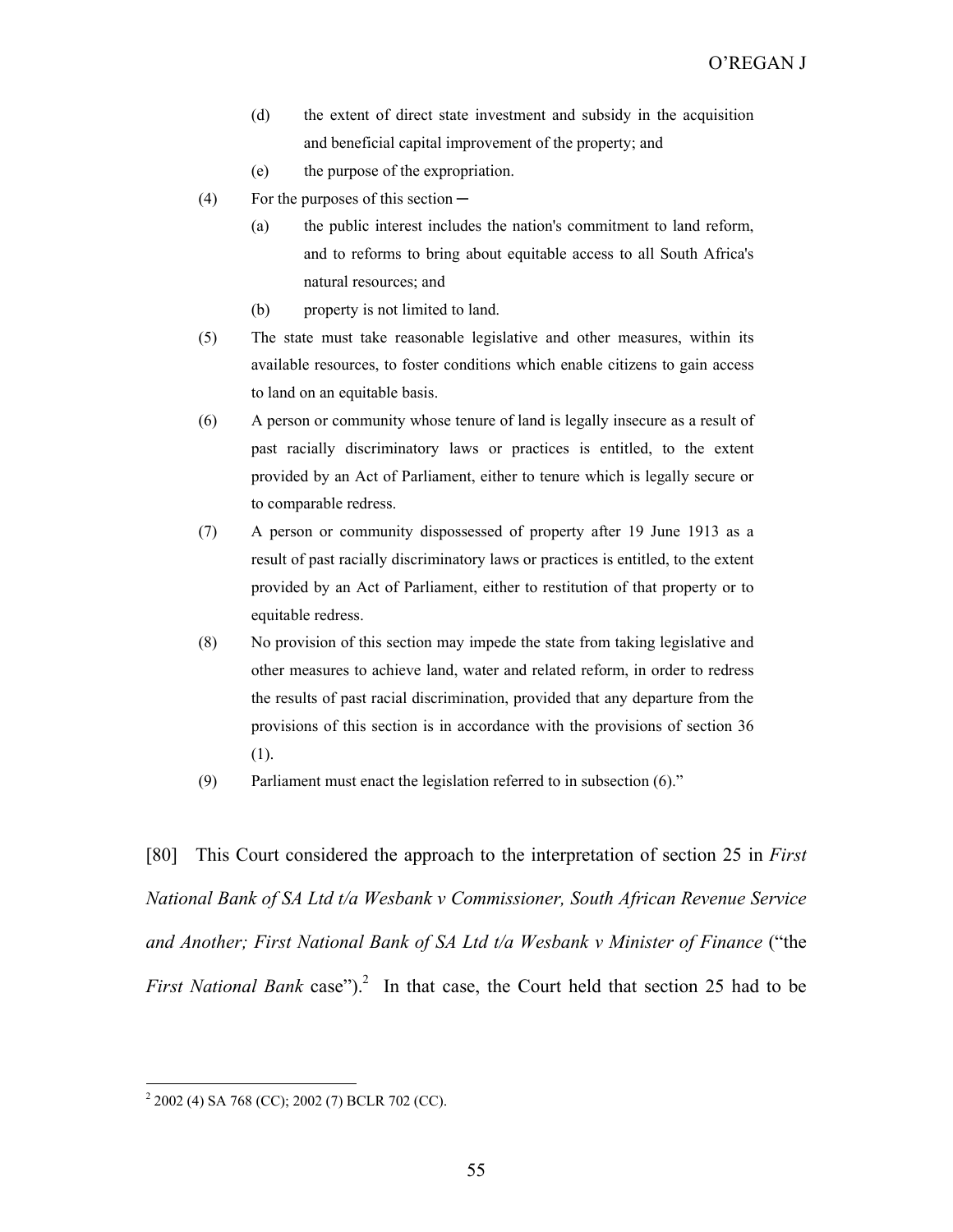understood in the light of the overall purpose of our Constitution. Ackermann J, for a unanimous court, reasoned as follows:

"The preamble to the Constitution indicates that one of the purposes of its adoption was to establish a society based, not only on 'democratic values' and 'fundamental human rights', but also on 'social justice'. Moreover the Bill of Rights places positive obligations on the State in regard to various social and economic rights.<sup>3</sup> Van der Walt  $(1997)^4$  aptly explains the tensions that exist within s 25:

'[T]he meaning of s 25 has to be determined, in each specific case, within an interpretative framework that takes due cognisance of the inevitable tensions which characterize the operation of the property clause. This tension between individual rights and social responsibilities has to be the guiding principle in terms of which the section is analysed, interpreted and applied in every individual case.'

The purpose of s 25 has to be seen both as protecting existing private property rights as well as serving the public interest, mainly in the sphere of land reform but not limited thereto, and also as striking a proportionate balance between these two functions<sup>"5</sup>

[81] The property clause must therefore be interpreted in a manner which seeks to establish a balance between the need to protect private property, on the one hand, and to ensure that property serves the public interest, on the other. This balance will need to be struck in the light of our history. The inclusion in section 25 of the provisions of subsections (5) to (9) emphasises the importance, in particular, of the need for land

 $\overline{a}$ 

See, for example, sections 24 (in regard to the environment), 26 (housing), 27 (health care, food, water and social security) and 29 (education).

<sup>4</sup> The original reference is to Van der Walt *The Constitutional Property Clause: A Comparative Analysis of Section 25 of the South African Constitution of 1996* (Juta, 1997) at 15-16.

 $<sup>5</sup>$  Above n 2 at para 50.</sup>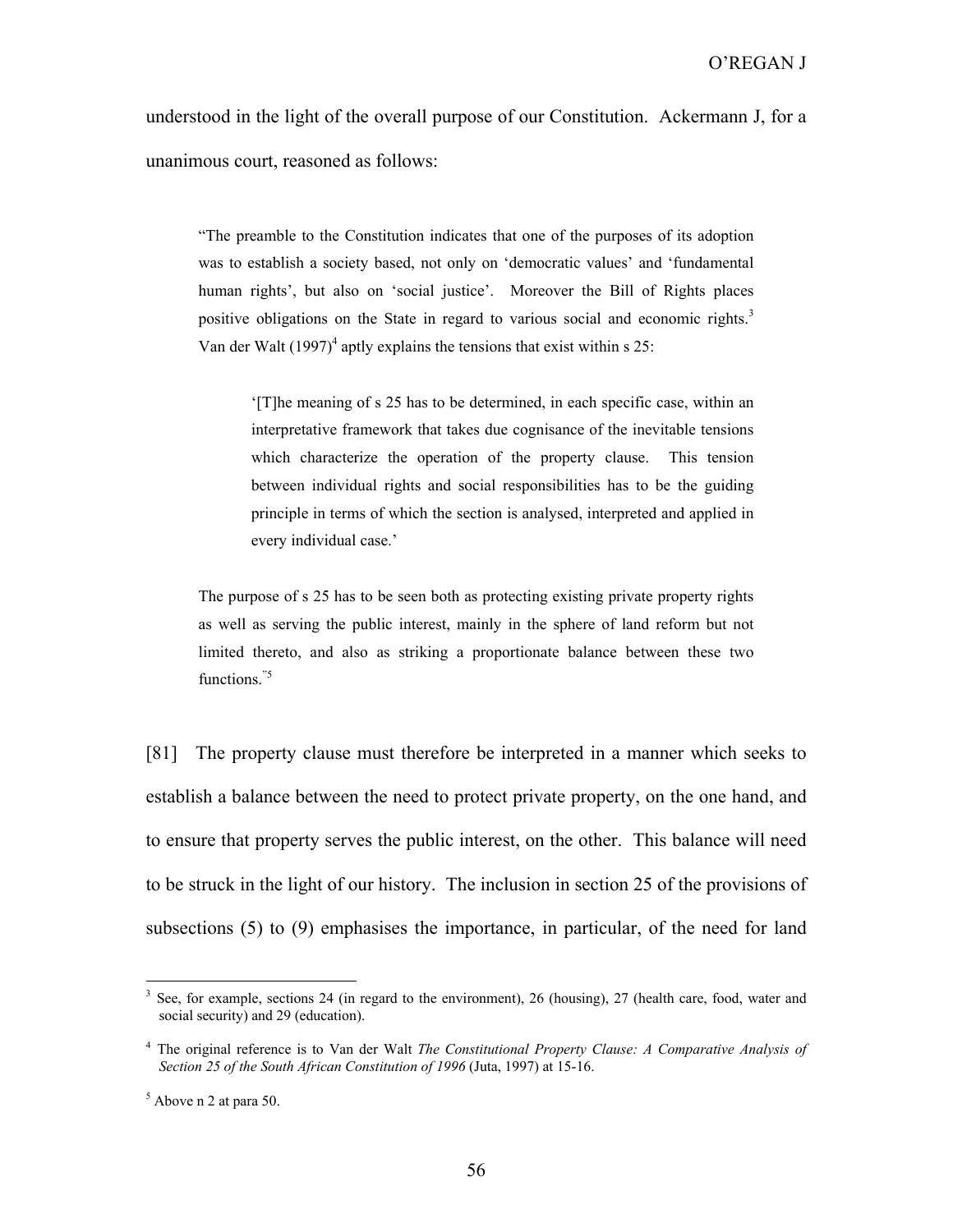reform and the importance of security of tenure on land. These provisions highlight the inequities of land distribution in South Africa, as a result of the processes of colonial and apartheid dispossession. As this Court has emphasised on many occasions, our Constitution is a document committed to social transformation.<sup>6</sup> It insists that the deep injustices of our past characterised by racial dispossession and exclusion be addressed and reversed. The Constitution's commitment to the protection of property rights must be interpreted in a manner consonant with that vision.

[82] The history of dispossession in South Africa, however, has also made it sharply apparent that property, whether land or other possessions, is important to individuals and to communities, not only for material reasons, but for reasons of culture, identity and dignity. We should be careful in approaching the property clause, not to underestimate the importance of property in our constitutional scheme. Property is valued, partly at least, because we are acutely conscious of the deep damage inflicted in the past, particularly on black South Africans, by the taking of their land and possessions. Nevertheless it is also quite clear that the right to property is not an absolute one in our constitutional order. In approaching the property clause we must therefore recognise the constitutional value of property, and the importance of protecting it, while recognising that it is not absolute. A balance must be struck

<sup>6</sup> See, for example, the comments of Mahomed J in *S v Makwanyane and Another* 1995 (3) SA 391 (CC); 1995 (6) BCLR 665 (CC) at para 262; Chaskalson P in *Soobramoney v Minister of Health, KwaZulu-Natal* 1998 (1) SA 765 (CC); 1997 (12) BCLR 1696 (CC) at para 8; Chaskalson CJ in *Van Rooyen and Others v The State and Others (General Council of the Bar of South Africa Intervening)* 2002 (5) SA 246 (CC); 2002 (8) BCLR 810 (CC) at para 50; Ngcobo J in *Bato Star Fishing (Pty) Ltd v Minister of Environmental Affairs and Others* 2004 (4) SA 490 (CC); 2004 (7) BCLR 687 (CC) at para 73 and Moseneke J in *Minister of Finance and Another v Van Heerden* CCT 63/03, 29 July 2004, as yet unreported at paras 22-23.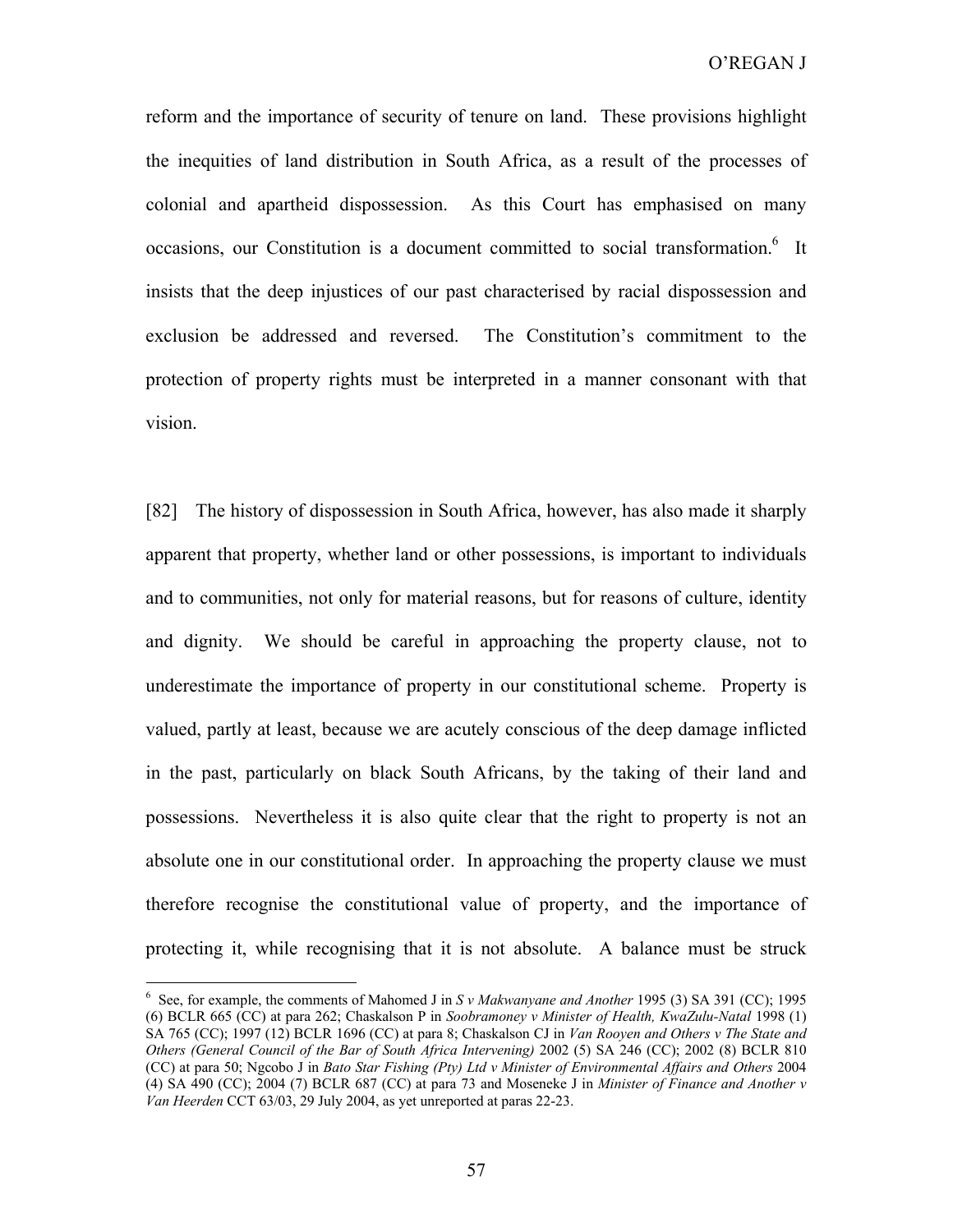between the need to protect property, on the one hand, and the recognition that rights in property may be appropriately limited to facilitate the achievement of important social purposes, including social transformation, on the other.

[83] Each particular subsection in the property clause needs to be understood in the light of this context and these goals. In this case, as in the *First National Bank* case,<sup>7</sup> we are concerned with the proper interpretation of section 25(1) of the Constitution. In that case, the Court, in order to determine whether the relevant statutory provision constituted a limitation of section 25(1), held that it is necessary to determine first, whether it constitutes a "deprivation" for the purposes of that section; and, secondly, whether that deprivation is arbitrary. A third requirement is to consider whether any deprivation is caused by a law of general application. It is quite clear that section 118(1) does constitute a law of general application and this issue need not trouble us further. $8$ 

# *Does section 118(1) constitute a deprivation of property?*

[84] The question of what constitutes a deprivation of property was considered in the *First National Bank* case.<sup>9</sup> In that case, the Court was concerned with a challenge to section 114 of the Customs and Excise Act, 91 of 1964. Section 114 permitted the Commissioner of the South African Revenue Service to detain and sell property to

 $\overline{a}$ 

 $<sup>7</sup>$  Above n 2.</sup>

 $8$  Section 118(1) is a provision in an Act of Parliament which governs all municipalities in South Africa. It is clearly a law of general application as contemplated by section 36 of the Constitution.

 $9$  Above n 2.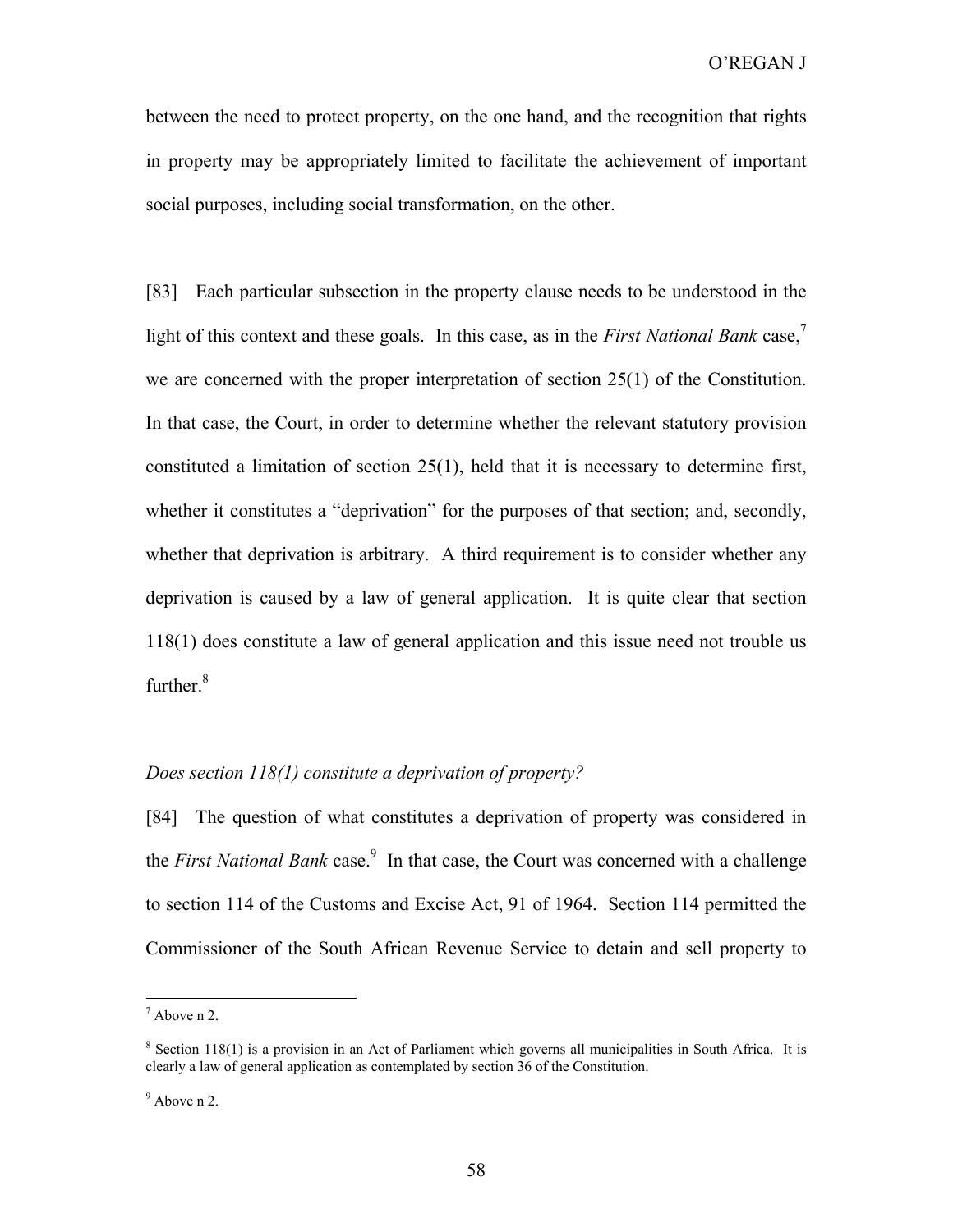meet customs debt. The challenge in the case related to the categories of property that the Commissioner could attach which included goods on any premises in the possession of or under the control of the customs debtor. The challenge was brought by a bank that provides finance for the leasing of motor vehicles. Three of its motor vehicles had been attached by the Commissioner on the premises of a customs debtor and were to be sold by the Commissioner.

[85] The Court considered the question of what constituted a deprivation for the purposes of section 25(1). It noted that the phrase "deprivation of property" can be misleading as it may suggest that deprivation refers to the taking away of property in its entirety. This understanding of the phrase was rejected by the Court in the light of international jurisprudence. The Court continued as follows:

"In a certain sense any interference with the use, enjoyment or exploitation of private property involves some deprivation in respect of the person having title or right to or in the property concerned."<sup>10</sup>

[86] The Court did not however conclude that "deprivation" in section 25(1) should have such a wide ambit. It was not necessary to do so for the purpose of the *First National Bank* case. In that case, the effect of the challenged provision was that an owner could be deprived of all rights in a corporeal movable. Once the property had been detained by the Commissioner it could be sold to meet the customs debt. It was clear, therefore, that section 114 could result in a loss of ownership and consequently

 $10$  Id at para 57.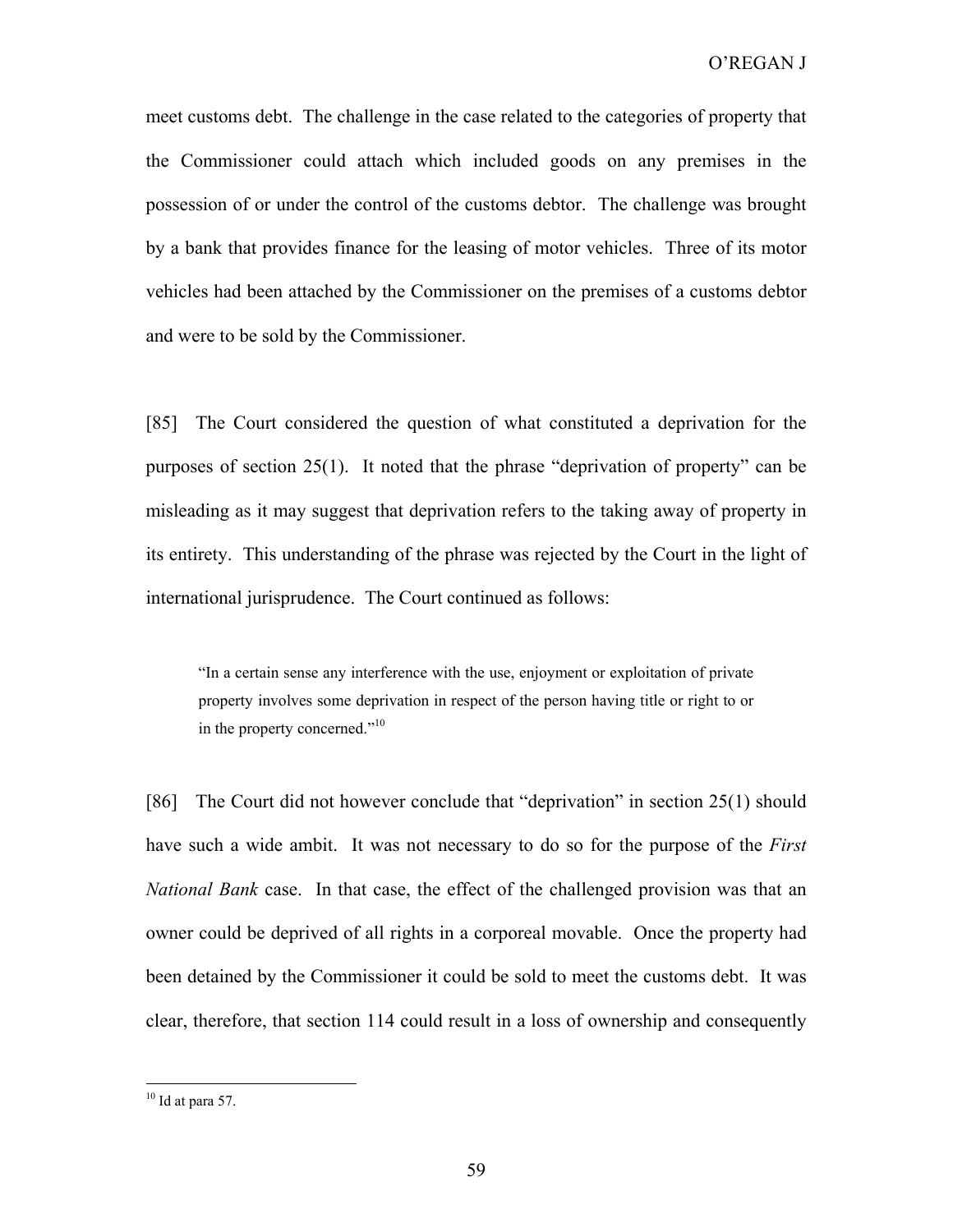a loss of the ability to use, enjoy or exploit the property. Loss of ownership must clearly constitute a deprivation for the purposes of section 25(1) and it was not necessary for the Court to consider in any great detail the precise ambit of what would constitute a deprivation for the purposes of section 25(1) in circumstances where an interference with property fell short of a loss of ownership.

[87] In this case, an owner is not deprived of ownership by section 118(1) of the Act, but one of the incidents of ownership, the ability to alienate immovable property, is impaired. Accordingly, it is necessary to consider whether an interference with ownership falling short of loss of ownership will fall within the concept of "deprivation" in section 25(1). Understanding what deprivation means within section 25(1) requires an evaluation of the constitutional purpose of that section.

[88] It could be argued that "deprivation" in section 25(1) relates only to the complete removal of ownership or other real rights in property and not to limitations on real rights. Indeed, Mr Unterhalter argued that the limitation on property rights of owners occasioned by section 118(1) did not constitute a deprivation for the purposes of section 25(1). In my view, section 25(1) should not be interpreted so narrowly.

[89] There can be no doubt that some deprivations of property rights, although not depriving an owner of the property in its entirety, or depriving the holder of a real right of that real right, could nevertheless constitute a significant impairment in the interest that the owner or real right holder has in the property. The value of the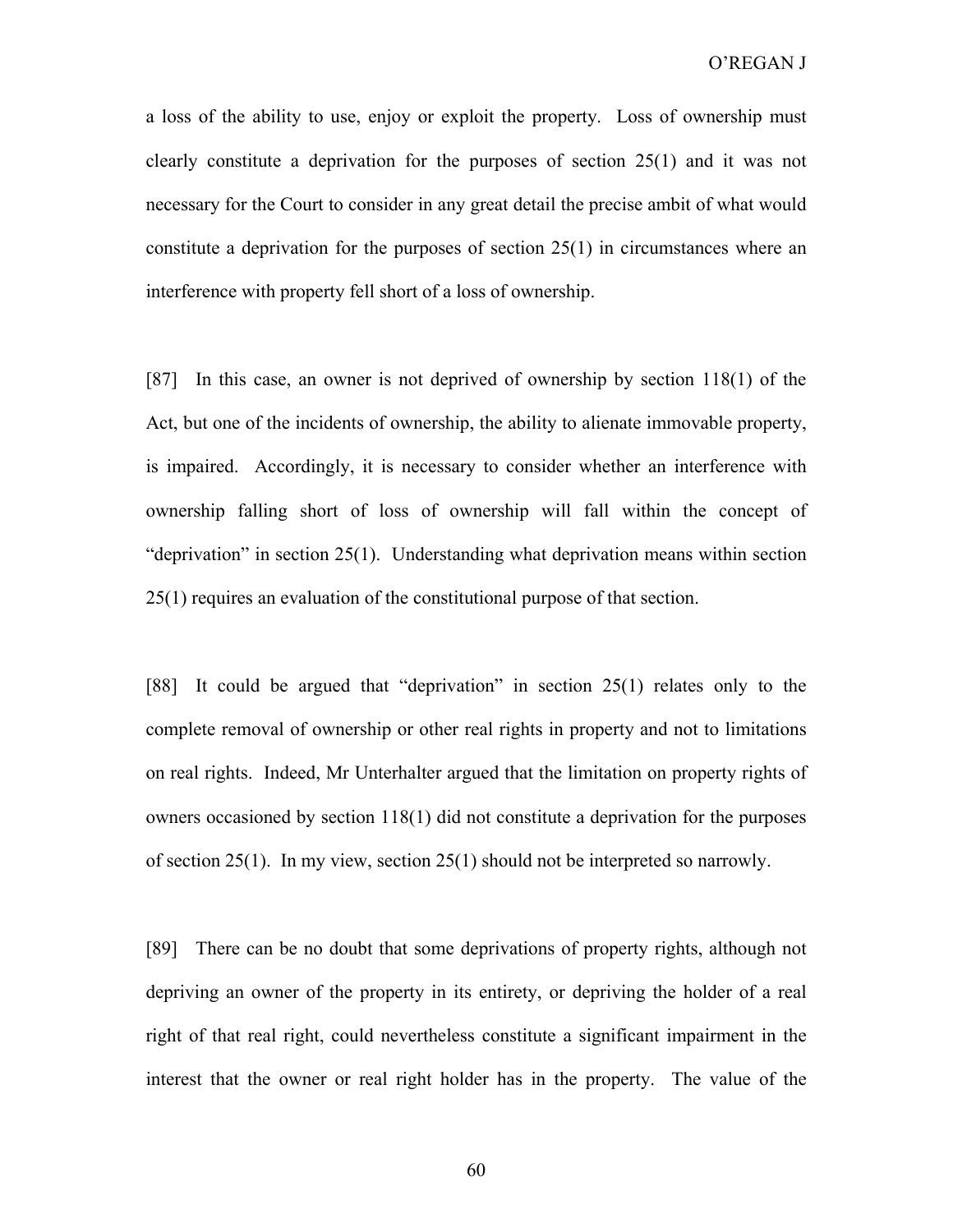property in material and non-material terms to the owner may be significantly harmed by a limitation of the rights of use or enjoyment of the property. If one of the purposes of section 25(1) is to recognise both the material and non-material value of property to owners, it would defeat that purpose were "deprivation" to be read narrowly.

[90] Moreover, as will be seen later, one of the considerations relevant to determining whether a deprivation is arbitrary or not is the extent of the deprivation itself and the effect on the property owner. Establishing whether a "sufficient reason" exists for the deprivation will depend on the character of the deprivation. A minor deprivation will more easily be held to have a "sufficient reason" than an invasive deprivation. "Deprivation" in section 25(1), therefore, should not be given too limited a meaning. It should be emphasised, however, that there may be limitations on property rights which are either so trivial or are so widely accepted as appropriate in open and democratic societies as not to constitute "deprivations" for the purposes of section 25(1). This is not a matter which I need to decide for the purposes of this case, and it may be left open for further consideration in future.

[91] The ability to alienate immovable property may be considerably impaired by section 118(1). The right to alienate property is an important incident of ownership and interference with that right can significantly impair the enjoyment and benefit an owner derives from property. The extent of the actual impairment will in most cases depend on the quantum of the unpaid service charges. The higher that quantum, and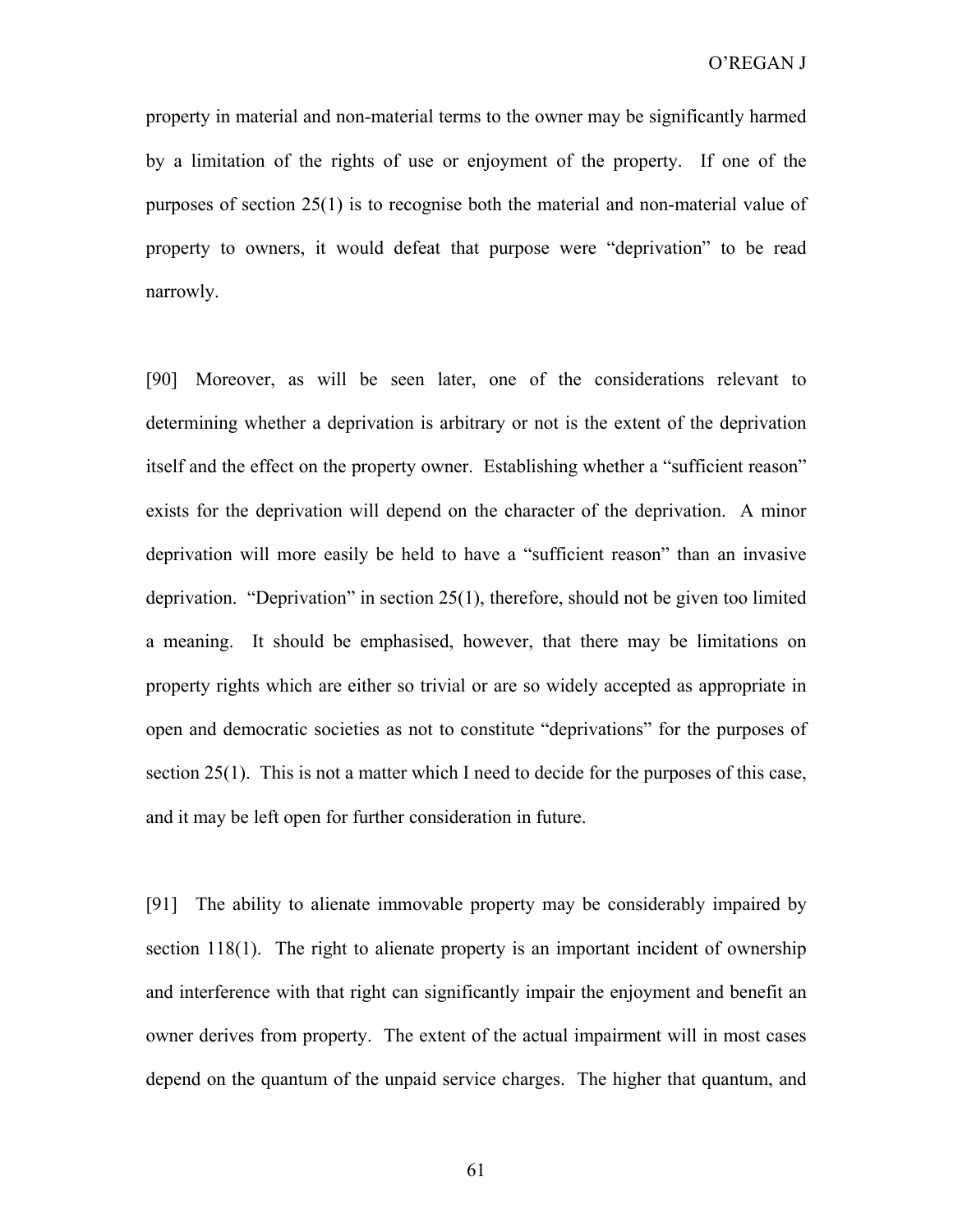the closer to the overall value of the property, the greater the impairment of the right to alienate may be. In some of the individual cases under consideration here, the quantum of service charges has mounted to a point where it constitutes a significant proportion of the overall value of the property. In such circumstances, the effect of section 118(1) may be that the right to alienate the property will be limited for at least a period of two years. Such an impairment of the right to alienate property is neither trivial, nor is there any suggestion by the litigants that such limitations are ordinarily imposed by most open and democratic societies. I conclude therefore that section 118(1) does constitute a deprivation for the purposes of section 25(1) of the Constitution.

## *Is the deprivation arbitrary?*

[92] The question of what constitutes an arbitrary deprivation was also considered in the *First National Bank* case.<sup>11</sup> In that case, the Court identified the following considerations relevant to determining whether a deprivation is arbitrary:

"Having regard to what has gone before, it is concluded that a deprivation of property is 'arbitrary' as meant by  $s$  25 when the 'law' referred to in  $s$  25(1) does not provide sufficient reason for the particular deprivation in question or is procedurally unfair. Sufficient reason is to be established as follows:

- (a) It is to be determined by evaluating the relationship between means employed, namely the deprivation in question and ends sought to be achieved, namely the purpose of the law in question.
- (b) A complexity of relationships has to be considered.

 $11$  Above n 2.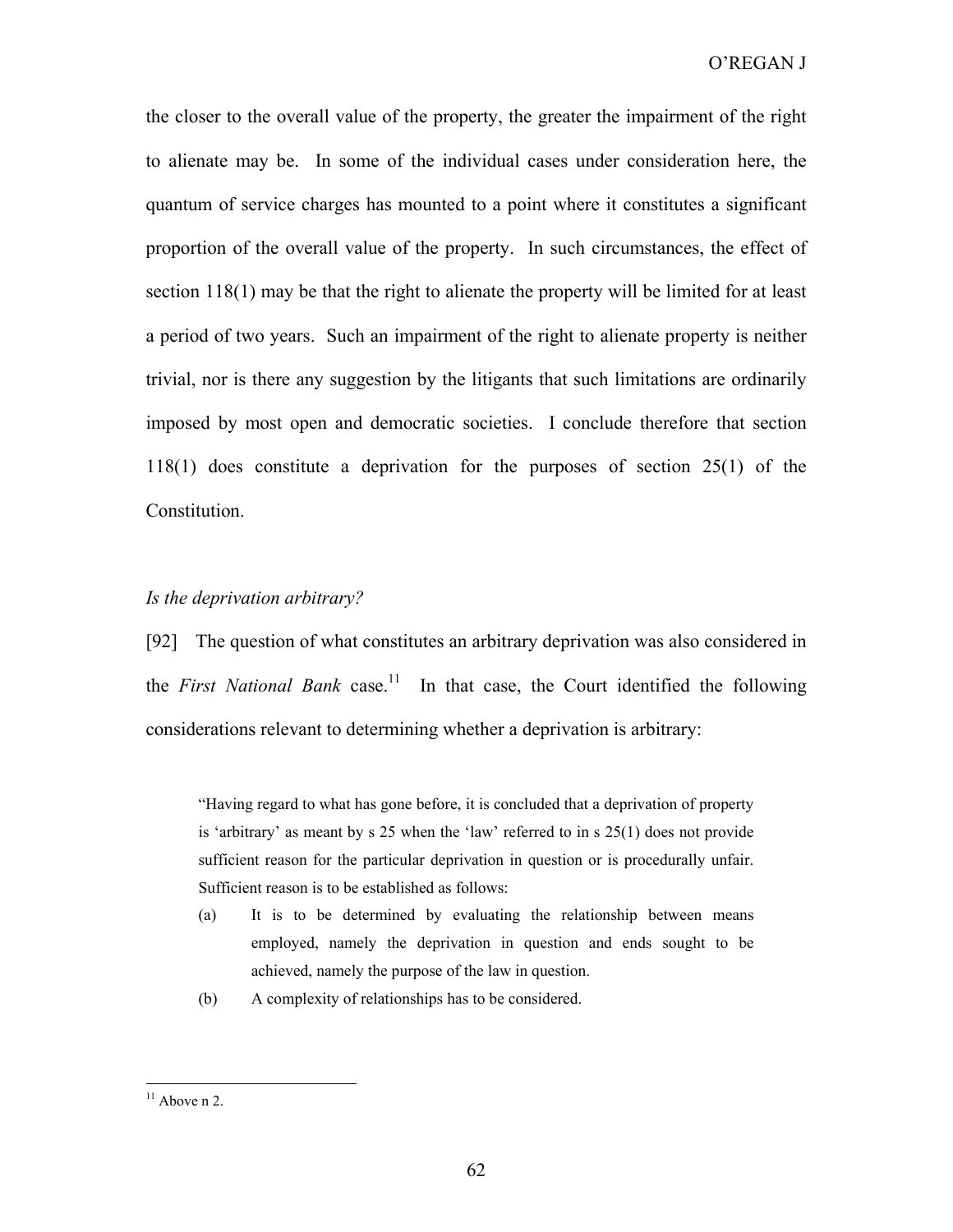O'REGAN J

- (c) In evaluating the deprivation in question, regard must be had to the relationship between the purpose for the deprivation and the person whose property is affected.
- (d) In addition, regard must be had to the relationship between the purpose of the deprivation and the nature of the property as well as the extent of the deprivation in respect of such property.
- (e) Generally speaking, where the property in question is ownership of land or a corporeal moveable, a more compelling purpose will have to be established in order for the depriving law to constitute sufficient reason for the deprivation than in the case when the property is something different and the property right something less extensive. This judgment is not concerned at all with incorporeal property.
- (f) Generally speaking, when the deprivation in question embraces all the incidents of ownership, the purpose for the deprivation will have to be more compelling than when the deprivation embraces only some incidents of ownership and those incidents only partially.
- (g) Depending on such interplay between variable means and ends, the nature of the property in question and the extent of its deprivation, there may be circumstances when sufficient reason is established by, in effect, no more than a mere rational relationship between means and ends; in others this might only be established by a proportionality evaluation closer to that required by s 36(1) of the Constitution.
- (h) Whether there is sufficient reason to warrant the deprivation is a matter to be decided on all the relevant facts of each particular case, always bearing in mind that the enquiry is concerned with 'arbitrary' in relation to the deprivation of property under s 25."<sup>12</sup>

[93] A deprivation will be arbitrary if it is either without "sufficient reason" or procedurally unfair. There can be no doubt that the requirement of procedural fairness is an important one in evaluating whether a deprivation is arbitrary or not. I agree with the reasoning and conclusion of Yacoob J that section 118(1) must be understood to require a municipality to furnish statements of account when requested to do so in

 $12$  Id at para 100.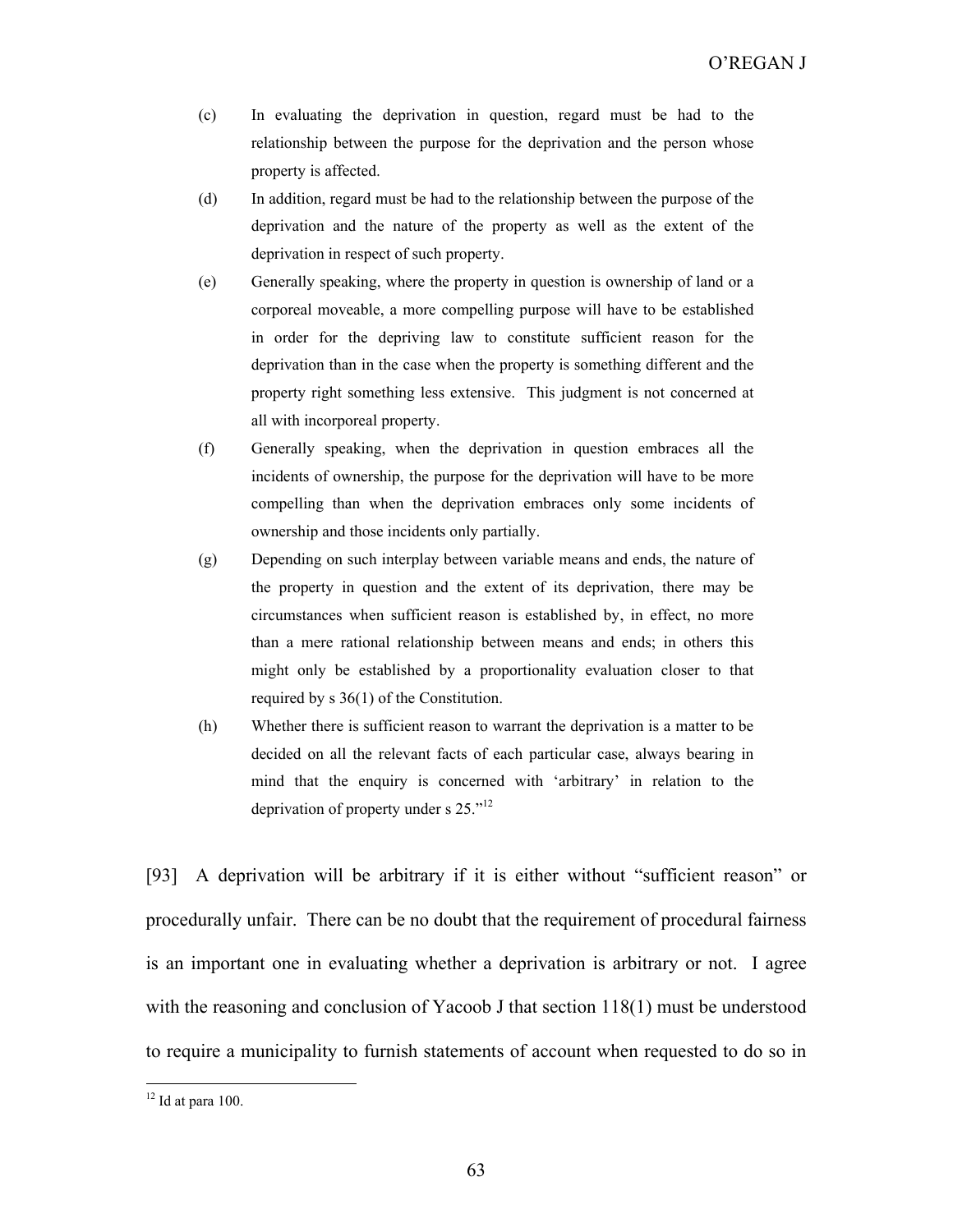writing by an owner. I need say no more about procedural unfairness in this judgment.

[94] The other issue is whether there is sufficient reason for the deprivation. The approach established in the *First National Bank* case requires a court to consider the extent of the deprivation, on the one hand, and evaluate it in the light of the purpose of the legislation that occasions the deprivation. What will constitute sufficient reason will depend, as we said in the *First National Bank* case, on the extent of the deprivation,<sup>13</sup> the nature of the property concerned<sup>14</sup> and all the relevant facts of the particular case,<sup>15</sup> one of which would be the relationship between the purpose for the deprivation and the person whose property has been affected.<sup>16</sup> In my view, the test established by *First National Bank* is one of "sufficient reason" in each case which must be determined in the light of all the facts of the case. I turn now to consider first the extent of the deprivation caused by section 118(1) and then to evaluate that deprivation in the light of the purpose of section 118(1).

### *The extent of the deprivation*

[95] In this case, section 118(1) provides that a registrar of deeds may not transfer immovable property unless he or she has received a certificate from the relevant

 $\overline{a}$ 

 $13$  Id at para 100(f).

<sup>&</sup>lt;sup>14</sup> Id at para 100(d) and (e). Para 100(e) states that "where the property in question is ownership of land or a corporeal movable, a more compelling purpose will have to be established".

 $15$  Id at para 100(b) and (h).

 $16$  Id at para 100(c).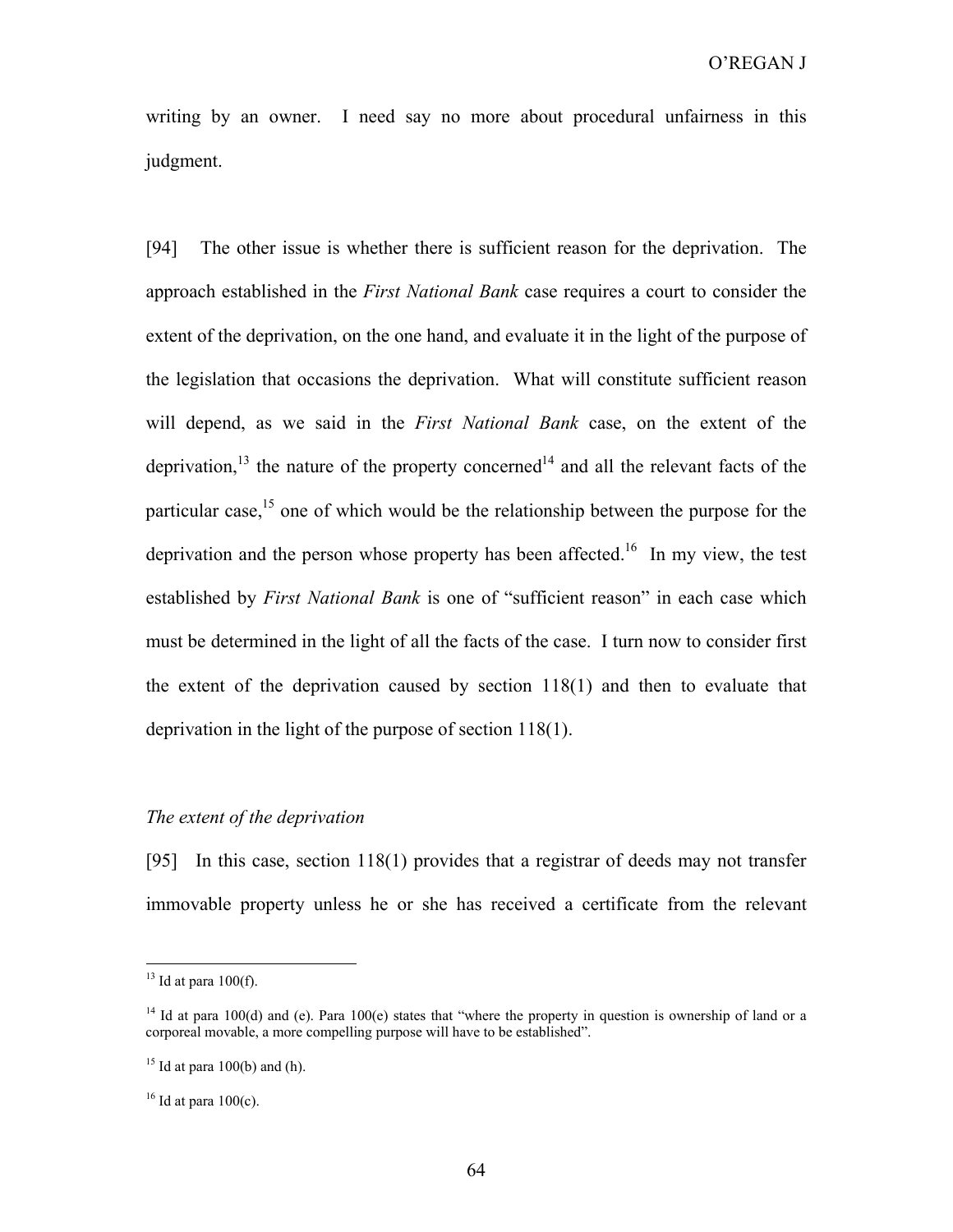municipality stating that all rates and service charges incurred in respect of that property for the two years prior to the issue of the certificate have been paid. If that certificate is not forthcoming, the immovable property may not be transferred. An owner who wishes to alienate the property will not be able to do so unless the necessary certificate is acquired.

[96] Payments made to a municipality, however, may be allocated to old debt rather than to current charges. If payments made to meet current charges are in fact allocated to old debts, current charges will remain unpaid and the limitation on the right to transfer may last longer than two years. Whether an owner may stipulate the purpose for which payments are made and require a municipality to reflect the payments against current debts may depend on the terms of the service contract between the consumer and the municipality and on other legislation. It is not an issue we can determine in this case. We must accept therefore that the period for which the limitation may last may be longer than two years and will depend on the circumstances of each case.

[97] An important factor relevant to determining the extent of the limitation on the property right in any particular case will be the extent of indebtedness. Ordinarily, a municipality should require consumption charges to be paid, and legislation affords municipalities a range of tools to ensure that charges are paid.<sup>17</sup> However, as the facts of several of the cases before us illustrate, municipalities have permitted consumption

 $17$  Chapter 9 of the Local Government: Municipal Systems Act, 32 of 2000 provides the mechanisms which a municipality may use to recover debt.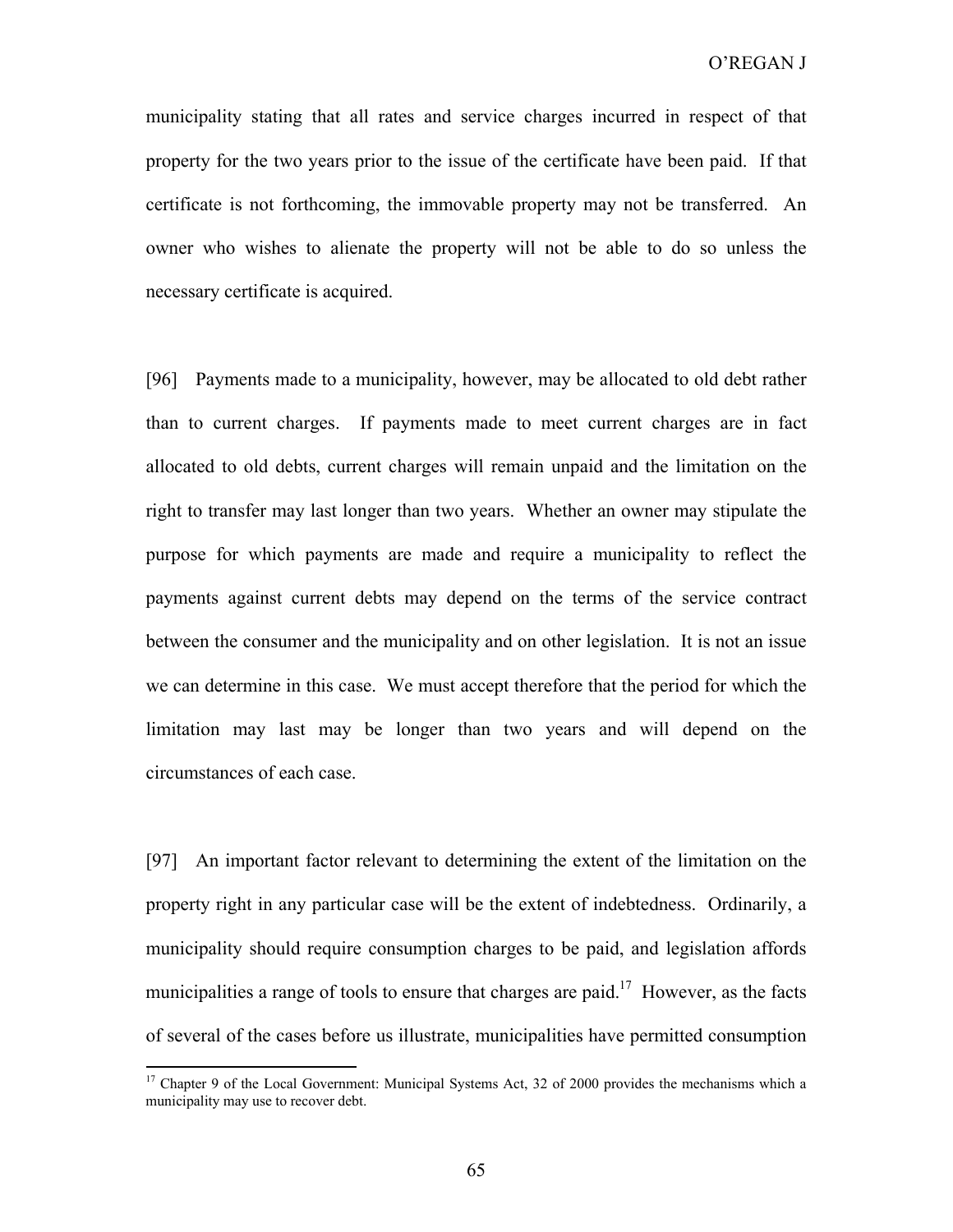charges to accumulate to inordinate amounts. So, for example, Ms Mkontwana<sup>18</sup> who has purchased a home for R24 560 was initially informed that an amount of R10 728,08 needed to be paid in order for a certificate to be issued. This amount was revised on several occasions by the Council and she was finally informed that an amount of R2 504,61 needed to be paid. When Mr Bissett and Mrs van der Straeten<sup>19</sup> sought to transfer their property in East London, having sold it for R110 000, they were informed that an amount of R14 479,06 needed to be paid before a certificate could be issued. Treknet  $CC^{20}$  sold a property for R3.7 million and then found that R137 355,64 needed to be paid before a section 118(1) certificate could be issued. In each of these cases, the amount of indebtedness construed in the context of the value of the property concerned was significant.

[98] Where no adequate security exists to meet the outstanding consumption charges, the effect of section 118(1) is that an owner who wishes to transfer property to a purchaser will have either to pay the charges owing or suspend transfer for a period of two years and install a new tenant or occupier in the property who must pay all consumption charges. In practice, the greater the amount of consumption charges owing, the greater the potential deprivation of the rights of an owner. Where only a trivial amount of money is owing, an owner would be able to pay the outstanding

 $\overline{a}$ 

<sup>&</sup>lt;sup>18</sup> The applicant in *Mkontwana v Nelson Mandela Metropolitan Municipality and Others, the first of the three* applications being considered together in this matter.

<sup>19</sup> The first and second applicants respectively in *Bissett and Others v Buffalo City Municipality and Others*, the second of the three applications in this matter.

<sup>20</sup> The second applicant in *Transfer Rights Action Campaign and Others v City of Johannesburg Metropolitan Municipality and Others*, the third application under consideration.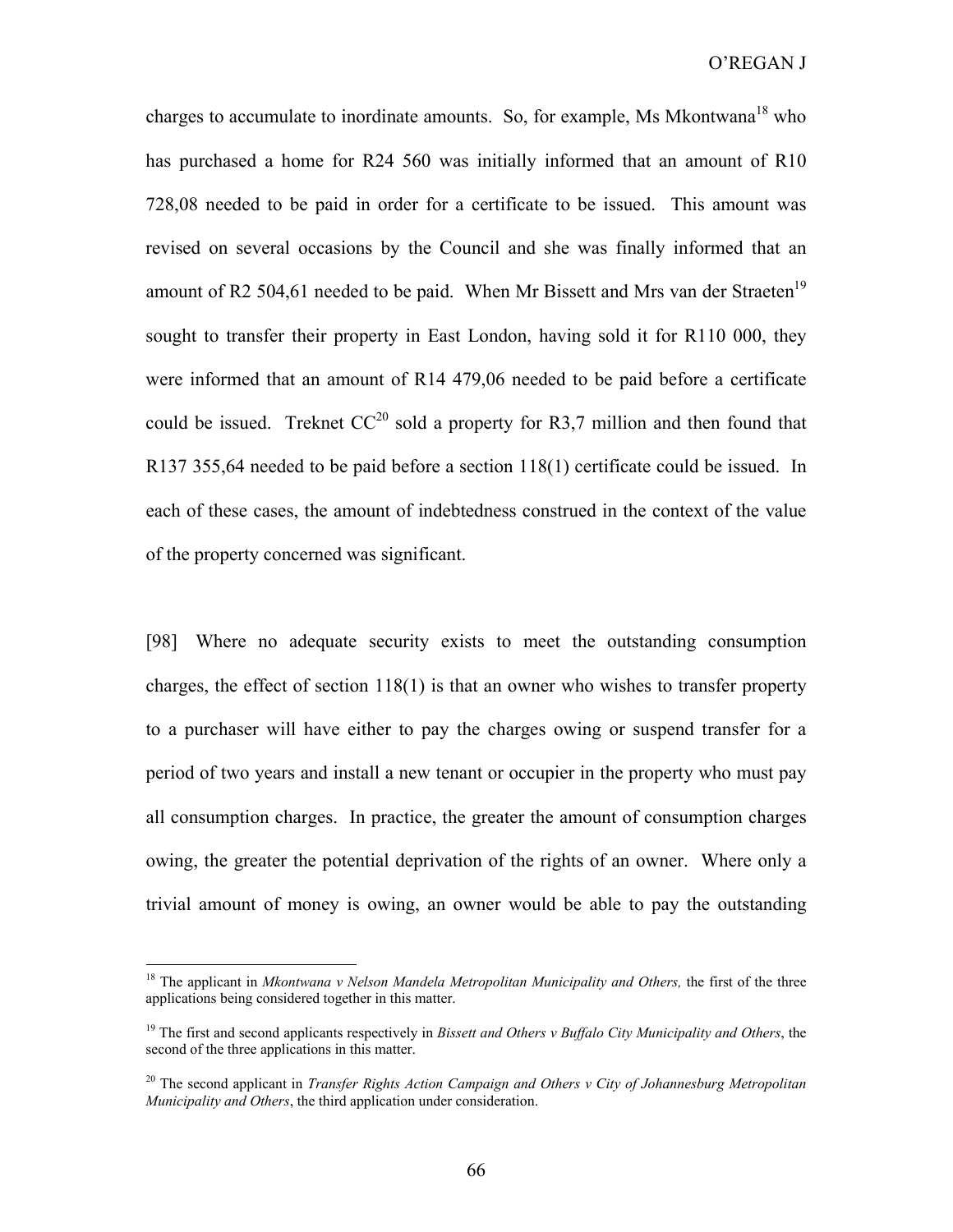amounts and obtain transfer. If the amounts owing are trivial, particularly when viewed in the light of the market value of the property, the infringement of the owner's enjoyment of the property will not be oppressive. However, where the amounts owing are substantial, the effect may be a material limitation on the owner's rights.

[99] In the High Court, Kroon and Leach JJ concluded that section 118(1) infringed section  $25(1)$ .<sup>21</sup> A key reason for this conclusion was the fact that section 118(1) operated even where the consumer of the relevant municipal services was not the owner of the property concerned. The High Court mentioned tenants, persons exercising rights of habitatio, usufructuaries, fiduciaries who hold the property subject to a fideicommissum, squatters and mala fide occupiers and concluded that there was no necessary relationship between these classes of consumer of municipal services and the owner, nor did the owner necessarily benefit from the consumption of service charges by these classes of occupier.<sup>22</sup> I shall return to this reasoning later. However, what needs to be noted in the context of determining the scope of the deprivation is that owners are in a position to minimise the deprivation in relation to all these classes of occupier.

 $\overline{a}$ 

<sup>21</sup> *Nokuthula Phyllis Mkontwana v Nelson Mandela Municipality and Others* (SECLD) Case No 1238/02 and *Peter William Bissett and Others v Buffalo City Municipality and Others* (SECLD) Case No 903/2002, 13 September 2003, as yet unreported.

 $22$  Id at para 50.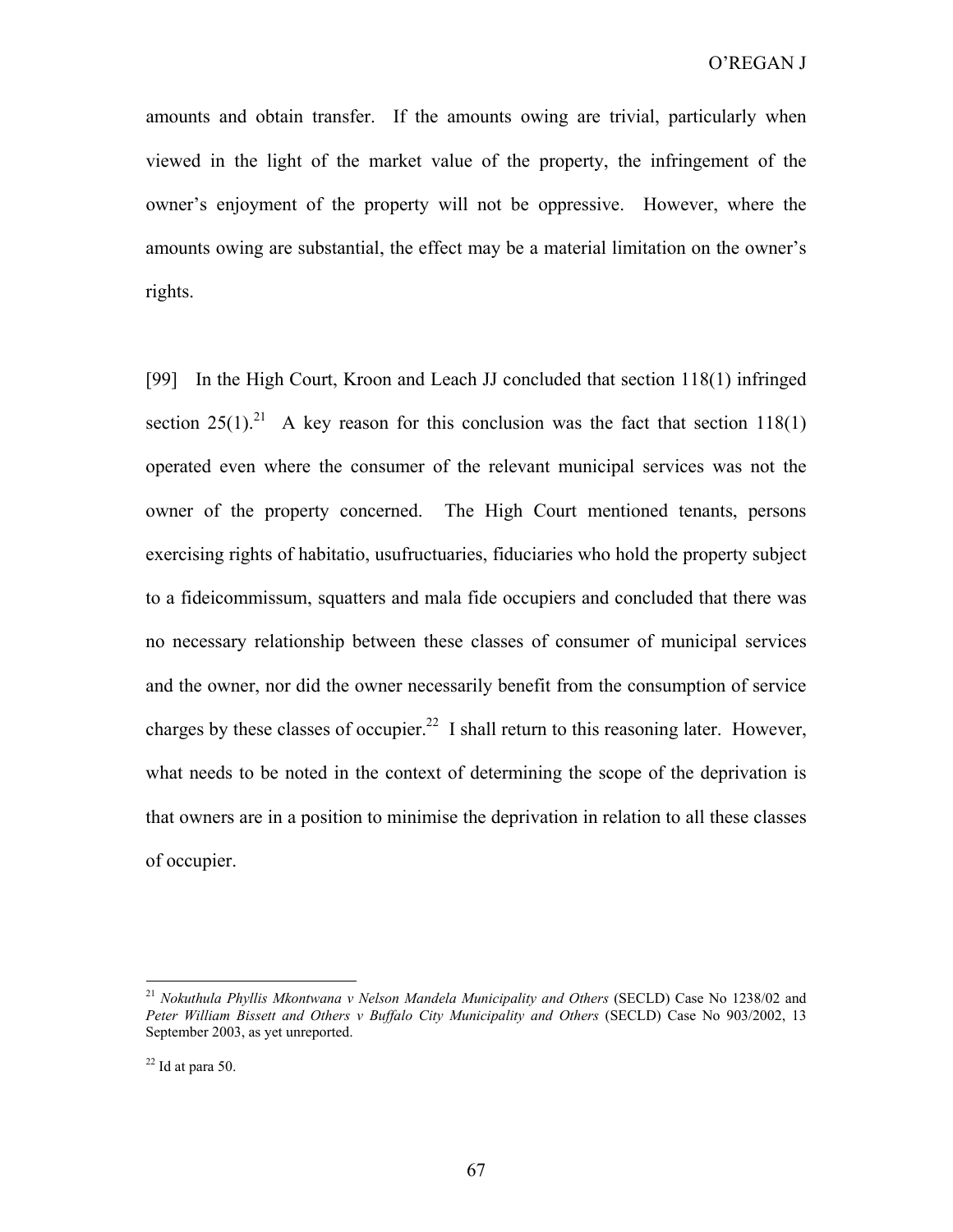[100] First, in relation to tenants, landowners can limit the potential effect of section 118(1) in several ways through the contractual arrangements they reach with tenants. They could include a provision within the lease agreement in terms of which tenants must pay consumption charges, and keep landowners informed of such payments. In this case, most of the lease agreements in question did contain provisions requiring tenants to pay municipal service charges, though none of these agreements expressly stipulated that tenants should keep lessors informed of these payments. Alternatively, the same effect could be achieved by drafting the lease agreement in such a manner that lessors pay consumption charges and those charges must then be paid to lessors by tenants.

[101] Landowners can also reduce their risk in relation to the consumption of services by tenants and other occupiers (including usufructuaries, and unlawful tenants) by requesting municipalities to furnish them with regular statements of account. Although some of the municipalities, in written argument, suggested that they would not be obliged to furnish such written statements to landowners, this argument was expressly abandoned in oral argument before the Court. I agree with Yacoob J that municipalities would be obliged to furnish landowners with statements of account in relation to consumption charges due in respect of their properties.<sup>23</sup> By keeping a close eye on the extent of the outstanding service charges, owners can take timely steps to ensure that indebtedness does not get out of hand. In relation to unlawful

 $^{23}$  See para 66 of the judgment of Yacoob J.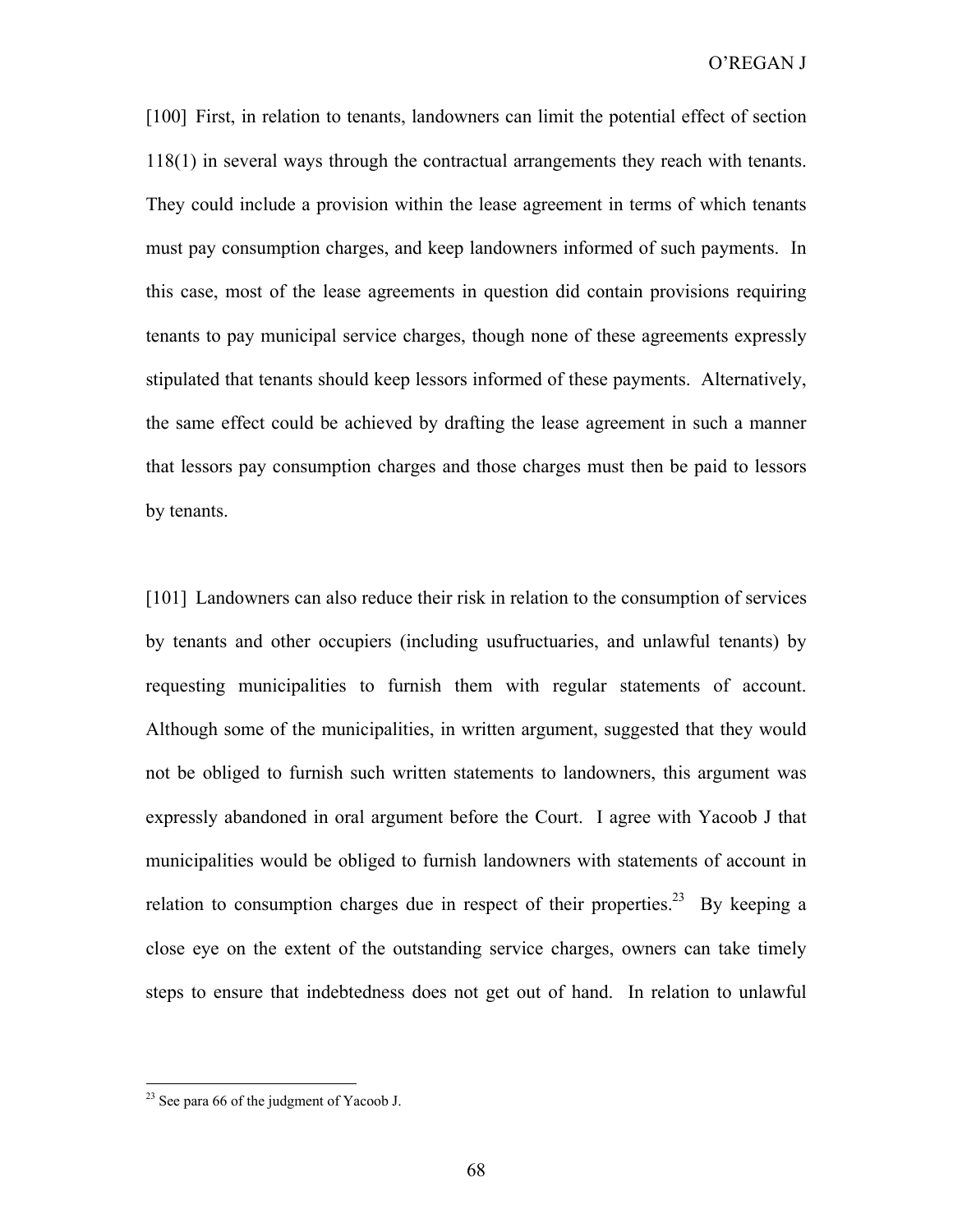occupiers, they can take steps to evict the unlawful occupier and put municipalities on notice that the occupiers are unlawful.

[102] A further method whereby landowners could restrict the effect of section 118(1) would be to install pre-paid electricity meters on the property and require occupiers, which would include not only tenants, but usufructuaries, and also other occupiers, only to consume electricity on a pre-paid basis.<sup>24</sup> Should owners do so, the possibility of incurring significant consumer charges in relation to electricity would be avoided. It is clear therefore that there are various steps which landowners may take to limit the risk of the limitation of their right to transfer their property.

[103] Nevertheless, despite the fact that there are steps that may be taken by responsible landowners to minimise the risk of harm, it must be concluded that section 118(1) has the potential to constitute a significant deprivation of the rights of an owner of property. The fact that it is possible for this risk to be reduced by responsible action on the part of the landowner reduces the scope of the deprivation, but does not eliminate it.

### *The purpose of the deprivation*

1

[104] I turn now to consider the purpose of the deprivation. It is clear from its provisions that the purpose of section 118(1) is to encourage the payment of municipal rates and service charges. It achieves this purpose by limiting the rights of owners to

<sup>&</sup>lt;sup>24</sup> The question of whether pre-paid meters for water are available is not an issue resolved on the papers before us.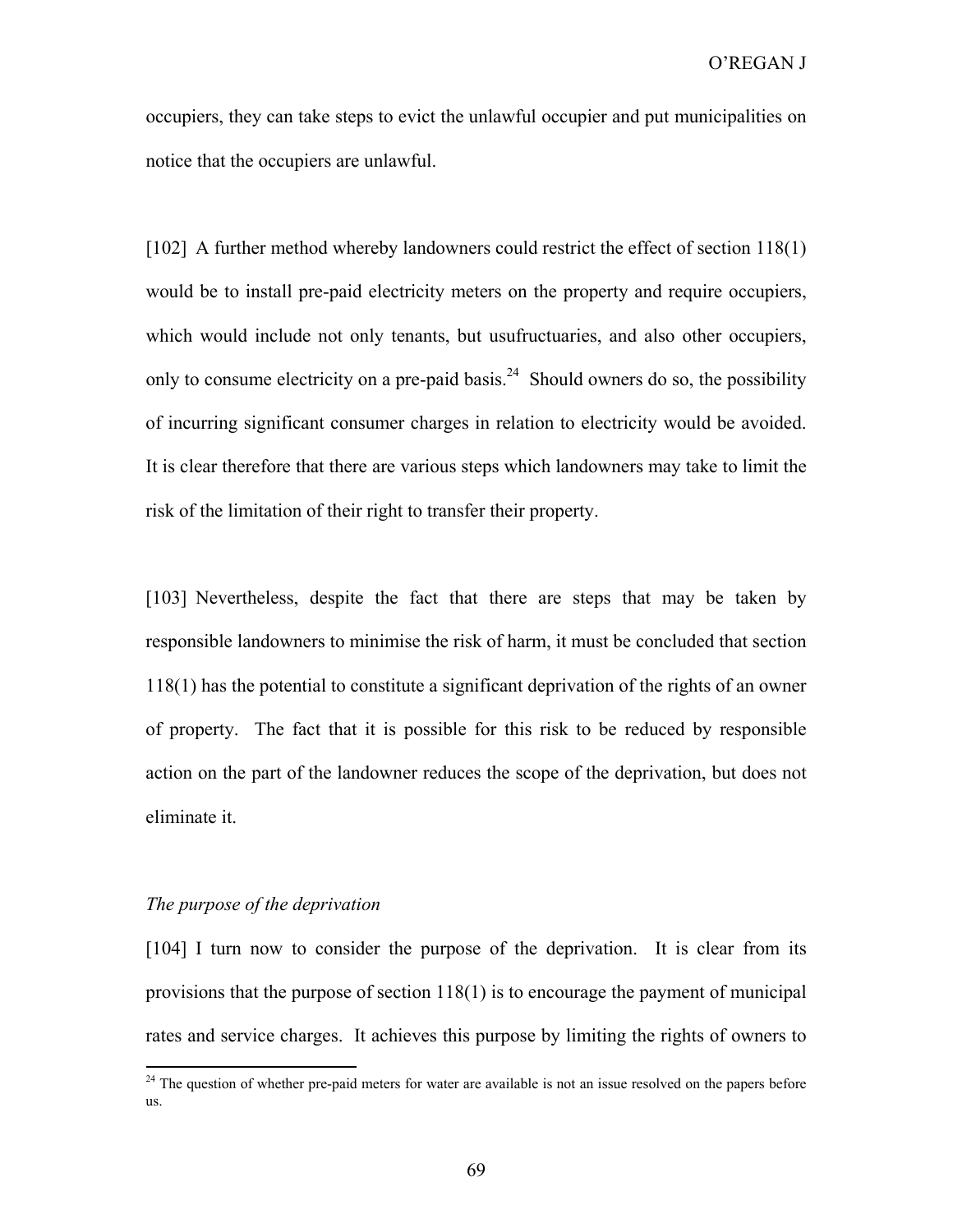transfer property in circumstances where there are outstanding debts incurred in connection with that property. This limitation, in turn, has the purpose of encouraging responsible owners to take steps to ensure that substantial municipal debts are not incurred by occupiers of their property.

[105] This purpose needs to be understood in the light of the constitutional role of municipalities under our new constitutional order, a role of great importance. Section 152 of the Constitution provides that:

- "(1) The objects of local government are—
	- (a) to provide democratic and accountable government for local communities;
	- (b) to ensure the provision of services to communities in a sustainable manner;
	- (c) to promote social and economic development;
	- (d) to promote a safe and healthy environment; and
	- (e) to encourage the involvement of communities and community organisations in the matters of local government.
- (2) A municipality must strive, within its financial and administrative capacity, to achieve the objects set out in subsection (1)."

Local government thus bears the important responsibility of providing services in a sustainable manner to their communities. This task is particularly important given the deep divisions in our towns, the scars of spatial apartheid which still exist and the fact that many poor communities are still without access to basic facilities such as water, adequate sewerage systems, refuse collection, electricity and paved roads. The ability of local government to carry out its constitutional mandate depends on its financial stability.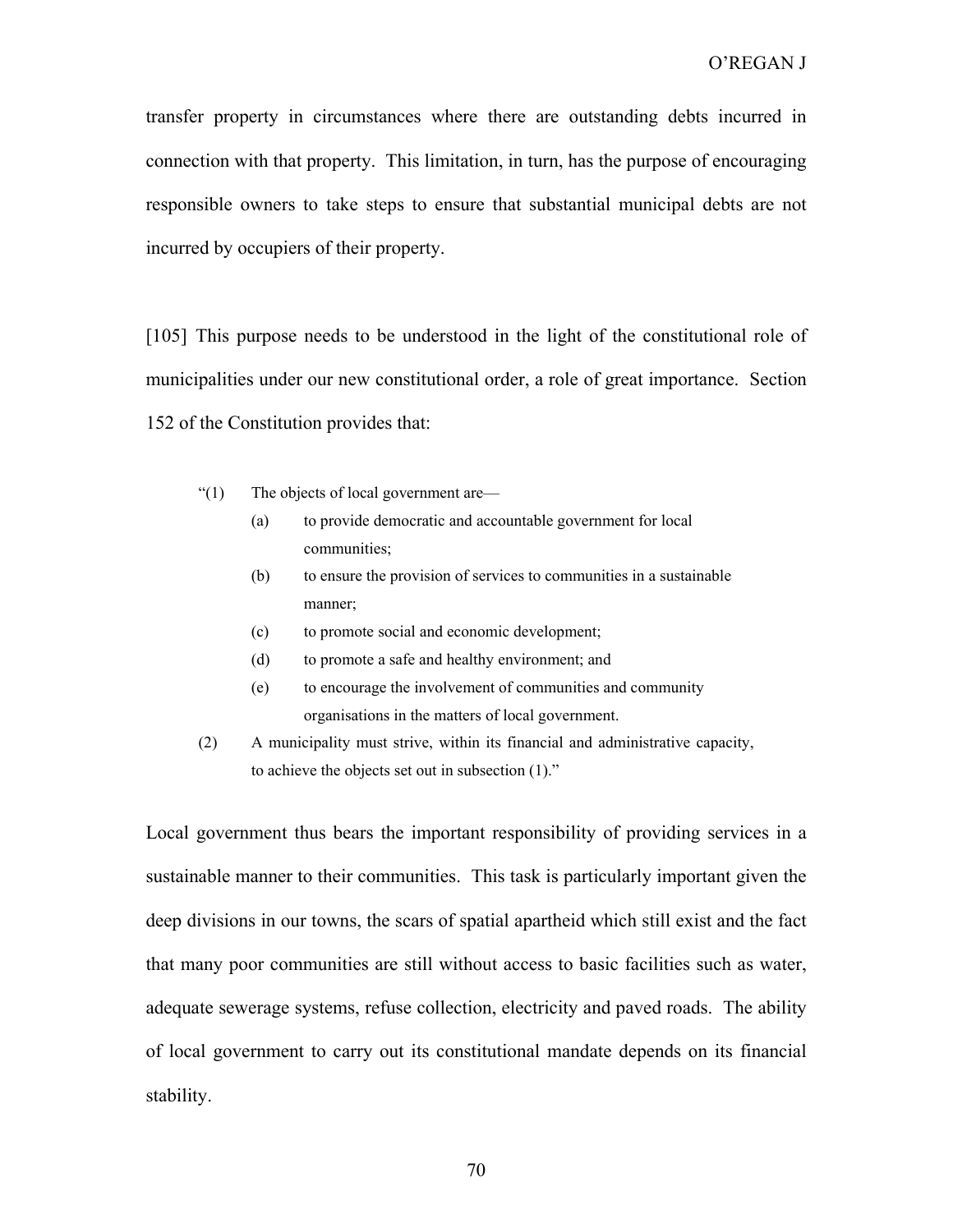O'REGAN J

[106] It is clear from the record before us that expanding municipal debt is a significant nation-wide problem. According to one of the deponents, the current national debt in respect of municipal fees for electricity, water, refuse and sewerage charges is estimated at R22 billion. The City of Johannesburg<sup>25</sup> has an outstanding debt in respect of assessment rates, electricity, water, refuse and sewerage charges of R5,9 billion. Government at national, provincial and local levels have taken a variety of steps to address this problem, of which section 118(1) is an example.

[107] The problem of the scale of national municipal debt is an important consideration in evaluating the purpose of section 118(1). I agree with Kondile J who, when considering the constitutionality of section 118(1) in *Geyser and Another v Msunduzi Municipality and Others*, held that:

"Outstanding debts of this magnitude seriously threaten the continued supply of basic municipal services and demonstrate a need for effective security being put in place in respect of such service. This is a legitimate and important legislative purpose, which is essential for the economic viability and sustainability of municipalities in the country and in the interest of all the inhabitants."<sup>26</sup>

Kondile J is quite correct that the operation of municipalities and the performance of their constitutional obligations will be severely compromised if they are not financially viable.

<sup>25</sup> The fifth applicant in *Transfer Rights Action Campaign and Others v MEC for Local Government and Housing, Gauteng and Others.* 

 $^{26}$  2003 (5) SA 18 (N) at 37H-I; 2003 (3) BCLR 235 (N) at 250 G-H.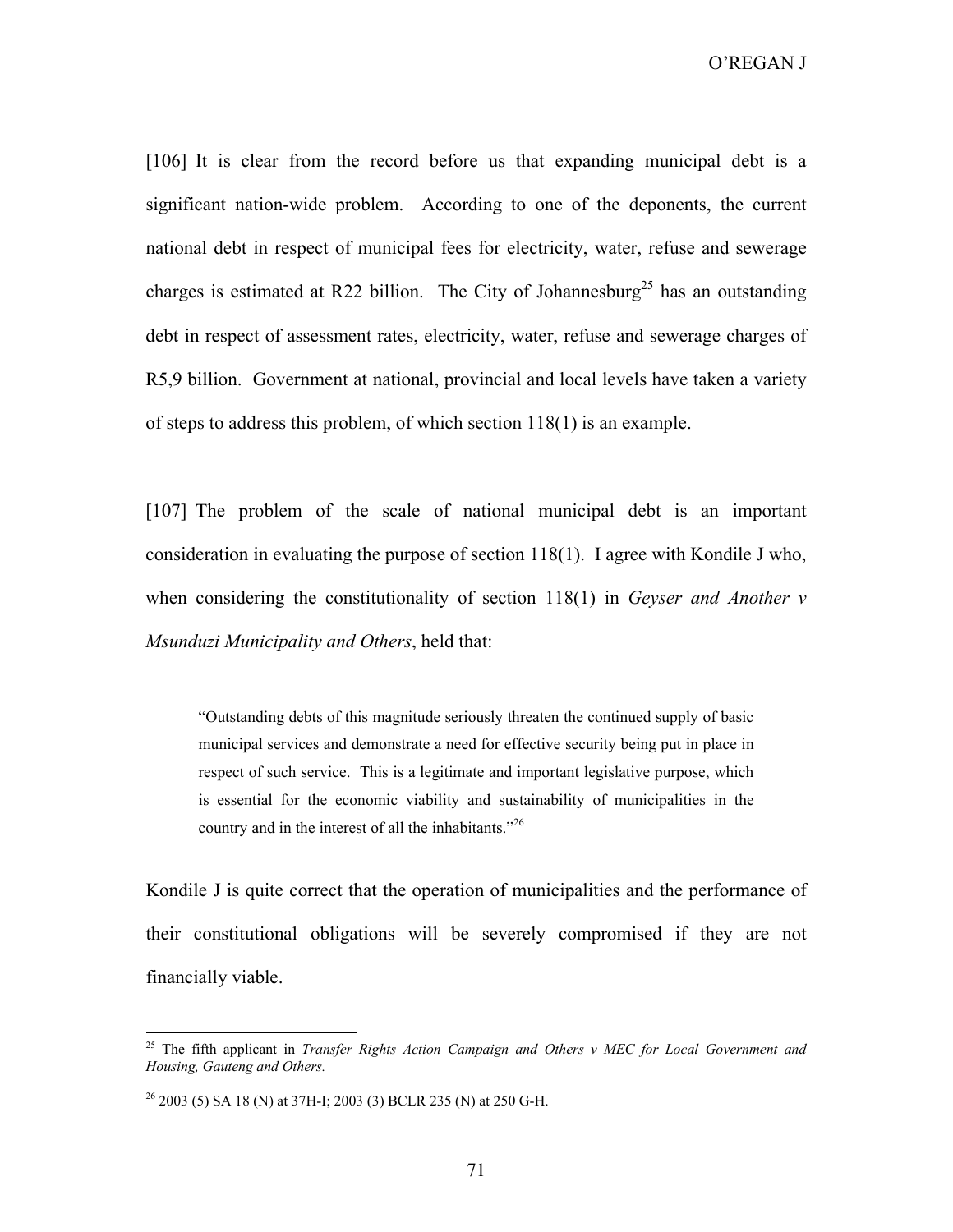O'REGAN J

[108] Another aspect of the purpose of section  $118(1)$  is that it will encourage owners of property to take steps to avoid the accumulation of substantial debts for municipal services provided to their properties. Owners are ordinarily in a better position than municipalities to take steps to avoid the accumulation of such debt in respect of their own properties. Because municipalities are required to provide services to all occupiers who request services, and because of the sheer number of consumers to whom they provide services, they may be less able to take precautionary steps to avoid municipal debt mounting in individual cases.

[109] Owners have a variety of steps they can take to limit the potential for municipal debt in respect of their properties, and therefore have some power to limit the potential deprivation of their rights to transfer their property. First, owners can select tenants carefully with an eye to ensuring that they meet their financial responsibilities. Second, owners can include provisions in lease agreements which will promote the payment of municipal charges. Third, owners can install pre-paid electricity meters on their premises and require occupiers to pay for the use of electricity in advance, thus obviating municipal debt. Fourth, owners can take steps to evict unlawful occupiers who are consuming municipal services.

[110] The purpose of section 118(1) is thus an important one which serves to assist the recovery of local government charges and to promote the creation of a culture of payment of charges.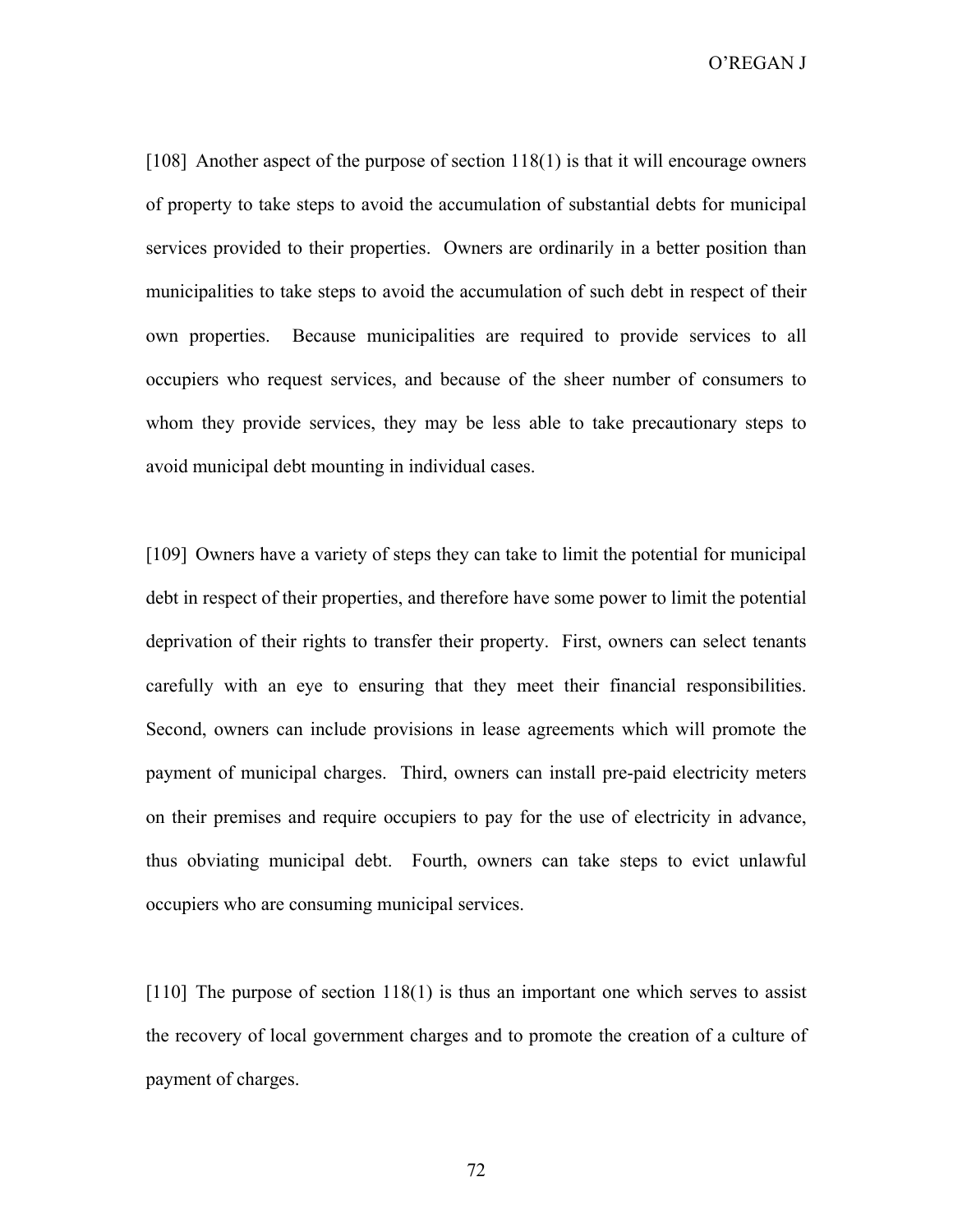[111] At the hearing of the matter, those arguing that section 118(1) was unconstitutional argued that its effect was minimal because the amount of money actually recovered as a result of section 118(1) was insignificant in the light of the quantum of overall service charges paid. Although the money actually paid pursuant to requests for section 118(1) certificates is a possible measure of the effectiveness of section 118(1), it does not seem to me to be a reliable measure of its effectiveness. Section 118(1) will have a direct effect of requiring moneys to be paid in order that transfers of property can be effected. Moneys paid pursuant to section 118(1) will measure this direct effect. However, more importantly, section 118(1) will have an indirect effect in terms of which moneys will be paid by tenants or occupiers as they become due because landowners will monitor and require such payments to avoid the consequences of section 118(1). It is far more difficult to measure this indirect effect of section 118(1) than its direct effect. I am not persuaded therefore that evidence of amounts actually paid pursuant to section 118(1) is a reliable measure of the actual impact of its provisions.

## *Is there sufficient reason for the deprivation?*

[112] It is now necessary to consider whether the purpose of section 118(1) constitutes sufficient reason for the deprivation it occasions. There can be no doubt that, to the extent that the certificate relates to rates and to charges for services consumed by the owner, there is sufficient reason for the deprivation of the property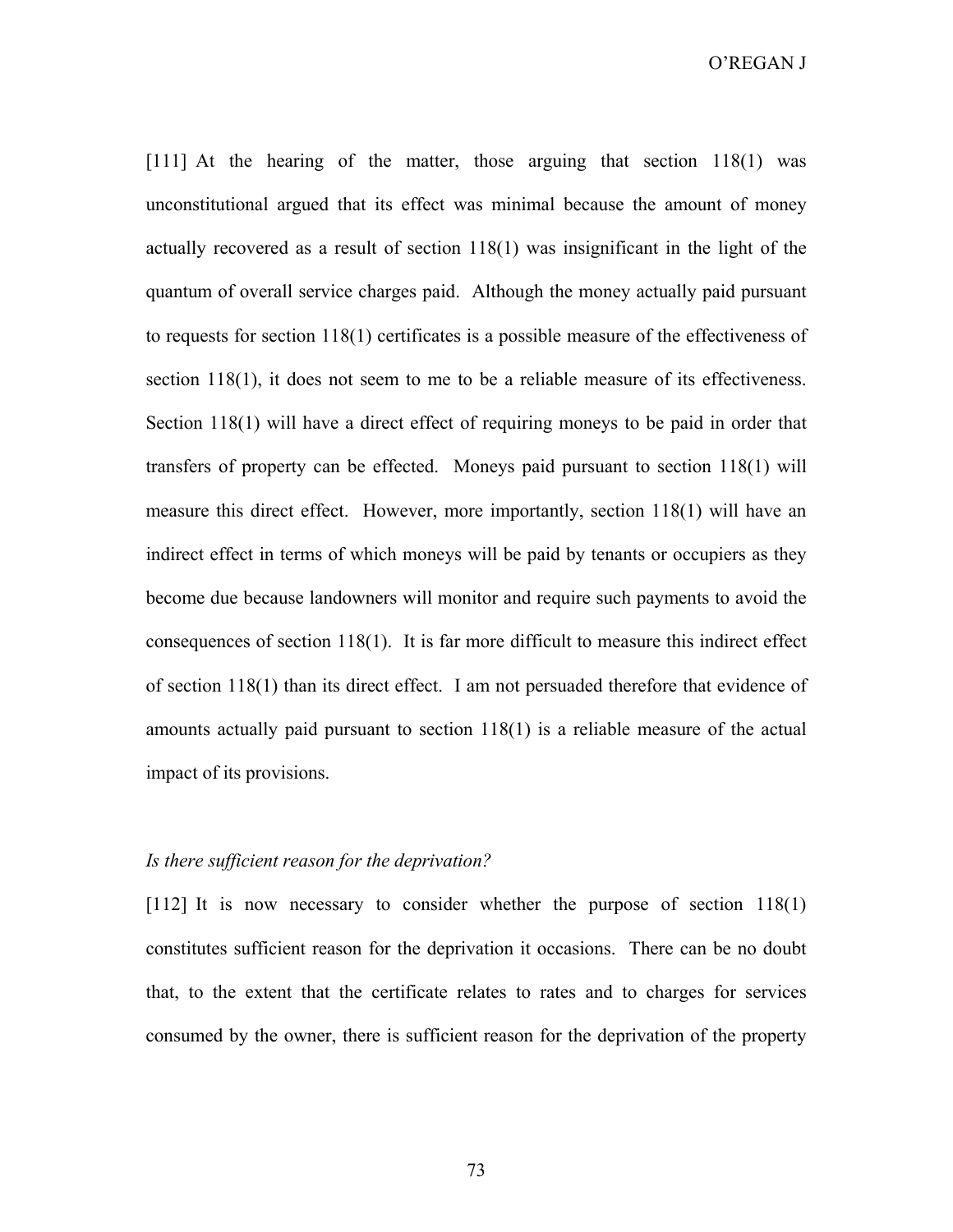right. In such circumstances, section 118(1) merely constitutes a form of security for charges incurred by owner occupiers.

[113] The key question argued in this case is whether section 118(1) is arbitrary in that it deprives owners of the right to alienate property where tenants have consumed municipal services but have failed to pay consumption charges. In considering this, we must bear in mind that owners are deprived of only one aspect of their rights in property, and that is the right to alienate the property; secondly, that it is not a permanent deprivation, but a deprivation which is limited in time in that it only relates to charges for the two years preceding the certificate; and thirdly, that landowners can regulate their own relationship with occupiers to minimise the scope of the deprivation in a variety of ways. The deprivation in this case is therefore not extensive or drastic. On the other hand, the purpose of section 118(1) is an important one in our current socio-economic context. It provides a form of security to municipalities to recover charges for services actually provided and it encourages landowners to take steps to regulate their affairs in a manner which will induce the payment of service charges by tenants and other occupiers. I conclude that in relation to tenants the provisions of section 118(1) are not arbitrary within the meaning of section 25(1) of the Constitution.

[114] I have concluded that there is a sufficient reason for the deprivation caused by section 118(1) to the extent that the consumption charges are incurred by tenants. The further question that needs consideration is whether the High Court was correct in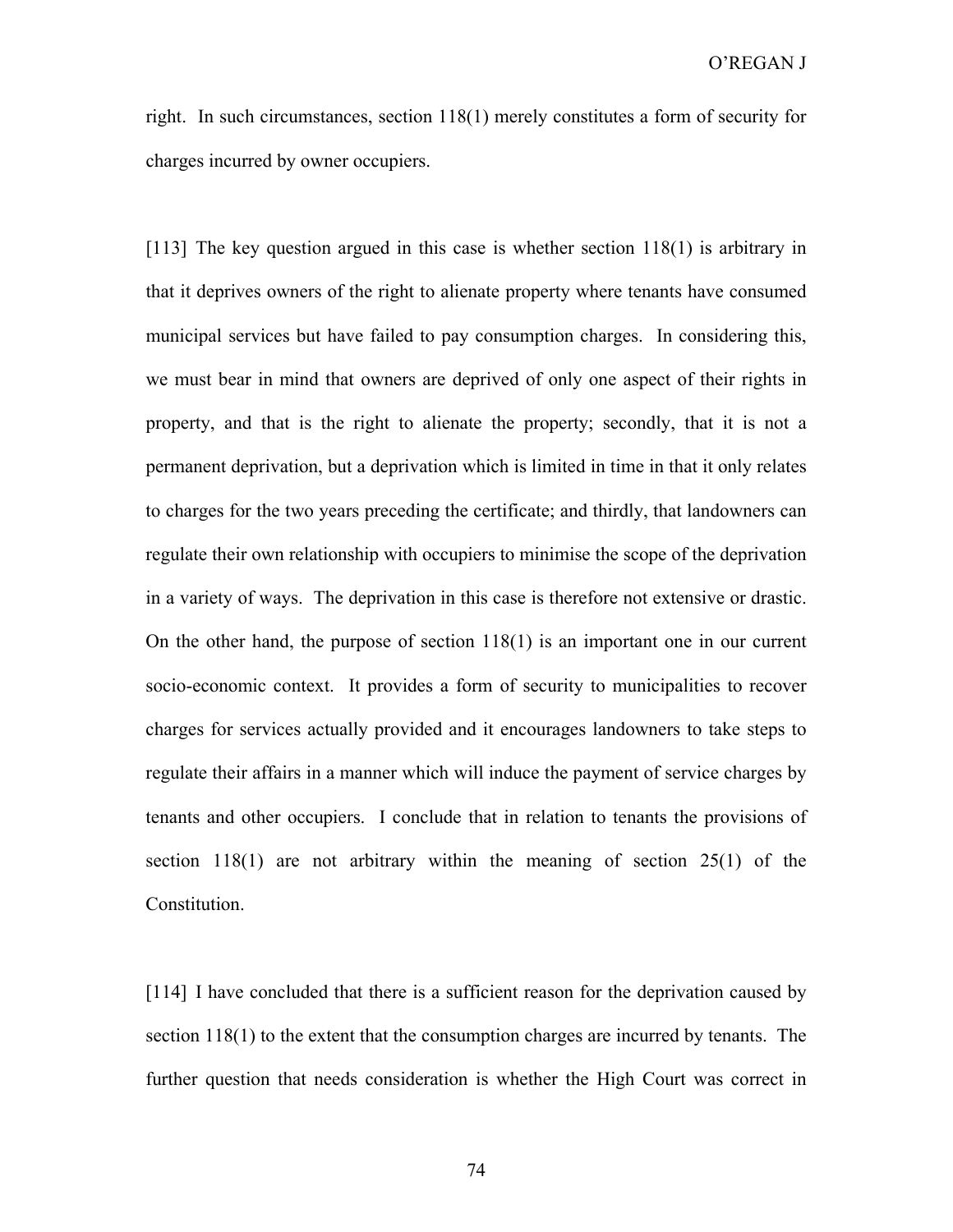concluding that there was not a sufficient reason in relation to the other classes of consumer, and in particular usufructuaries, fiduciaries and unlawful occupiers. In my view, the question to be considered is whether there is a sufficient reason for the deprivation occasioned by section 25(1). The question of usufructuaries, fiduciaries and unlawful occupiers was not thoroughly canvassed in argument before this Court but given the reasoning of the High Court, I consider it necessary briefly to consider the position of such occupiers.

[115] In considering these arguments, it is important to bear in mind that it would be difficult to narrow the scope of section 118(1). Section 118(1) is a simple procedure which requires that in all cases a registrar of deeds may not effect the transfer of immovable property without a certificate from the municipality confirming that all consumption charges and rates incurred in respect of that property in the preceding two years have been paid. It is accordingly the municipality that issues the certificate. It will not always be clear to a municipality, from its records, who has actually consumed the services on that property for the previous two years, nor will it be clear whether that person is the owner or a tenant or an unlawful occupier. Limiting the terms of the certificate to consumption charges incurred by only particular classes of occupier may create substantial difficulties for the efficient conveyancing of the property, as the municipality may not be in a position to determine the class of occupier that in fact incurred the consumption charges. This practical difficulty needs to be borne in mind in determining the sufficiency of the reason for the purposes of section  $25(1)$ .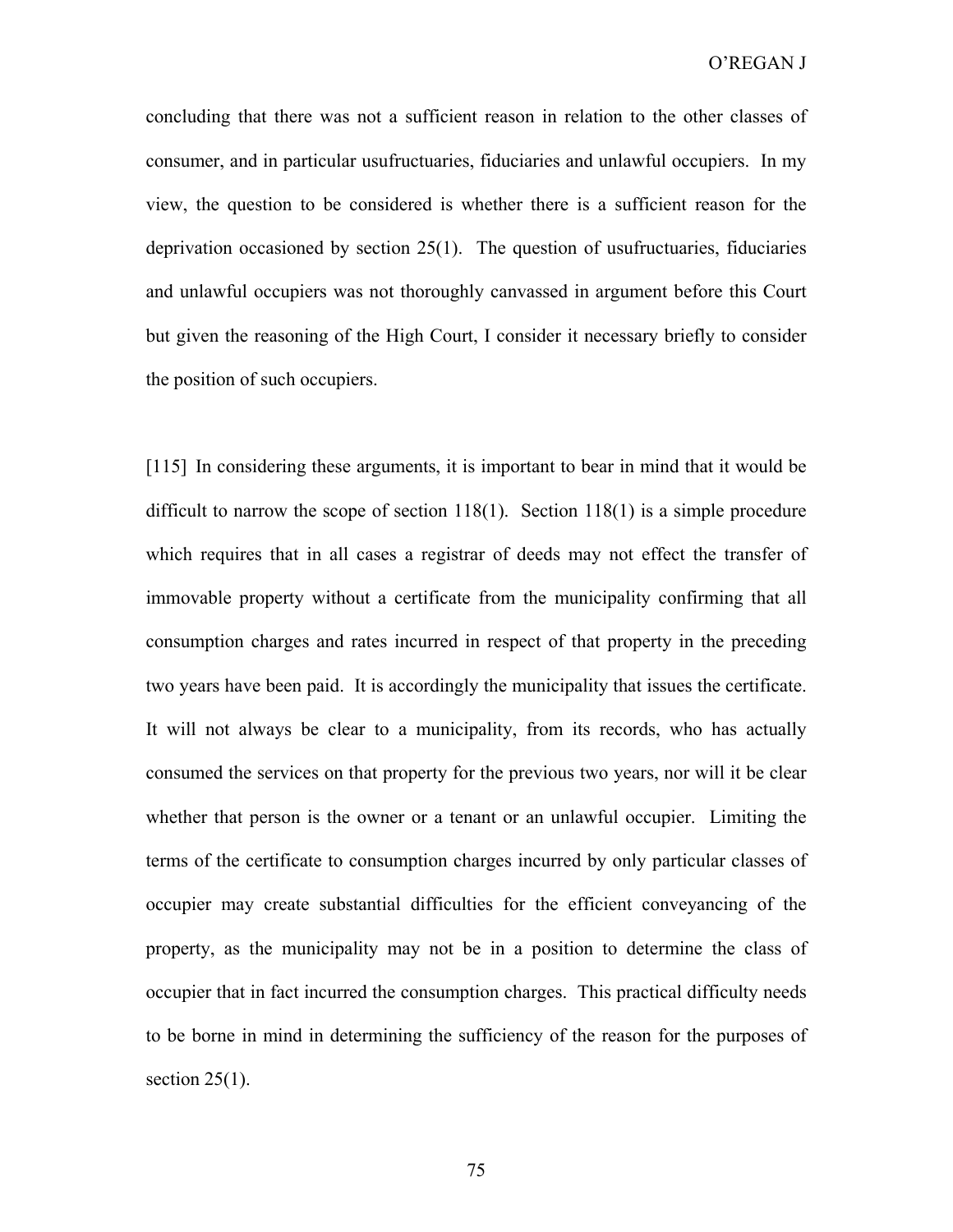[116] A further consideration to bear in mind is that the purpose and effect of section 118(1) is to encourage owners to ensure that those persons who occupy their property pay the consumption charges they incur. Were section 118(1) to be more narrowly framed, that inducement would fall away. An owner would no longer seek to ensure that consumption charges were paid in order to avoid the consequences of section 118(1). The municipality would also have no form of security for the payment of consumption charges and yet it may have no knowledge that the security is not available because its records may not disclose that fact.

[117] The first category of occupier to consider is unlawful occupiers, which includes two separate classes of occupier – those who originally had permission to occupy, but either because of the termination of the lease or withdrawal of consent by the owner, no longer have permission to occupy, as well as the class of unlawful occupiers who have never had permission to occupy the property. In relation to the first class of occupier, those whose permission to occupy has been withdrawn, as the owner gave permission to the occupiers to be there initially, the owner had a direct connection with the unlawful occupiers. Moreover, the owner will be aware of the identity of the occupier and of the fact that the person is now occupying the property without permission and will be able to take steps to evict the occupier. In my view, given the important purpose of the provision, the difficulty of framing it more narrowly and the fact that owners will be in a position to take steps to limit the potential deprivation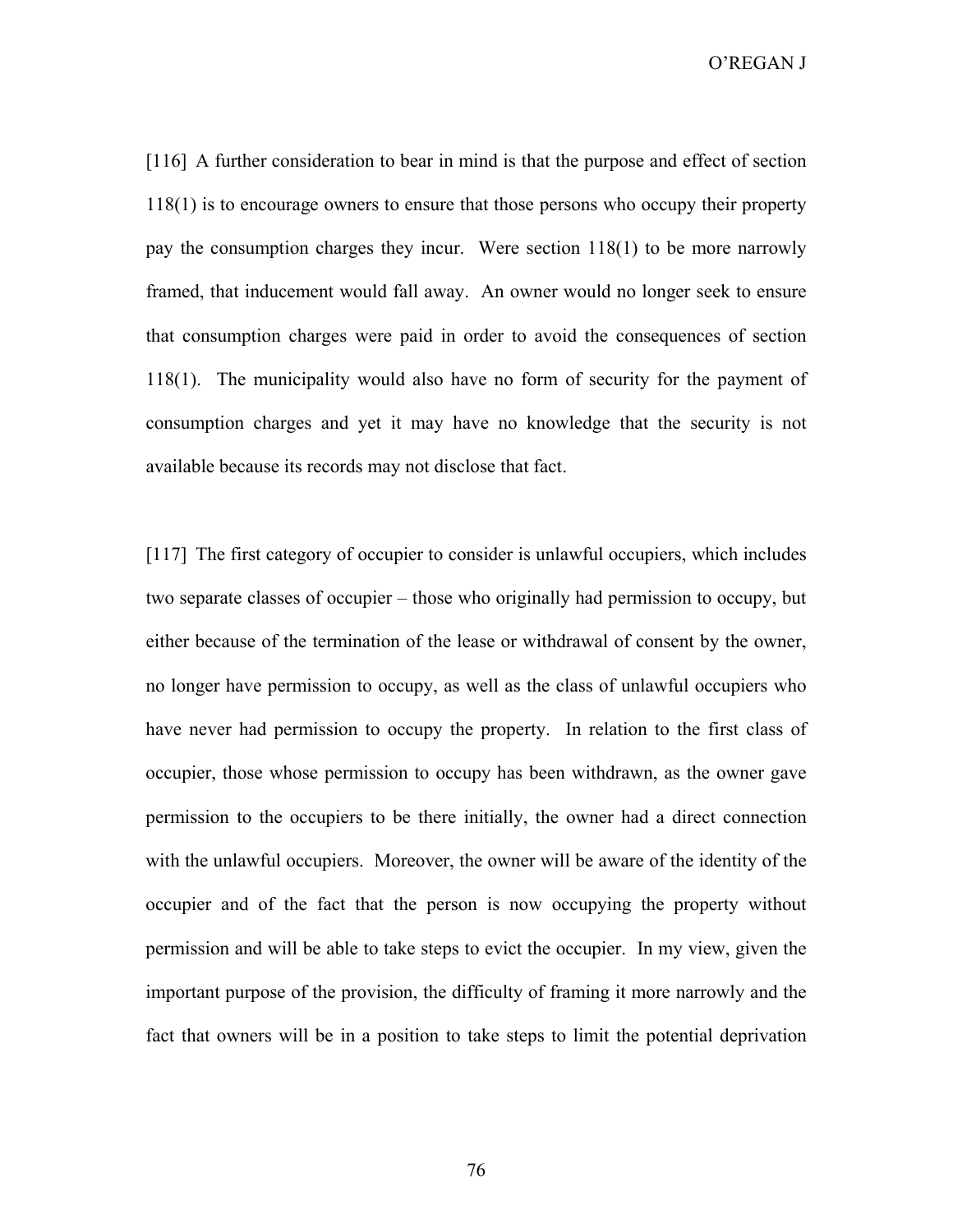under the section, section  $118(1)$  is not an arbitrary deprivation of the owner's property in relation to this class of occupier.

[118] The circumstances are somewhat different in relation to unlawful occupiers of property who have occupied the property without the consent of the owner. In that case, the owner will not have selected or permitted the occupier to move into the property at any stage. Nevertheless in such circumstances, it is only the owner that can take the necessary steps to prevent the unlawful occupation of his or her premises before it happens. A municipality has no power to do so. An owner may also immediately take steps to evict the unlawful occupiers. A municipality has more limited rights of eviction.<sup>27</sup> Moreover, a municipality cannot know that the occupation is unlawful unless it is informed by the owner. These considerations might not have been sufficient reason were it not for the difficulty of achieving a narrower scope for section 118(1) without losing its overall effectiveness and purpose. The value of section 118(1) lies in its simplicity and straightforward application. Those qualities would be substantially impaired were the certificate not to be required where the charges had been incurred by unlawful occupiers. Such a situation might lead to significant disputes of fact which would be counter-productive. I conclude then that section 118(1) does not constitute an arbitrary deprivation in relation to the consumption charges incurred by unlawful occupiers.

 $\overline{a}$ 

<sup>&</sup>lt;sup>27</sup> See section  $6(1)(a)$  and (b) of the Prevention of Illegal Eviction from and Unlawful Occupation of Land Act, 19 of 1998 which requires municipalities who seek eviction to show that buildings have been erected on the land without their necessary permission or that the eviction would otherwise be in the "public interest". The question of whether these requirements were disjunctive or conjunctive was left open in the decision of this Court in *Port Elizabeth Municipality v Various Occupiers* CCT 53/03, 1 October 2004, as yet unreported. See also the discussion of the provisions of that Act in the judgment.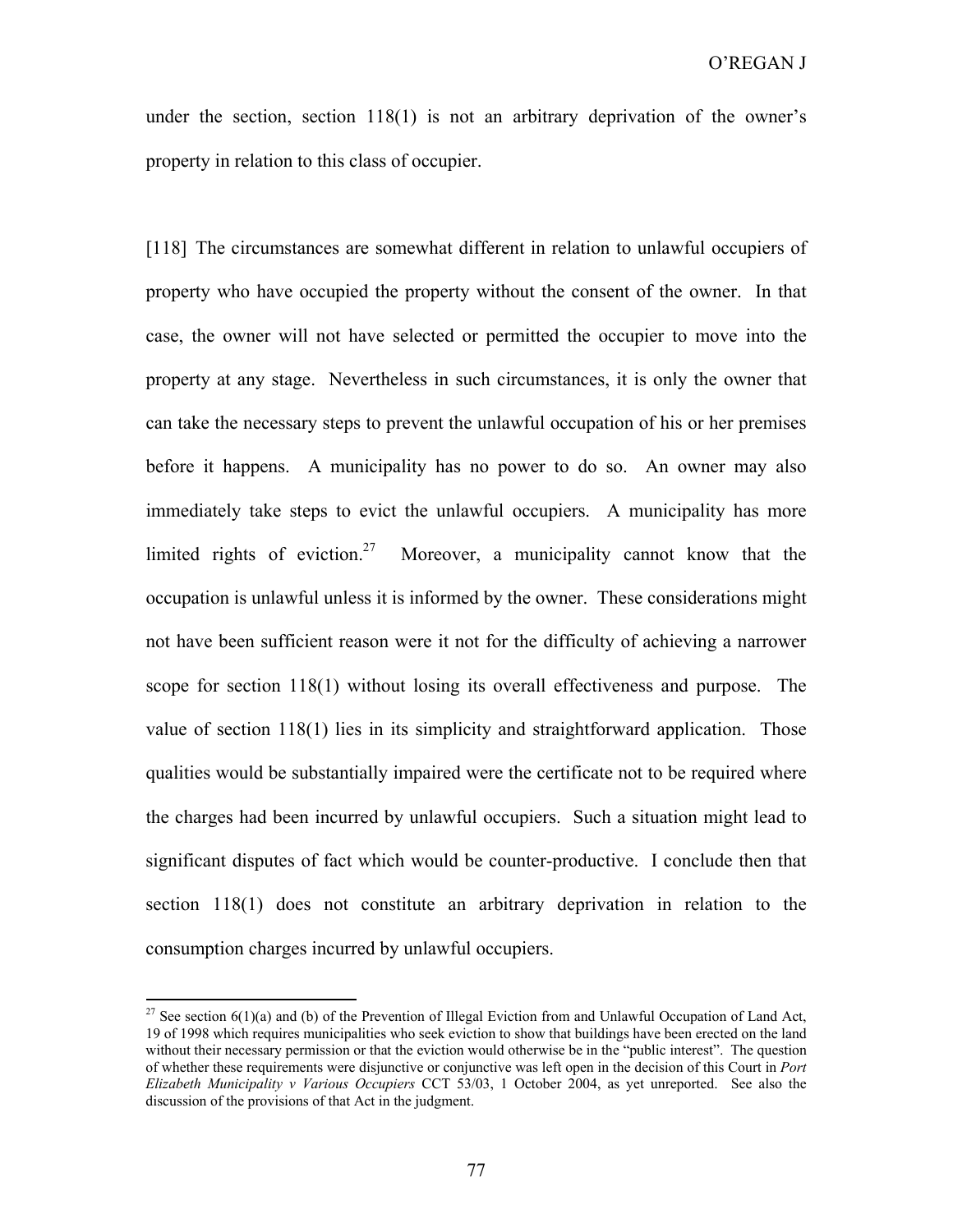[119] I turn now to consider the question of usufructuaries. Occupiers of this sort enjoy a limited real right to the occupation of the property but the right of ownership vests in another person who will obtain (or recover) the right of occupation upon the termination of the usufruct. The effect of a usufruct on the property also reduces the rights of ownership of the owner who has no rights of occupation or use during the period of the usufruct. Moreover, the rights of an owner to alienate the property are diminished. The bare ownership of the property may not be transferred without the consent of the usufructuary.<sup>28</sup>

[120] In considering the deprivation of property caused by section 118(1) to the rights of an owner of property over which there is a usufruct, one must take into account the fact that the rights of such owners to alienate the property are already diminished as the property may not be alienated without the permission of the usufructuary. One should also take into account the fact that a usufructuary has an obligation to restore the property and may not consume it, destroy it, or impair its value and the fact that an owner may require a usufructuary to provide him or her with security that the property will be restored in proper condition. Given that the accumulation of substantial municipal debt will effectively limit the rights of the owner, it may well be that an owner would be entitled to seek security to avoid this risk. In the circumstances, I am satisfied that section 118(1) does not constitute arbitrary deprivation of property in relation to this class of occupier either.

<sup>28</sup> See *LAWSA* volume 24 at paras 422ff.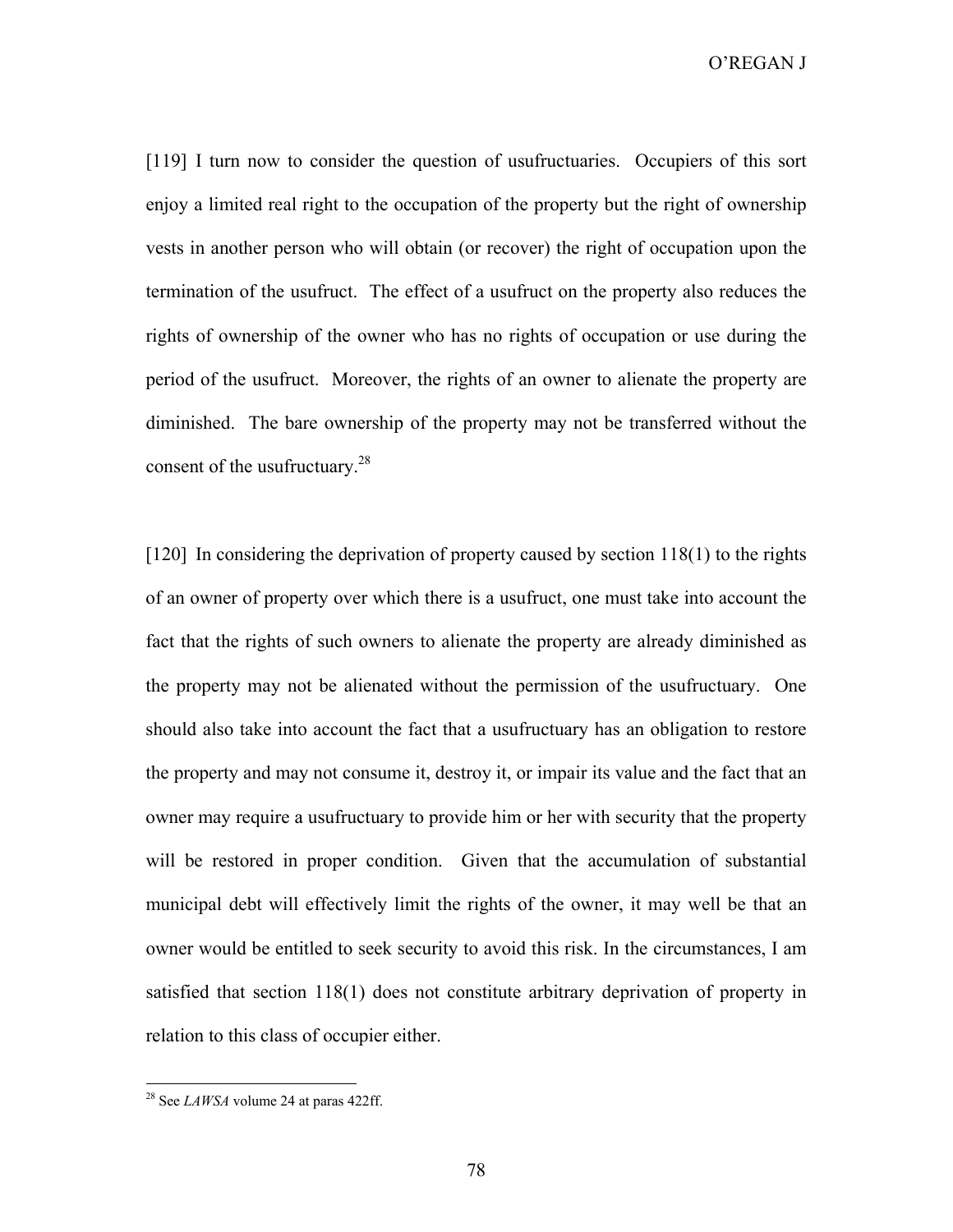[121] Persons who occupy under a right of habitatio, are not in an identical situation to usufructuaries.<sup>29</sup> Nevertheless, habitation constitutes a personal servitude which, if registered, $30$  limits the real rights of the owner. Given the limited rights of the owner, the scope of the deprivation occasioned by section 118(1), as in the case of usufruct, is less significant because the owner's real rights are already diminished by the personal servitude. Moreover, the owner of the property is still entitled to take steps to minimise the accumulation of debts by requesting accounts from the Council and also requiring the use of pre-paid electricity. In the circumstances, and given the difficulty of narrowing the purpose of section 118(1) to cater for rights of habitatio, I am satisfied that section 118(1) is not arbitrary in this respect.

[122] In relation to fiduciaries within the context of a fideicommissum, it is not clear to me, nor did we have argument upon it, as to how the provisions of section 118(1) would operate. A fiduciary takes ownership of property subject to a provision that if a certain condition is fulfilled the property will be transferred to a further beneficiary (the fideicommissary).<sup>31</sup> A fiduciary who is residing on the property and incurring consumption charges will be obliged to pay them. The fideicommissary is not the owner of the property and will not become the owner of the property unless the stipulated condition is fulfilled at which stage the rights of the fiduciary to occupy the

 $\overline{a}$ 

<sup>29</sup> Id at para 446. See also Van der Merwe *Sakereg* 2 ed (Butterworths, 1989) at 524.

<sup>30</sup> *Felix en 'n Ander v Nortier NO en Andere (1)* 1994 (4) SA 498 (SE) at 500.

<sup>31</sup> See Corbett, Hahlo and Hofmeyr *The Law of Succession* 2 ed (Juta Law, 2001) at 257ff; *LAWSA* volume 31 at paras 319ff.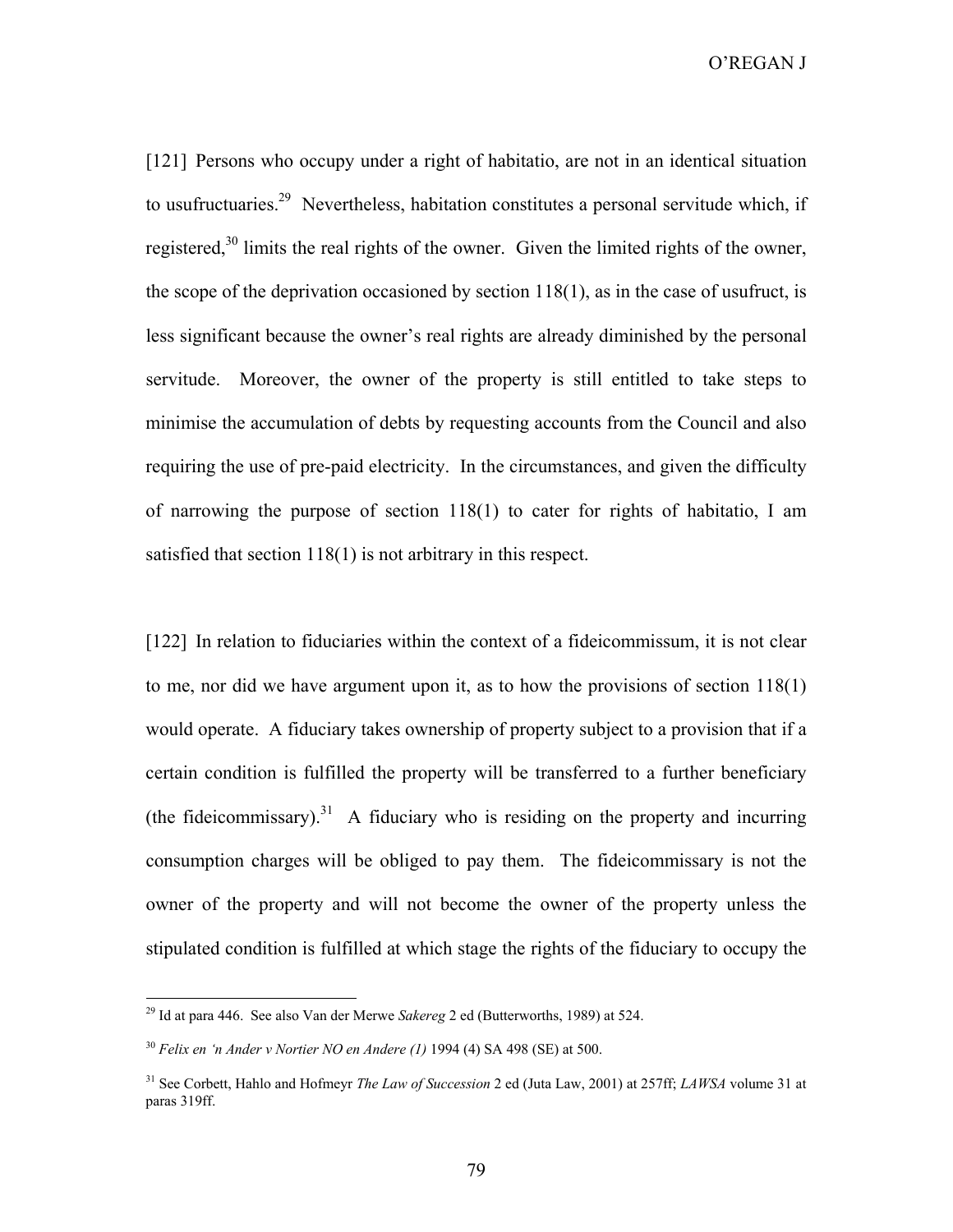property will ordinarily be terminated. In the circumstances, it does not seem to me that section 118(1) constitutes an arbitrary deprivation of property of either the fiduciary or the fideicommissary.

[123] For these reasons, I conclude that section  $118(1)$  does not constitute "arbitrary" deprivation of property" within the meaning of section 25(1) of the Constitution. In reaching this conclusion, I have taken note of the warning sounded by Kroon and Leach JJ that a court must take care not to "sacrifice the constitutional rights of landowners on the altar of expediency".<sup>32</sup> In this case the rights of owners are not drastically impaired. One aspect of their right of ownership is limited with the purpose and effect of encouraging owners to take steps to avoid the accumulation of substantial municipal debt in connection with their property. I have no doubt that this is a deprivation of property rights. The purpose of the deprivation is important and legitimate. The scope of the deprivation itself may be limited by owners themselves taking reasonable but not onerous precautions to prevent the accretion of significant municipal debt by occupiers of their property. The very steps that owners take to prevent such accretion will achieve the legitimate government purpose identified. In such circumstances, I do not think it can be said that the interests of owners have been "sacrificed on the altar of expediency". Rather, owners are required to act responsibly in their own interest in a manner which will contribute to the overall benefit of our community.

 $32$  Above n 21 at para 53.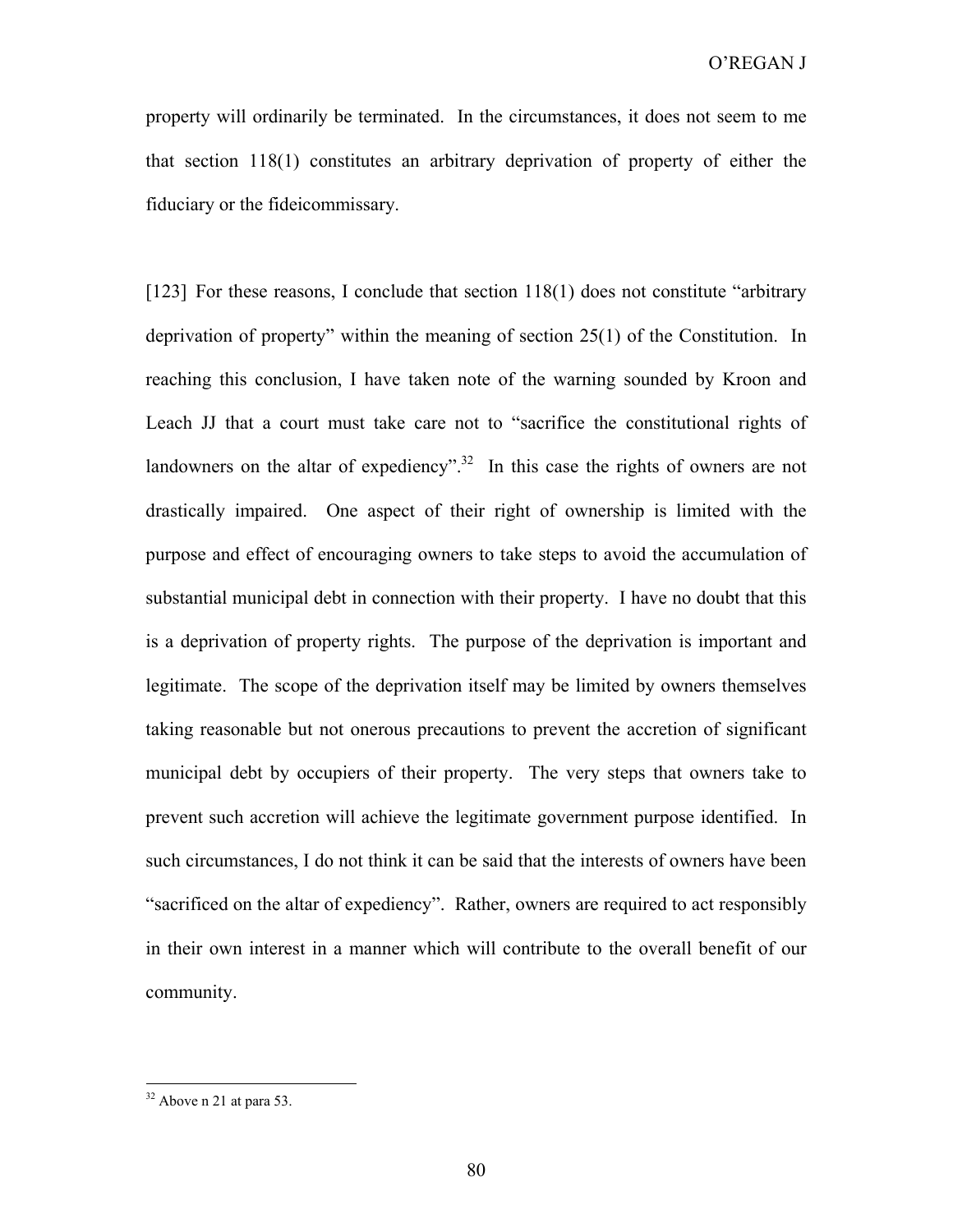[124] One further comment need be made. There can be no doubt that municipalities bear an important constitutional obligation and a statutory responsibility to take appropriate steps to ensure the efficient recovery of debt. The facts of some of the cases before this Court raise concern as to the efficiency with which municipalities are carrying out these duties. It does not seem to me, however, that the question of whether municipalities carry out their constitutional duties with due diligence or not can have any direct bearing on the question of the constitutionality of section 118(1). Its constitutionality must be determined objectively in the light of its terms and the provisions of the Constitution.<sup>33</sup> Should a municipality not perform its statutory or constitutional obligations properly, appropriate relief should be sought.

[125] As I have concluded that section 118(1) is not arbitrary in this case, it is not necessary to consider the question, left open in the *First National Bank* case as to whether a deprivation which is arbitrary may nevertheless be justified in terms of section 36 of the Constitution. That question can be left for another day.

 $\overline{a}$ 

<sup>&</sup>lt;sup>33</sup> Ferreira v Levin NO and Others; Vryenhoek and Others v Powell NO and Others 1996 (1) SA 984 (CC); 1996 (1) BCLR 1 (CC) at paras 26-28; *National Coalition for Gay and Lesbian Equality and Others v Minister of Home Affairs and Others* 2000 (2) SA 1 (CC); 2000 (1) BCLR 39 (CC) at para 29; *De Reuck v Director of Public Prosecutions, Witwatersrand Local Division, and Othesr* 2004 (1) SA 406 (CC); 2003 (12) BCLR 1333 (CC) at para 85. See also *Bernstein and Others v Bester and Others NNO* 1996 (2) SA 751 (CC); 1996 (4) BCLR 449 (CC) at para 52.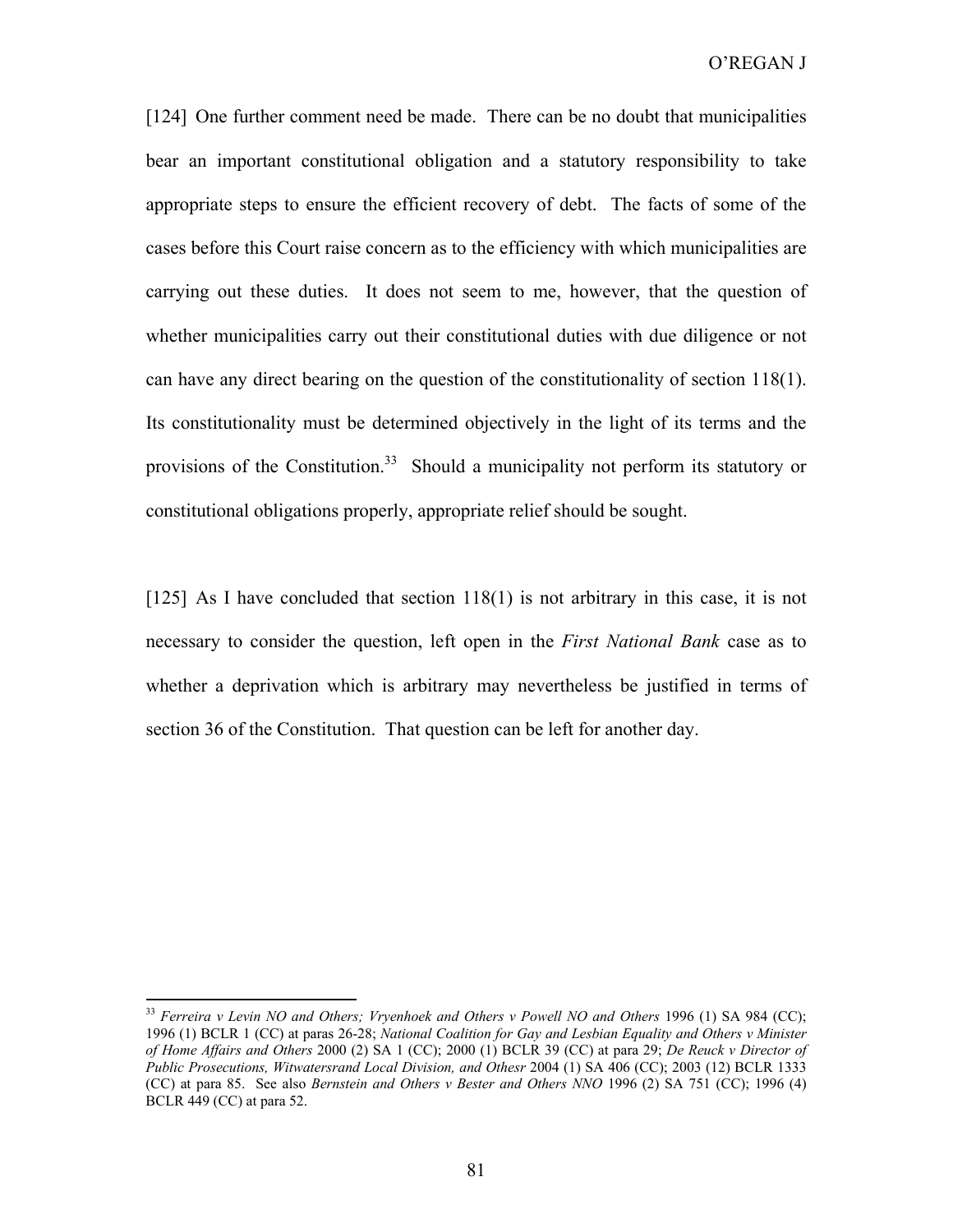[126] I agree with the reasoning and conclusions of Yacoob J in relation to the challenges based on sections 9(1), 26 and 34 of the Constitution. For these reasons I concur in the order proposed by Yacoob J.

Mokgoro J concurs in the judgment of O'Regan J.

## SACHS J

[127] I concur in the judgment of Yacoob J. The judgment of O'Regan J applies the same basic test for arbitrariness, namely, viewed in its specific context is there sufficient reason for the particular deprivation in question? The one difference of note is that in applying the test, Yacoob J places special emphasis on the fact that there is sufficient connection between the deprivation and ownership not to make it arbitrary. O'Regan J, on the other hand, looks at the matter more broadly. Evaluating the relationship between the means employed, namely, the deprivation in question, and the ends sought to be achieved, namely, the purpose of the law being examined, she finds that the deprivation is not arbitrary. In my view, the latter approach subsumes the former. It does so in a conceptually helpful manner, and facilitates the context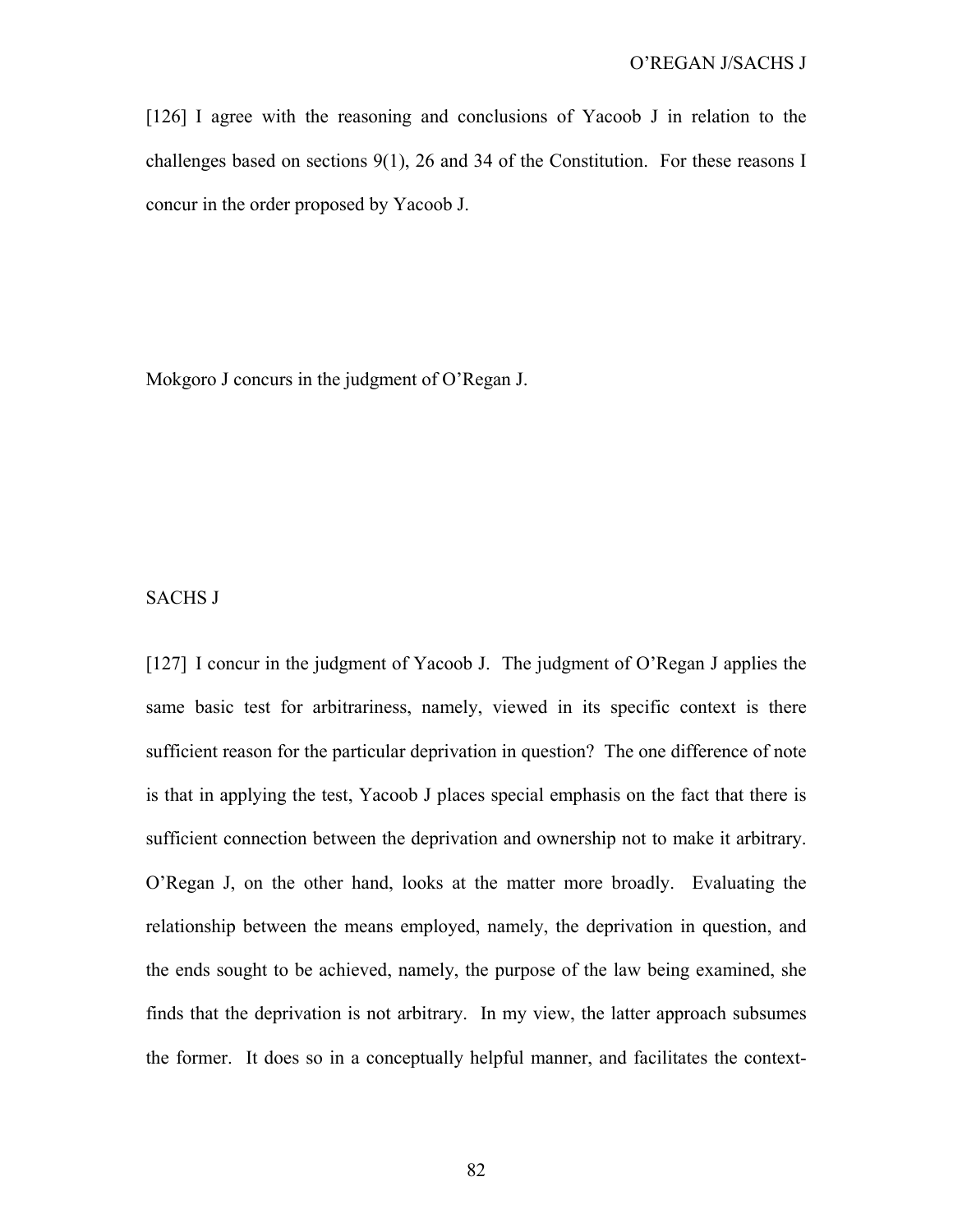specific balancing that the notion of arbitrariness implies. I support the jurisprudential gloss it adds to the judgment of Yacoob J, and concur in it as well.